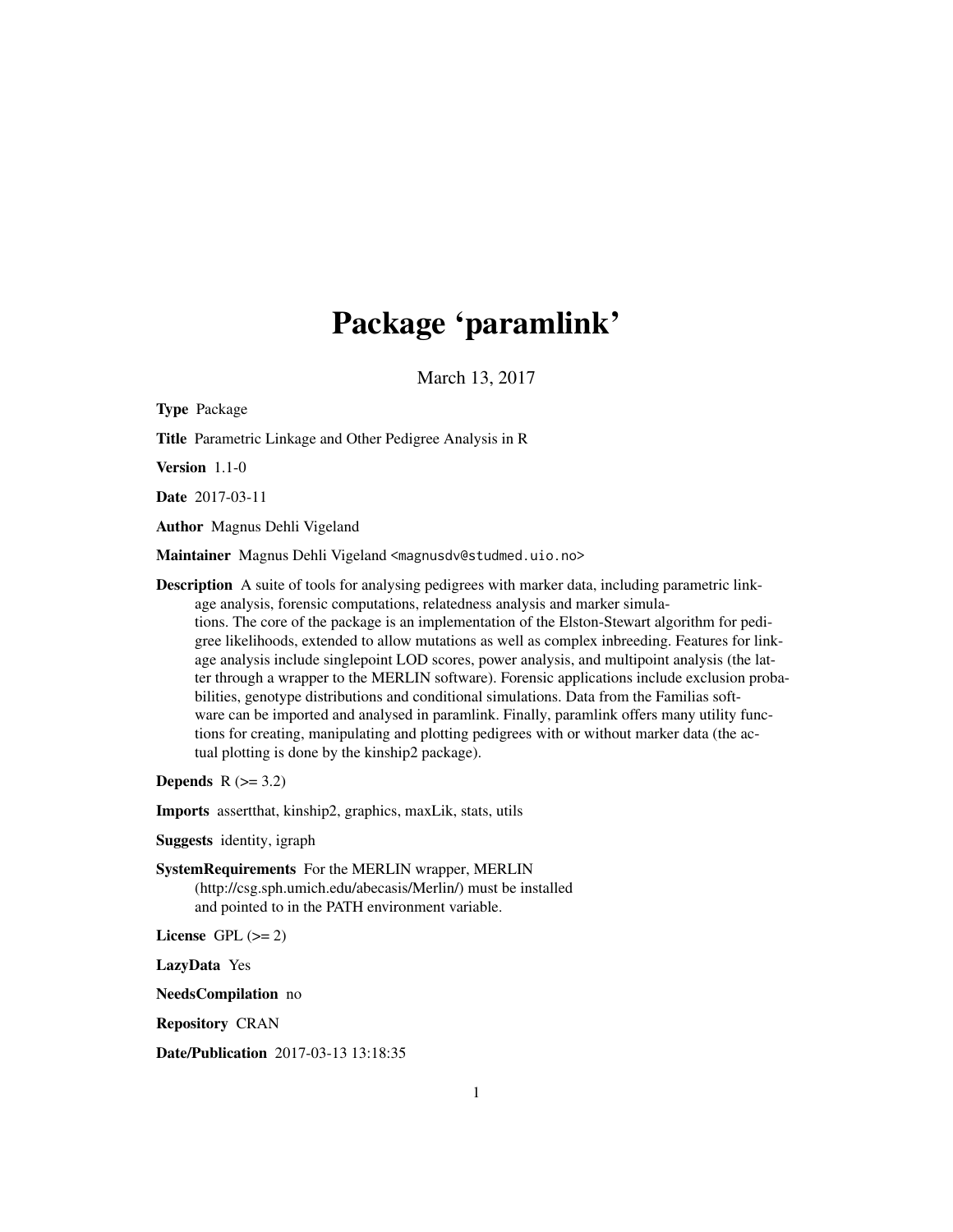# R topics documented:

|                                                                                                                 | 3              |
|-----------------------------------------------------------------------------------------------------------------|----------------|
|                                                                                                                 | $\overline{3}$ |
|                                                                                                                 | $\overline{4}$ |
|                                                                                                                 | 5              |
|                                                                                                                 | $\overline{7}$ |
|                                                                                                                 | 9              |
|                                                                                                                 | 10             |
|                                                                                                                 | 12             |
|                                                                                                                 | 14             |
|                                                                                                                 | 16             |
|                                                                                                                 | 17             |
|                                                                                                                 | 19             |
|                                                                                                                 | 20             |
| $linkage power \dots \dots \dots \dots \dots \dots \dots \dots \dots \dots \dots \dots \dots \dots \dots \dots$ | 22             |
|                                                                                                                 | 24             |
|                                                                                                                 | 25             |
|                                                                                                                 | 29             |
|                                                                                                                 | 31             |
|                                                                                                                 | 32             |
|                                                                                                                 | 34             |
|                                                                                                                 | 35             |
|                                                                                                                 | 37             |
|                                                                                                                 | 39             |
|                                                                                                                 | 41             |
|                                                                                                                 | 42             |
|                                                                                                                 | 44             |
|                                                                                                                 | 46             |
|                                                                                                                 | 48             |
|                                                                                                                 | 50             |
|                                                                                                                 | 52             |
|                                                                                                                 | 53             |
|                                                                                                                 | 54             |
|                                                                                                                 | 56             |
|                                                                                                                 |                |
|                                                                                                                 |                |
|                                                                                                                 | 59             |
|                                                                                                                 | 60             |
|                                                                                                                 | 61             |
|                                                                                                                 | 61             |
|                                                                                                                 | 63             |
|                                                                                                                 |                |

**Index**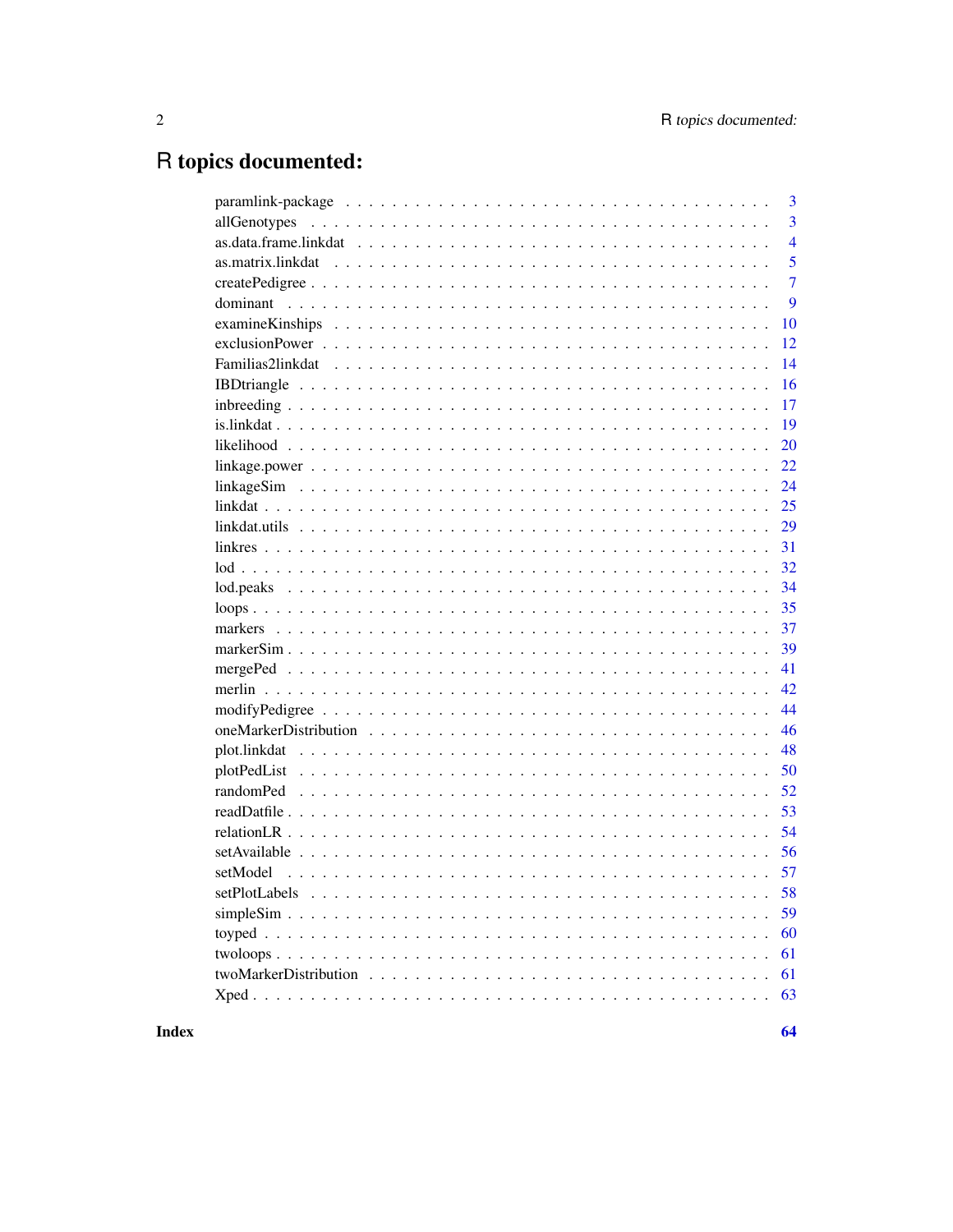<span id="page-2-0"></span>

#### Description

A suite of tools for analysing pedigrees with marker data, including parametric linkage analysis, forensic computations, relatedness analysis and marker simulations. The core of the package is an implementation of the Elston-Stewart algorithm for pedigree likelihoods, extended to allow mutations as well as complex inbreeding. Features for linkage analysis include singlepoint LOD scores, power analysis, and multipoint analysis (the latter through a wrapper to the MERLIN software). Forensic applications include exclusion probabilities, genotype distributions and conditional simulations. Data from the Familias software can be imported and analysed in paramlink. Finally, paramlink offers many utility functions for creating, manipulating and plotting pedigrees with or without marker data (the actual plotting is done by the kinship2 package).

#### Author(s)

Magnus Dehli Vigeland

<span id="page-2-1"></span>allGenotypes *Genotype combinations*

#### **Description**

Auxiliary functions computing possible genotype combinations in a pedigree. These are not normally intended for end users.

#### Usage

geno.grid.subset(x, partialmarker, ids, chrom, make.grid=T)

allGenotypes(n)

fast.grid(argslist, as.list=FALSE)

#### Arguments

| <b>X</b> | a linkdat object.                                                                                                                                                                  |
|----------|------------------------------------------------------------------------------------------------------------------------------------------------------------------------------------|
|          | partialmarker a marker object compatible with x.                                                                                                                                   |
| ids      | a numeric with ID labels of one or more pedigree members.                                                                                                                          |
| chrom    | a character, either 'X' or 'AUTOSOMAL'. If missing, the 'chrom' attribute of<br>partialmarker is used. If this is also missing, then 'AUTOSOMAL' is taken<br>as the default value. |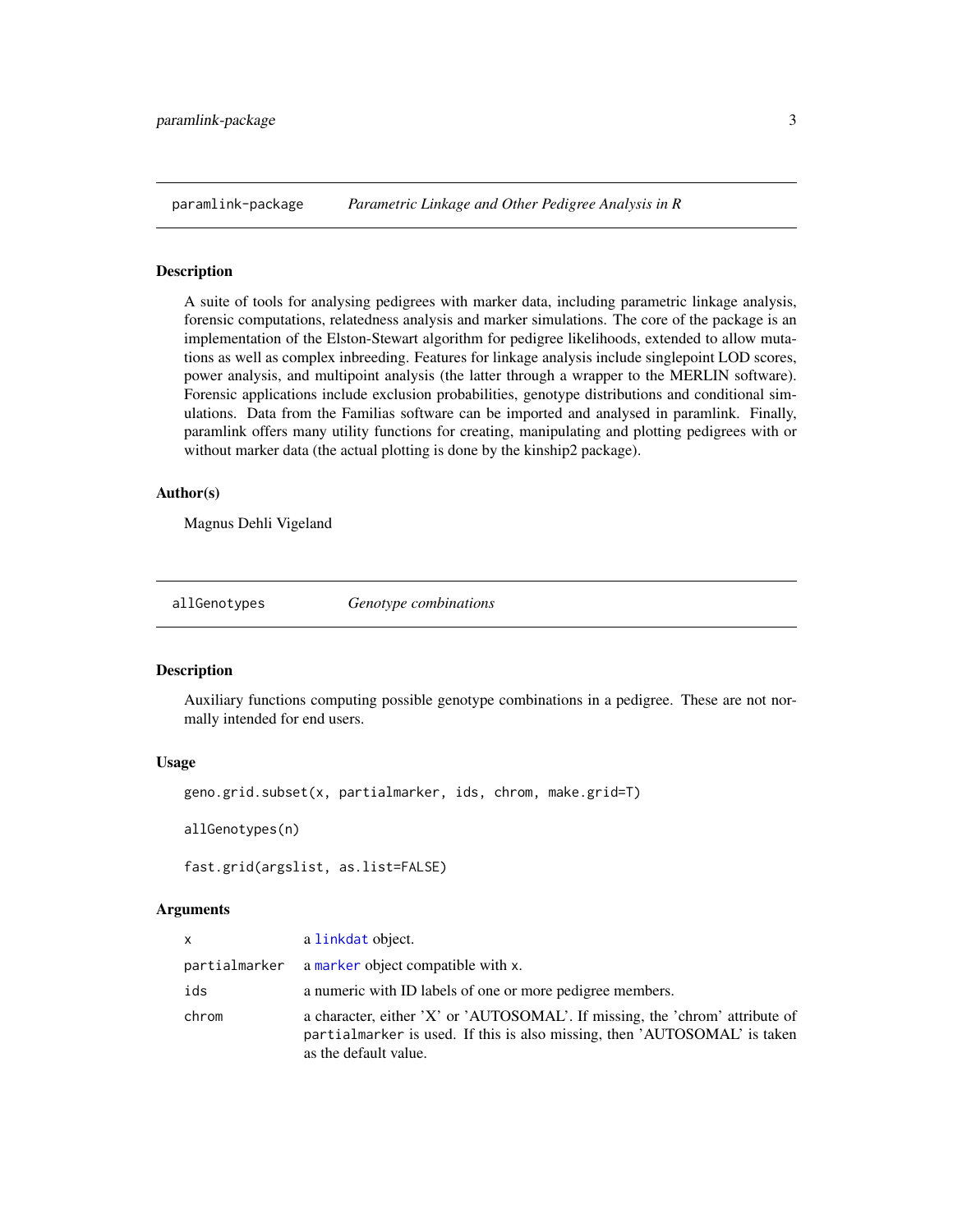<span id="page-3-0"></span>

| make.grid | a logical. If FALSE, a list is returned, otherwise fast, grid is applied to the list<br>before returning it. |
|-----------|--------------------------------------------------------------------------------------------------------------|
| n         | a positive integer.                                                                                          |
| argslist  | a list of vectors.                                                                                           |
| as.list   | if TRUE, the output is a list, otherwise a matrix.                                                           |

#### Value

allGenotypes returns a matrix with 2 columns and  $n + n * n(n-1)/2$  rows containing all possible (unordered) genotypes at a biallelic locus with alleles 1,2,...,n. fast.grid is basically a stripped down version of [expand.grid](#page-0-0).

### Author(s)

Magnus Dehli Vigeland

### Examples

```
m = allGenotypes(2)
stopifnot(m == rbind(c(1,1), c(2,2), 1:2))
```
<span id="page-3-1"></span>as.data.frame.linkdat *linkdat to data.frame conversion*

### Description

Convert a linkdat object to data.frame for pretty printing.

#### Usage

```
## S3 method for class 'linkdat'
as.data.frame(x, ..., famid=F, markers=seq_len(x$nMark), alleles=NULL,
             missing=NULL, singleCol=FALSE, sep="")
```
### Arguments

| $\mathsf{x}$ | a linkdat object.                                                                                           |
|--------------|-------------------------------------------------------------------------------------------------------------|
| famid        | a logical indicating if the family identifier should be included as the first column.                       |
| markers      | a numeric indicating which markers should be included/printed.                                              |
| alleles      | a character containing allele names, e.g. alleles=c("A", "B").                                              |
| missing      | the character (of length 1) used for missing alleles. Defaults to "0".                                      |
| singleCol    | a logical: Should the two alleles for each marker be pasted into one column or<br>kept in separate columns? |
| sep          | a single character to be used as allele separator if singleCol=TRUE.                                        |
| $\ddots$     | further arguments (not used).                                                                               |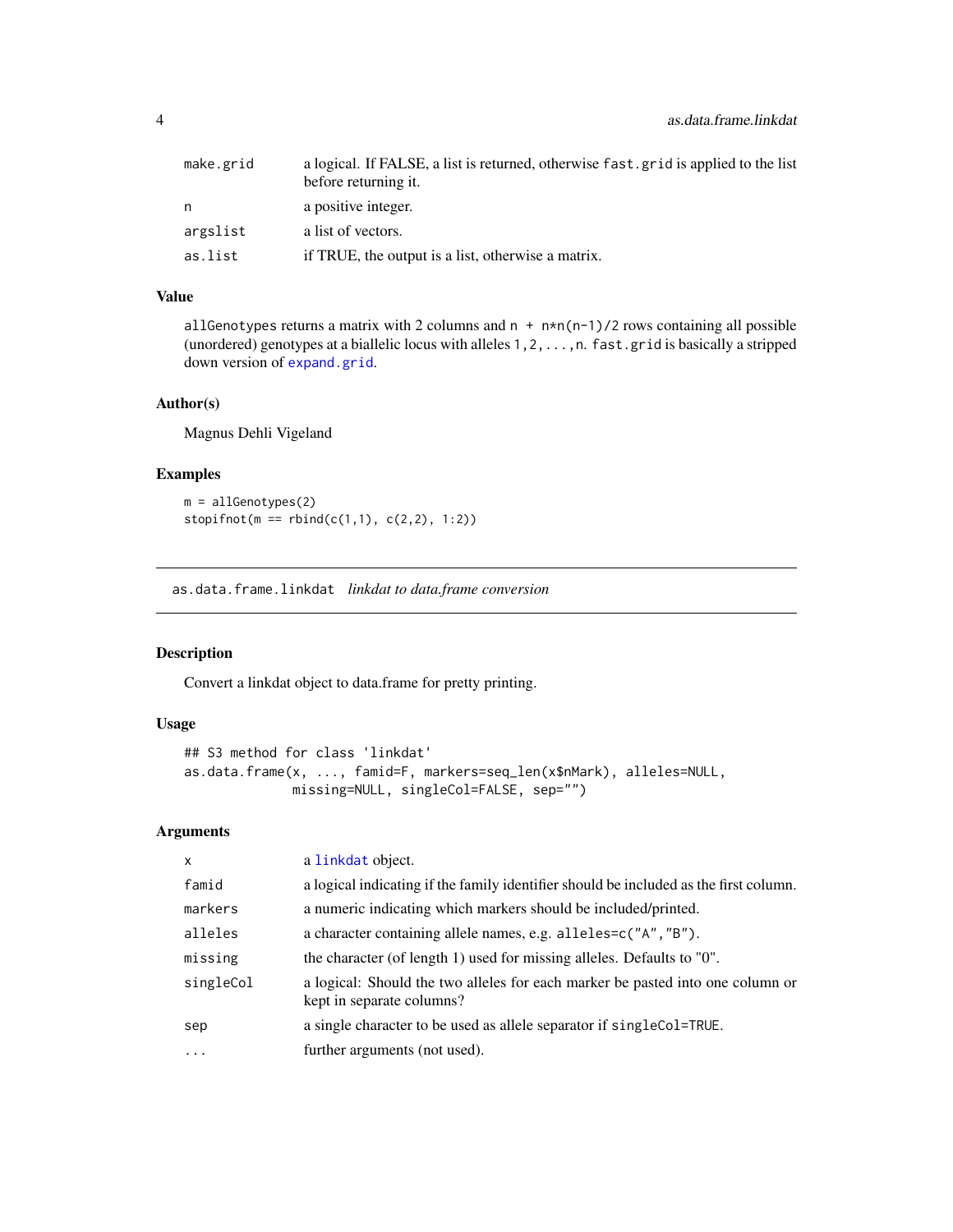### <span id="page-4-0"></span>as.matrix.linkdat 5

### Details

This function is mainly intended for pretty-printing linkdat objects (for instance it is called by [print.linkdat](#page-24-2)). For direct manipulation of the pedigree and/or marker matrices, it is better to use [as.matrix.linkdat](#page-4-1).

### Value

A data.frame.

### Author(s)

Magnus Dehli Vigeland

### See Also

[print.linkdat](#page-24-2), [as.matrix.linkdat](#page-4-1)

#### Examples

```
x = linkdat(toyped)
x
# Printing x as above is equivalent to:
as.data.frame(x, sep = ''/, missing = "-", singleCol = TRUE)
```
<span id="page-4-1"></span>as.matrix.linkdat *linkdat to matrix conversion*

### Description

as.matrix creates a matrix representing the given linkdat object in standard LINKAGE format, with marker annotations and other info attached as attributes.

restore\_linkdat is the reverse of as.matrix.

### Usage

```
## S3 method for class 'linkdat'
as.matrix(x, include.attrs = TRUE, ...)restore_linkdat(x, attrs = NULL, checkped = TRUE)
```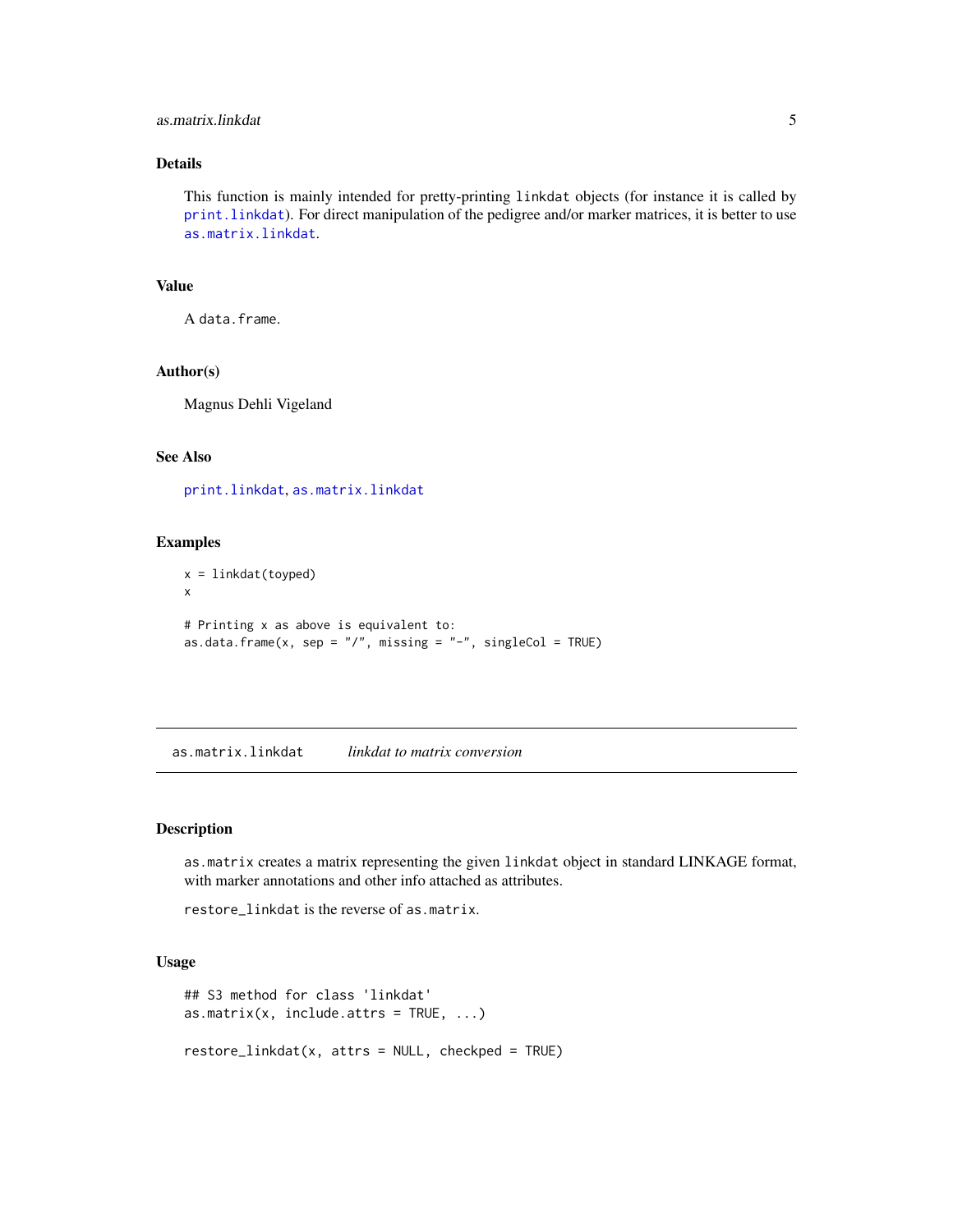#### <span id="page-5-0"></span>**Arguments**

| $\mathsf{x}$  | a linkdat object. In restore_linkdat: A numerical matrix in LINKAGE<br>format.                                                                                          |
|---------------|-------------------------------------------------------------------------------------------------------------------------------------------------------------------------|
| include.attrs | a logical indicating if marker annotations and other info should be attached as<br>attributes. See value.                                                               |
| attrs         | a list containing marker annotations and other linkdat info compatible with x,<br>in the format produced by as matrix. If NULL, the attributes of x itself are<br>used. |
| checkped      | a logical, forwarded to linkdat. If FALSE, no checks for pedigree errors are<br>performed.                                                                              |
|               | not used.                                                                                                                                                               |

#### Details

The way [linkdat](#page-24-1) objects are created in paramlink, marker data are stored as a list of marker objects. Each of these is essentially a matrix with various attributes like allele frequencies, map info a.s.o.. This format works well for marker-by-marker operations (e.g. likelihoods and LOD scores), but makes it somewhat awkward to operate "horizontally", i.e. individual-by-individual, for instance if one wants to delete all genotypes of a certain individual, or rearrange the pedigree in some way.

It is therefore recommended to convert the linkdat object to a matrix first, do the necessary manipulations on the matrix, and finally use restore\_linkdat. Attributes are often deleted during matrix manipulation, so it may be necessary to store them in a variable and feed them manually to restore\_linkdat using the attrs argument.

With default parameters,  $rescore\_linkdat(as.matrix(x))$  should reproduce x exactly.

#### Value

For as.matrix: A matrix with  $x$ \$nInd rows and 6 + 2\* $x$ \$nMark columns. The 6 first columns describe the pedigree in LINKAGE format, and the remaining columns contain marker alleles, using the internal (numerical) allele coding and 0 for missing alleles. If include.attrs = TRUE the matrix has the attributes markerattr (a list of marker annotations), available (the availability vector) and model (the disease model, if present).

For restore\_linkdat: A linkdat object.

## Author(s)

Magnus Dehli Vigeland

#### See Also

[linkdat](#page-24-1), [as.data.frame.linkdat](#page-3-1)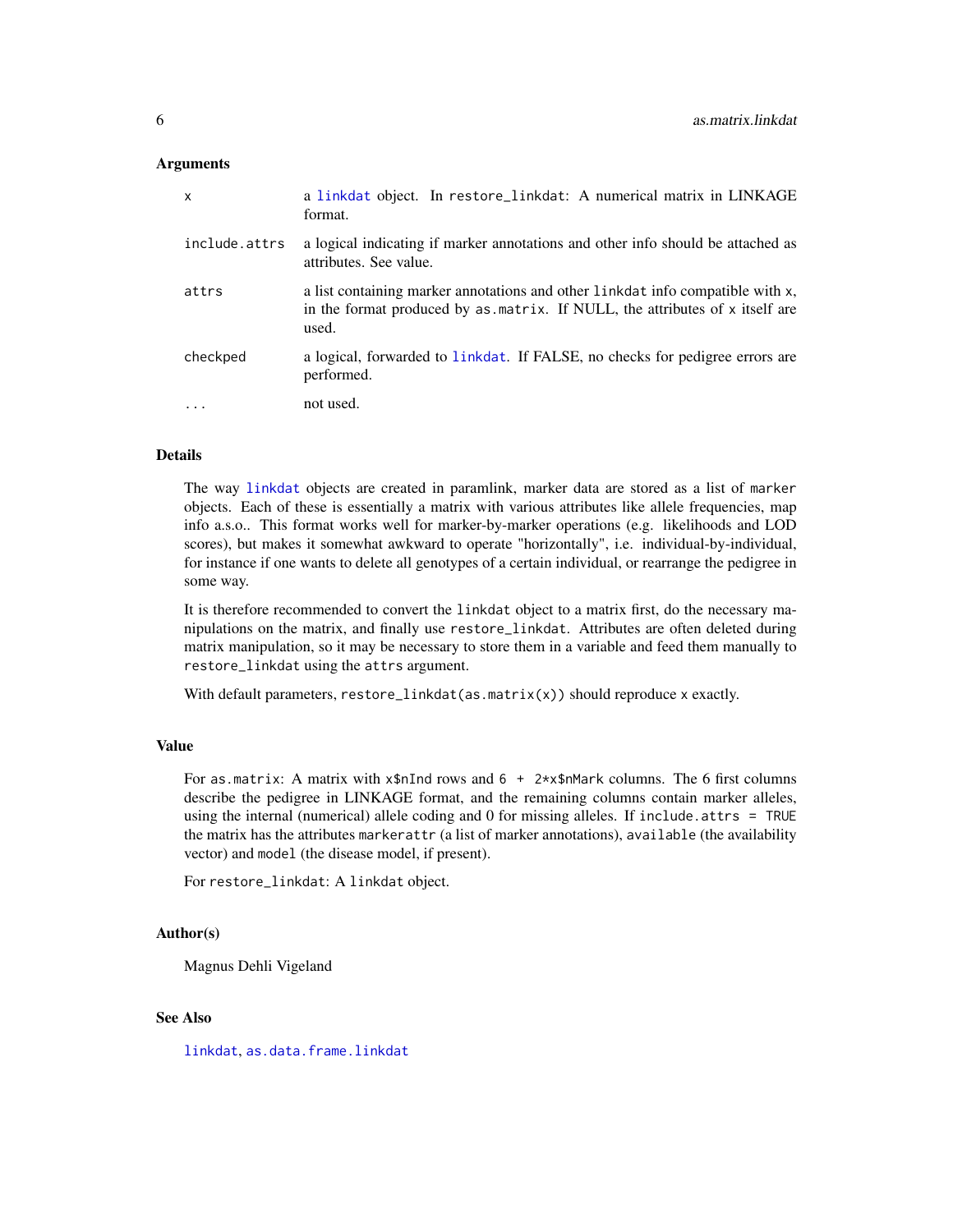### <span id="page-6-0"></span>createPedigree 7

### Examples

```
x = linkdat(toyped, model=1)
y = restore_linkdat(as.matrix(x))
stopifnot(all.equal(x,y))
# If attributes are lost during matrix manipulation: Use the 'attrs' argument.
xmatr = as.matrix(x)
newmatr = xmatr[-4, ] # NB: attributes are lost here
z = restore_linkdat(newmatr, attrs = attributes(xmatr))
# should be the same as:
z2 = removeIndividuals(x, 4)
stopifnot(all.equal(z, z2))
```
createPedigree *Create simple pedigrees*

#### <span id="page-6-1"></span>Description

These are utility functions for creating some common pedigree structures as linkdat objects.

### Usage

```
nuclearPed(noffs, sex)
cousinsPed(degree, removal=0, degree2=NULL, child=FALSE)
halfCousinsPed(degree, removal=0, degree2=NULL, child=FALSE)
doubleCousins(degree1, degree2, removal1=0, removal2=0, child=FALSE)
doubleFirstCousins()
quadHalfFirstCousins()
fullSibMating(generations)
halfSibStack(generations)
cousinPed(degree)
halfCousinPed(degree)
```
#### Arguments

| noffs                       | A positive integer, the number of offspring in the nuclear family.                                                                                              |
|-----------------------------|-----------------------------------------------------------------------------------------------------------------------------------------------------------------|
| sex                         | A vector of length noffs; indicating the genders (1=male, 2=female) of the<br>offspring. If missing, all offspring are taken to be males.                       |
| degree, degree1, degree2    |                                                                                                                                                                 |
|                             | Non-negative integers, indicating the degree of cousin-like relationships: 0=sib-<br>lings, 1=first cousins; 2=second cousins, a.s.o. See Details and Examples. |
| removal, removal1, removal2 |                                                                                                                                                                 |
|                             | Non-negative integers, indicating removals of cousin-like relationships. See De-<br>tails and Examples.                                                         |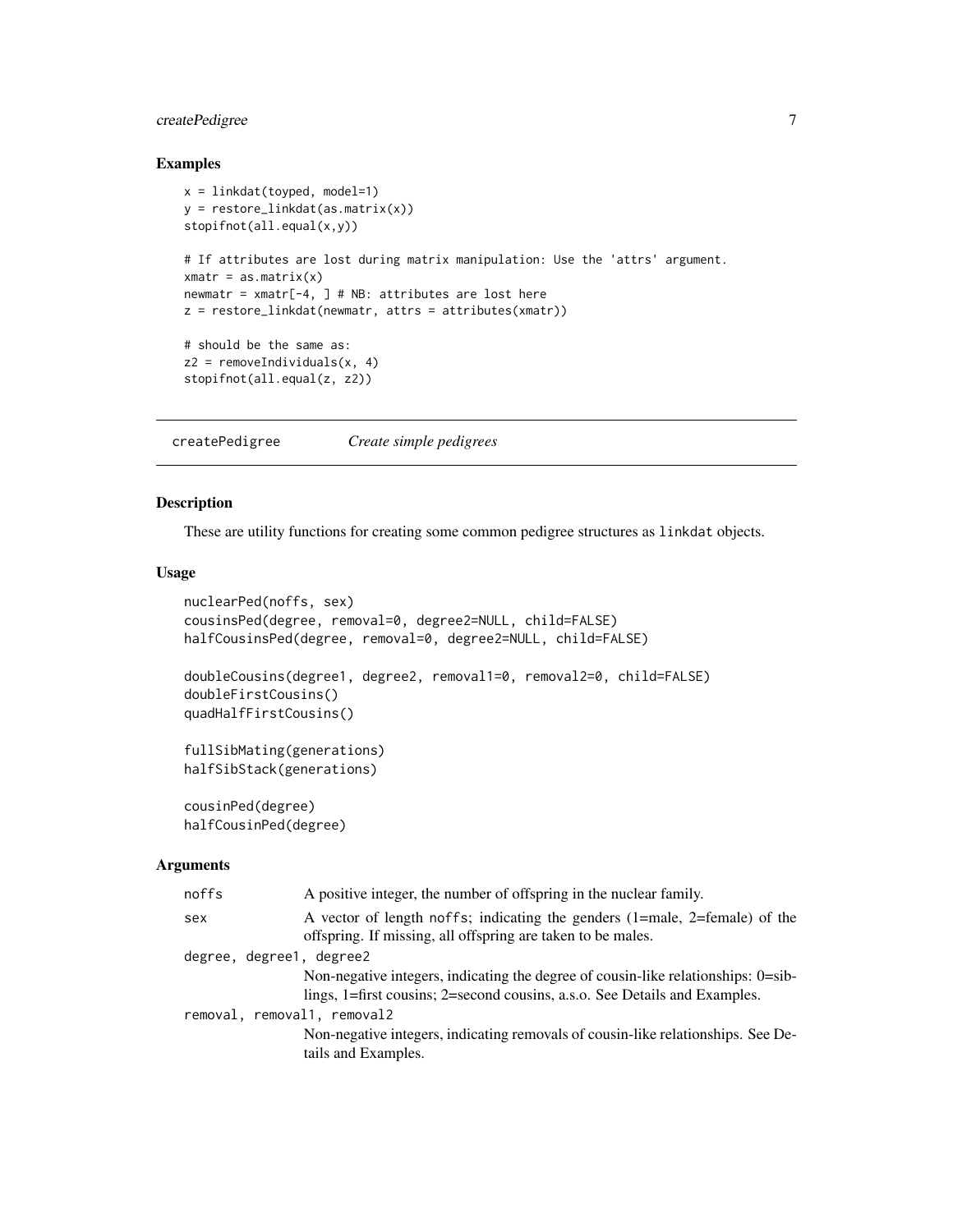<span id="page-7-0"></span>8 a set of the state Pedigree of the state Pedigree of the state Pedigree of the state Pedigree of the state Pedigree of the state Pedigree of the state Pedigree of the state Pedigree of the state Pedigree of the state Ped

| child       | A logical: Should an inbred child be added to the two cousins? |
|-------------|----------------------------------------------------------------|
| generations | A positive integer indicating the number of crossings.         |

#### Details

All individuals are created as unaffected. Use [swapAff](#page-43-1) to edit this (see Examples). Use [swapSex](#page-43-1) to change gender of pedigree members.

The call cousinsPed(degree=n, removal=k) creates a pedigree with two n'th cousins, k times removed. By default, removals are added on the right side. To override this, the parameter degree2 can be used to indicate explicitly the number of generations on the right side of the pedigree. When degree2 is given removal is ignored. (Similarly for halfCousinsPed.)

The function doubleCousins creates two individuals whose fathers are cousins (degree1, removal1) as well as their mothers (degree2, removal2). For simplicity, a wrapper doubleFirstCousins is provided for the most common case, double first cousins. Finally quadHalfFirstCousins produces a pedigree with quadruple half first cousins.

fullSibMating crosses full sibs continuously for the indicated number of generations.

halfSibStack produces a breeding scheme where the two individuals in the final generation are simultaneously half siblings and half n'th cousins, where  $n=1,\ldots$ , generations.

cousinPed and halfCousinPed (written without the 's') are depreciated functions kept for backwards compatibility. They create cousin pedigrees, but without possibility for removals, and with a different ordering than their replacements cousinsPed and halfCousinsPed.

### Value

A [linkdat](#page-24-1) object.

#### Author(s)

Magnus Dehli Vigeland

#### See Also

[swapAff](#page-43-1), [swapSex](#page-43-1), [removeIndividuals](#page-43-1), [addOffspring](#page-43-1), [relabel](#page-43-1)

```
# A nuclear family with 2 boys and 3 girls,
# where the father and the two boys are affected.
x = nuclearPed(noffs=5, sex=c(1,1,2,2,2))x = swapAff(x, ids=c(1,3,4))# Half sibs:
halfCousinsPed(degree=0)
# Grand aunt:
cousinsPed(degree=0, removal=2)
# Second cousins once removed.
cousinsPed(degree=2, removal=1)
```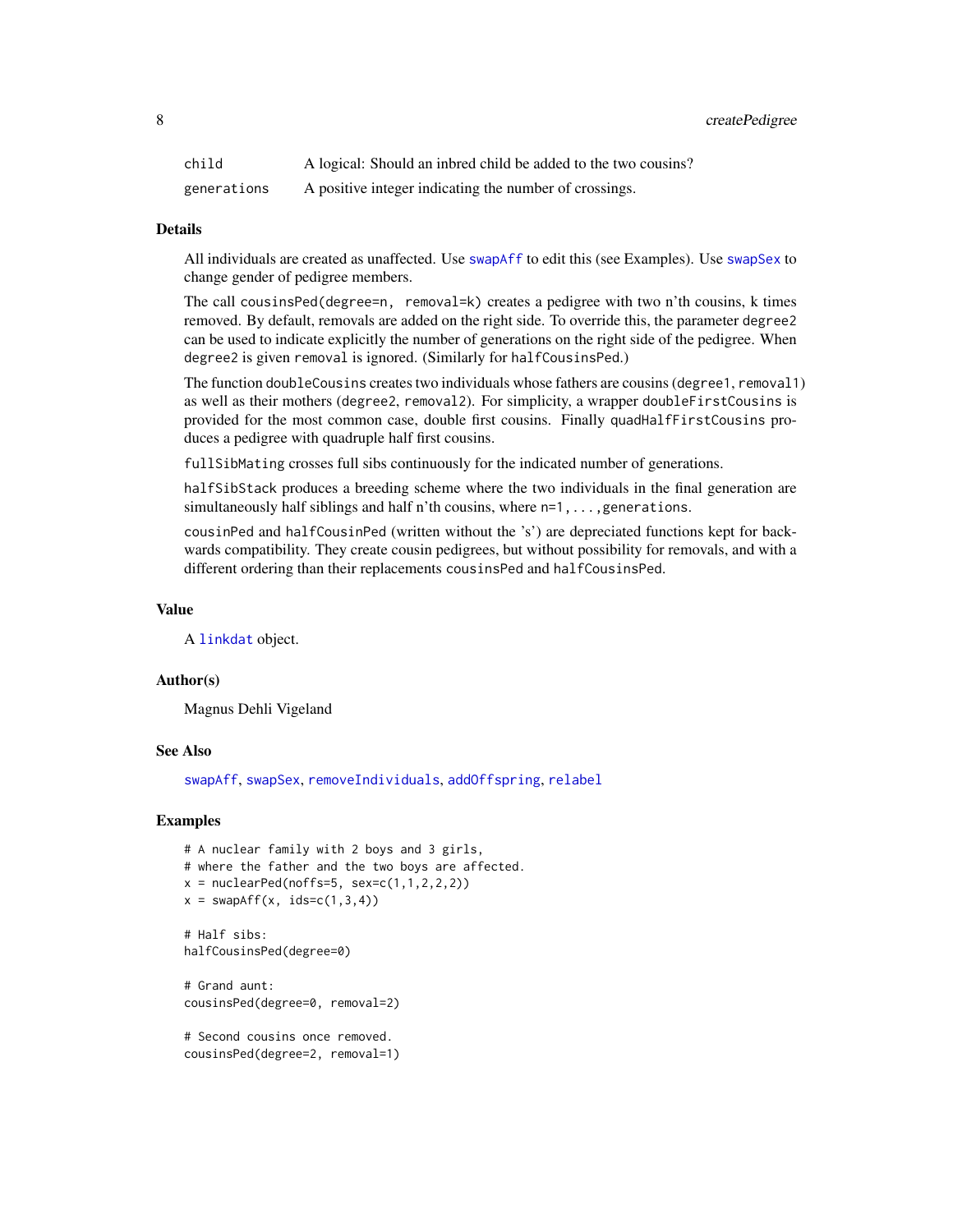#### <span id="page-8-0"></span>dominant 90 and 90 and 90 and 90 and 90 and 90 and 90 and 90 and 90 and 90 and 90 and 90 and 90 and 90 and 90 and 90 and 90 and 90 and 90 and 90 and 90 and 90 and 90 and 90 and 90 and 90 and 90 and 90 and 90 and 90 and 90

```
# Again second cousins once removed,
# but with the "removal" on the left side.
cousinsPed(degree=3, degree2=2)
# A child of first cousin parents.
cousinsPed(degree=1, child=TRUE)
# Consecutive brother-sister matings.
fullSibMating(3)
# Simultaneous half siblings and half first cousins
halfSibStack(2)
# Double first cousins
doubleFirstCousins()
# Quadruple half first cousins
# Weird plotting behaviour for this pedigree.
x = quadHalfFirstCousins()
#plot(x)
```

```
dominant Example pedigree for linkage analysis: 23 individuals, 650 SNPs
```
### Description

Medical pedigree with 23 individuals of which 15 are genotyped with 650 SNP markers. Eleven family members are affected by a disease, showing an autosomal dominant inheritance pattern.

#### Usage

dominant

#### Format

A data frame with 24 observations on 1305 variables. The columns are FAMID, ID, FID MID, SEX, AFF, M1\_1, M1\_2, ..., M650\_1, M650\_2. The first 6 columns describe the pedigree structure and affection status, while the final 1300 columns contain the marker alleles. All markers are SNPs, whose alleles are written as 1 and 2. Missing alleles are denoted by 0.

```
x = linkdat(dominant)
summary(x)
```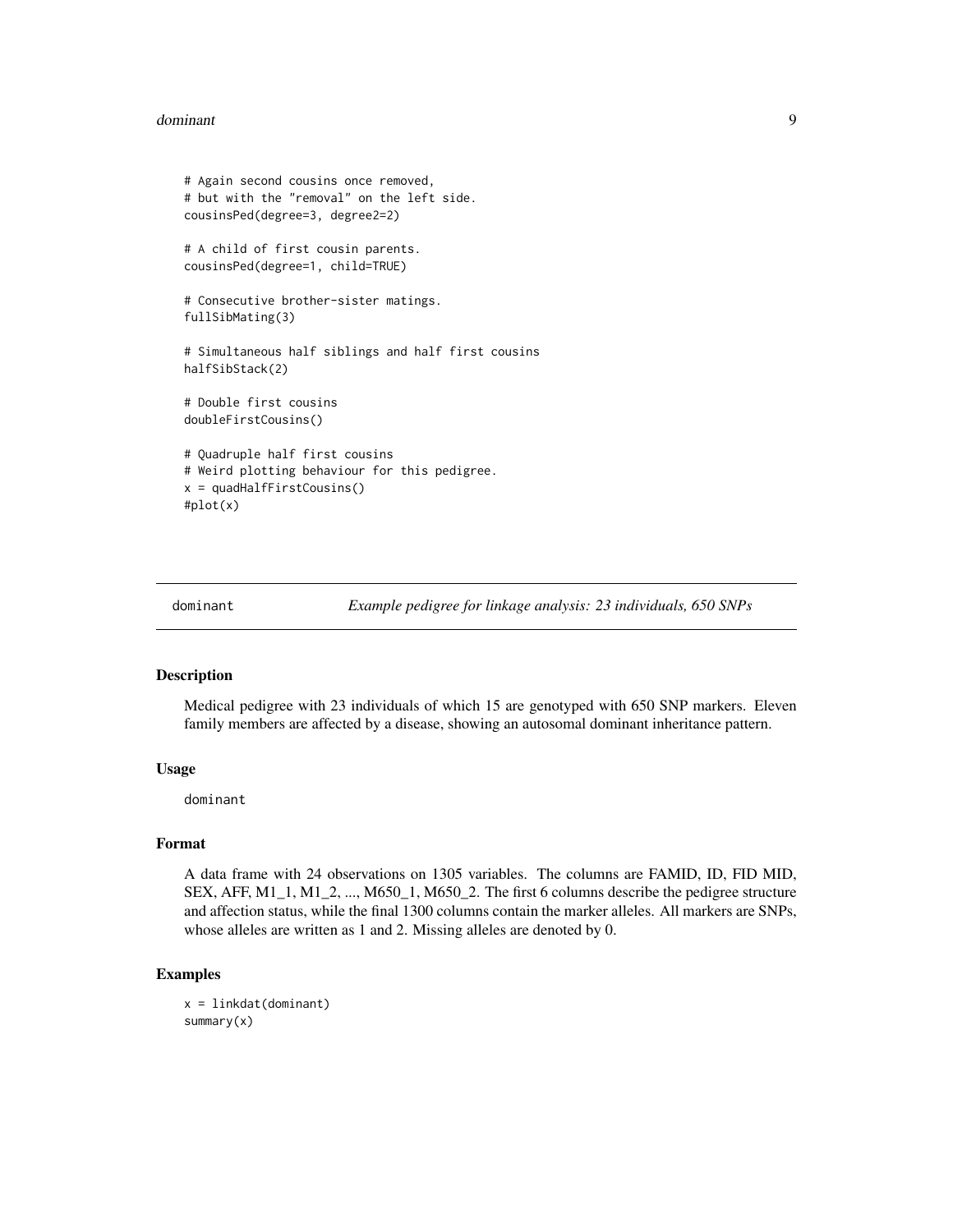<span id="page-9-1"></span><span id="page-9-0"></span>

### Description

The function IBDestimate estimates IBD coefficients (k0, k1, k2) for specified pairs of pedigree members, using maximum likelihood methods (imported from the maxLik package).

Checking for pedigree errors is conveniently done with the examineKinships function: This computes IBD coefficients for all pairs in the pedigree(s) and produces a color-coded plot where wrong relationships are easy to spot.

These functions work with SNP markers only.

#### Usage

```
examineKinships(x, who = "all",
                interfam = c("founders", "none", "all"),
                makeplot = T,
              showRelationships = c("UN", "PO", "MZ", "S", "H,U,G", "FC", "SC"),
                ...)
```
IBDestimate(g1, g2=NULL, dat, f=NULL, error=NULL, plot.action=2, pointcol=2, cex=1, ...)

### Arguments

| $\times$          | A linkdat object, or a list of such.                                                                                                                                                                                                                                                                                                                                  |  |
|-------------------|-----------------------------------------------------------------------------------------------------------------------------------------------------------------------------------------------------------------------------------------------------------------------------------------------------------------------------------------------------------------------|--|
| who               | A character vector of one or more of the words "parents", "siblings", "grandpar-<br>ents", "cousins", "distant" and "unrelated". Two short forms are possible: "all"<br>(all of the above) and "close" (all of the above except "distant" and "unrelated".)                                                                                                           |  |
| interfam          | A character; either "founders", "none" or "all", indicating which interfamiliar<br>pairs of individuals should be included. Only relevant if $x$ is a list of several<br>linkdat objects.                                                                                                                                                                             |  |
| makeplot          | A logical.                                                                                                                                                                                                                                                                                                                                                            |  |
| showRelationships |                                                                                                                                                                                                                                                                                                                                                                       |  |
|                   | A character vector passed on to the relationships argument of IBDtriangle.                                                                                                                                                                                                                                                                                            |  |
| g1, g2            | The pairs of individuals for which IBD estimates should be computed. Several<br>formats are possible. If g1 is a vector of ID labels, and g2 NULL, then all pairs<br>among the g1 are included. If g2 is not NULL, only pairs intersecting both g1<br>and g2 are considered. Finally, g1 can be given as a matrix with two columns<br>and each row indicating a pair. |  |
|                   | If dat is a list of linkdat objects, then all ID labels must be characters of the<br>form "X-Y", where $X$ is the family ID, and $Y$ the individual ID.                                                                                                                                                                                                               |  |
| dat               | Either a data frame (typically produced by $paramlink$ ::ibdPrep), a single<br>linkdat object or a list of such.                                                                                                                                                                                                                                                      |  |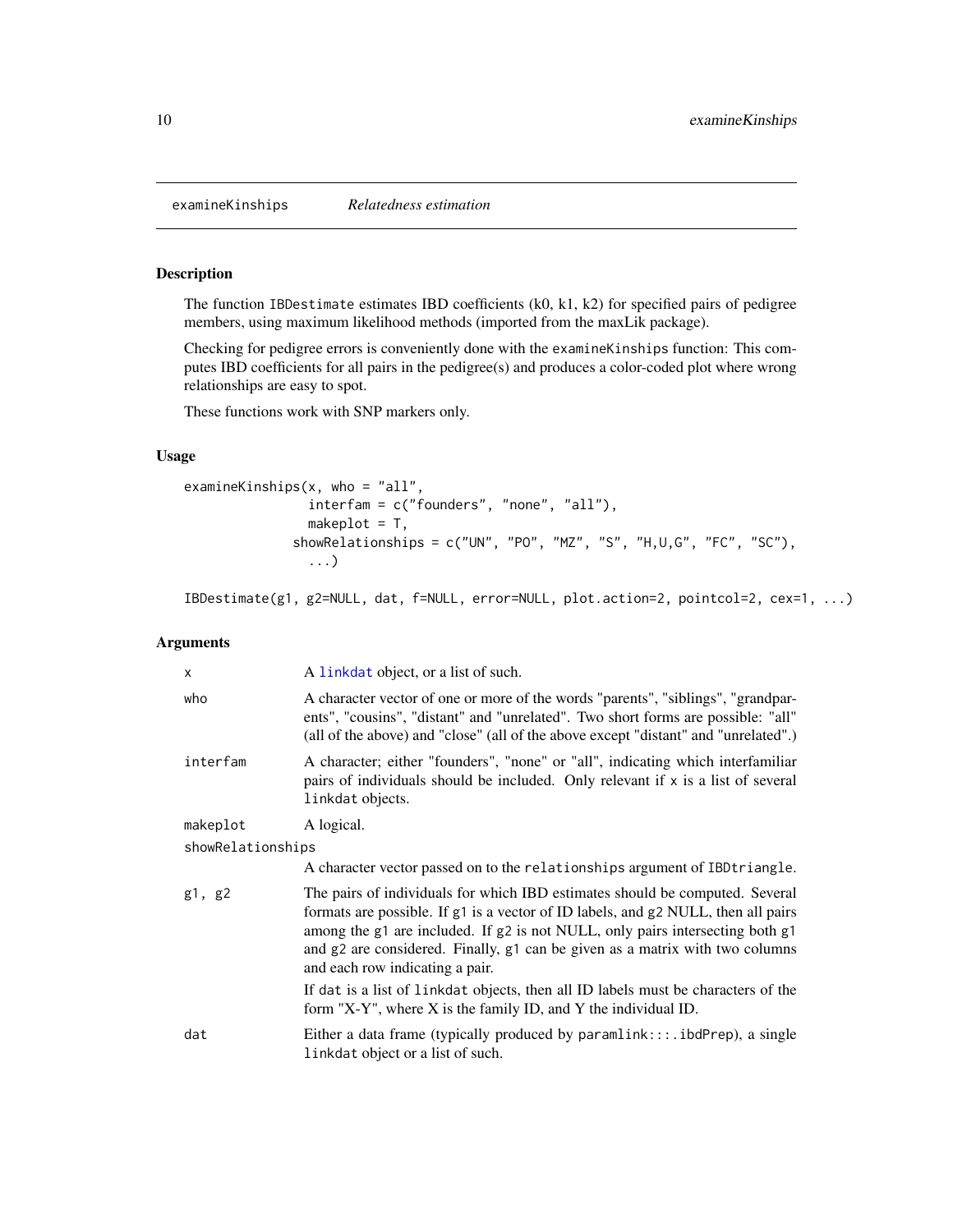### <span id="page-10-0"></span>examineKinships 11

| $\mathsf{f}$ | A numeric vector containing the frequencies of the "2" allele. If NULL (default),<br>this is computed from dat.   |
|--------------|-------------------------------------------------------------------------------------------------------------------|
| error        | A single numeric to be used in error modelling, or NULL. See details.                                             |
| plot.action  | An integer: $2 =$ make new triangle and draw points; $1 =$ add points to existing<br>triangle; $0 =$ no plotting. |
| pointcol     | A single numeric or character: Color specification for the points in the plot.                                    |
| cex          | A single numeric: Point size. (See par)                                                                           |
| $\cdot$      | Other arguments.                                                                                                  |

#### Details

Maximum likelihood estimation is done by the [maxLik](#page-0-0) function in the maxLik package. More to come here.

#### Value

A matrix (or a list of matrices) with 6 columns: ID1, ID2, N (#markers with no missing alleles), k0, k1, k2.

### Author(s)

Magnus Dehli Vigeland

### References

E.A. Thompson (2000): Statistical Inferences from Genetic Data on Pedigrees. NSF-CBMS Regional Conference Series in Probability and Statistics. Volume 6.

### See Also

[maxLik](#page-0-0), [linkdat](#page-24-1), [points](#page-0-0)

#### Examples

```
x = \text{cousinsPed}(2)x = simpleSim(x, 1000, 1:2) # 1000 equifrequent SNPs
examineKinships(x, who=c("par", "sib"))
```
#### #dontrun

ibd

```
# comparing the founders with another unrelated person:
y = singleton(1, famid=2)
y = simpleSim(y, 1000, 1:2)
examineKinships(list(x, y), who="unrelated", interfam="founders")
# IBD estimates for the cousins (famid=1, iid=7 and 8) vs.
# unrelated singleton (famid=2, iid=1):
ibd = IBDestimate(c("1-7", "1-8"), "2-1", list(x,y), error=0.005)
```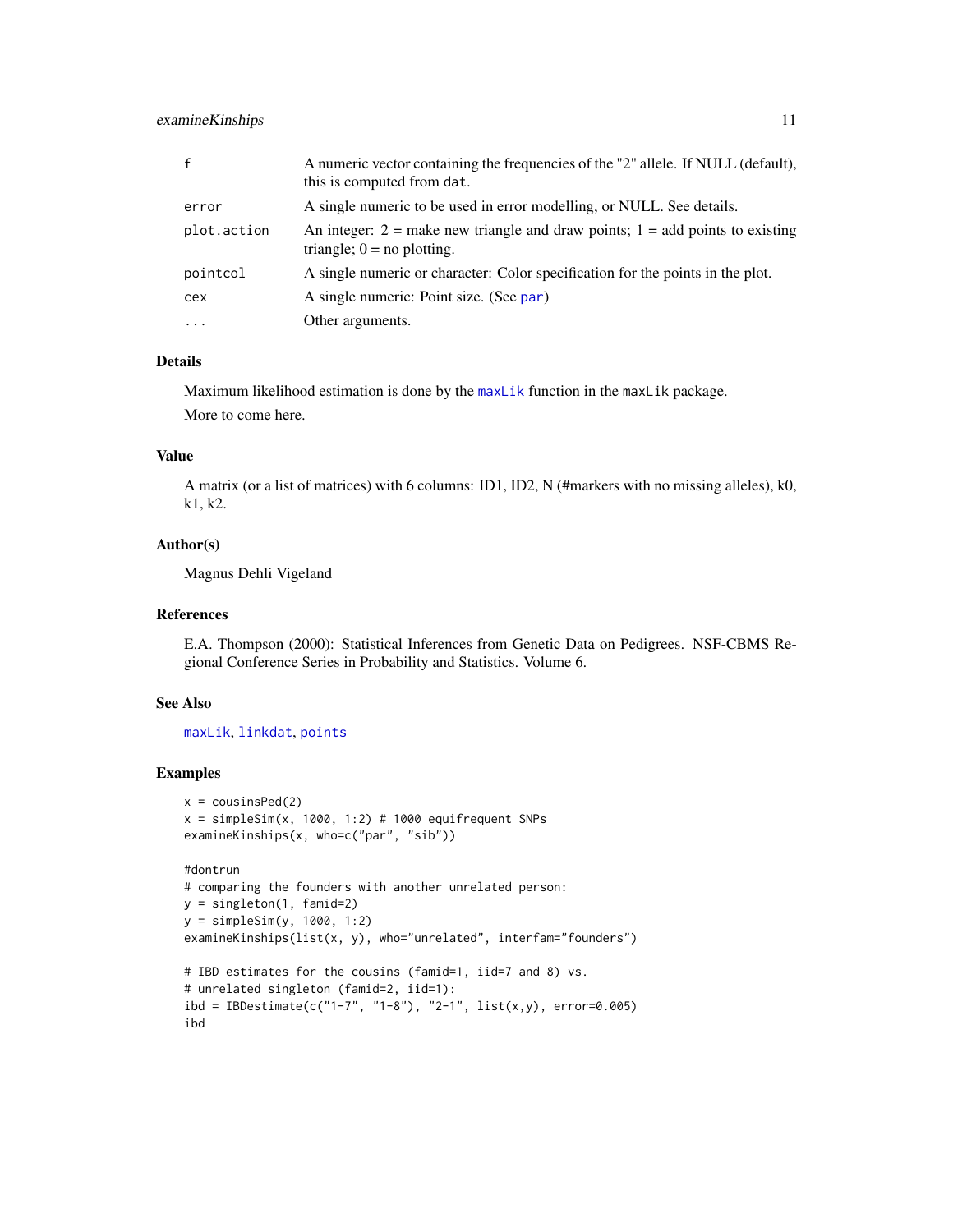<span id="page-11-1"></span><span id="page-11-0"></span>exclusionPower *Power of exclusion*

## Description

Computes the power (of a single marker) of excluding a claimed relationship, given the true relationship.

### Usage

```
exclusionPower(ped_claim, ped_true, ids, markerindex = NULL, alleles = NULL,
             afreq = NULL, known_genotypes = list(), Xchrom = FALSE, plot = TRUE)
```
### Arguments

| ped_claim       | a linkdat object, or a list of several linkdat and/or singleton objects, describing<br>the claimed relationship. If a list, the sets of ID labels must be disjoint, that is,<br>all ID labels must be unique. |  |
|-----------------|---------------------------------------------------------------------------------------------------------------------------------------------------------------------------------------------------------------|--|
| ped_true        | a linkdat object, or a list of several linkdat and/or singleton objects, describing<br>the true relationship. ID labels must be consistent with ped_claim.                                                    |  |
| ids             | individuals available for genotyping.                                                                                                                                                                         |  |
| markerindex     | NULL, or a single numeric indicating the index of a marker of ped_claim from<br>which alleles, afreq and known_genotypes will be extracted.                                                                   |  |
| alleles         | a numeric or character vector containing marker alleles names. Ignored if marker index<br>is non-NULL.                                                                                                        |  |
| afreq           | a numerical vector with allele frequencies. An error is given if they don't sum<br>to 1 (rounded to 3 decimals). Ignored if markerindex is non-NULL.                                                          |  |
| known_genotypes |                                                                                                                                                                                                               |  |
|                 | list of triplets $(a, b, c)$ , indicating that individual a has genotype $b/c$ . Must<br>be NULL if markerindex is non-NULL.                                                                                  |  |
| Xchrom          | a logical: Is the marker on the X chromosome? Ignored if marker index is<br>non-NULL.                                                                                                                         |  |
| plot            | either a logical or the character "plot_only", controlling if a plot should be pro-<br>duced. If "plot_only", a plot is drawn, but no further computations are done.                                          |  |

### Details

This function computes the "Power of exclusion", as defined and discussed in "A general approach to power calculation for relationship testing" (Egeland et al., submitted 2012).

#### Value

A single numeric value. If plot="plot\_only", the function returns NULL after producing the plot.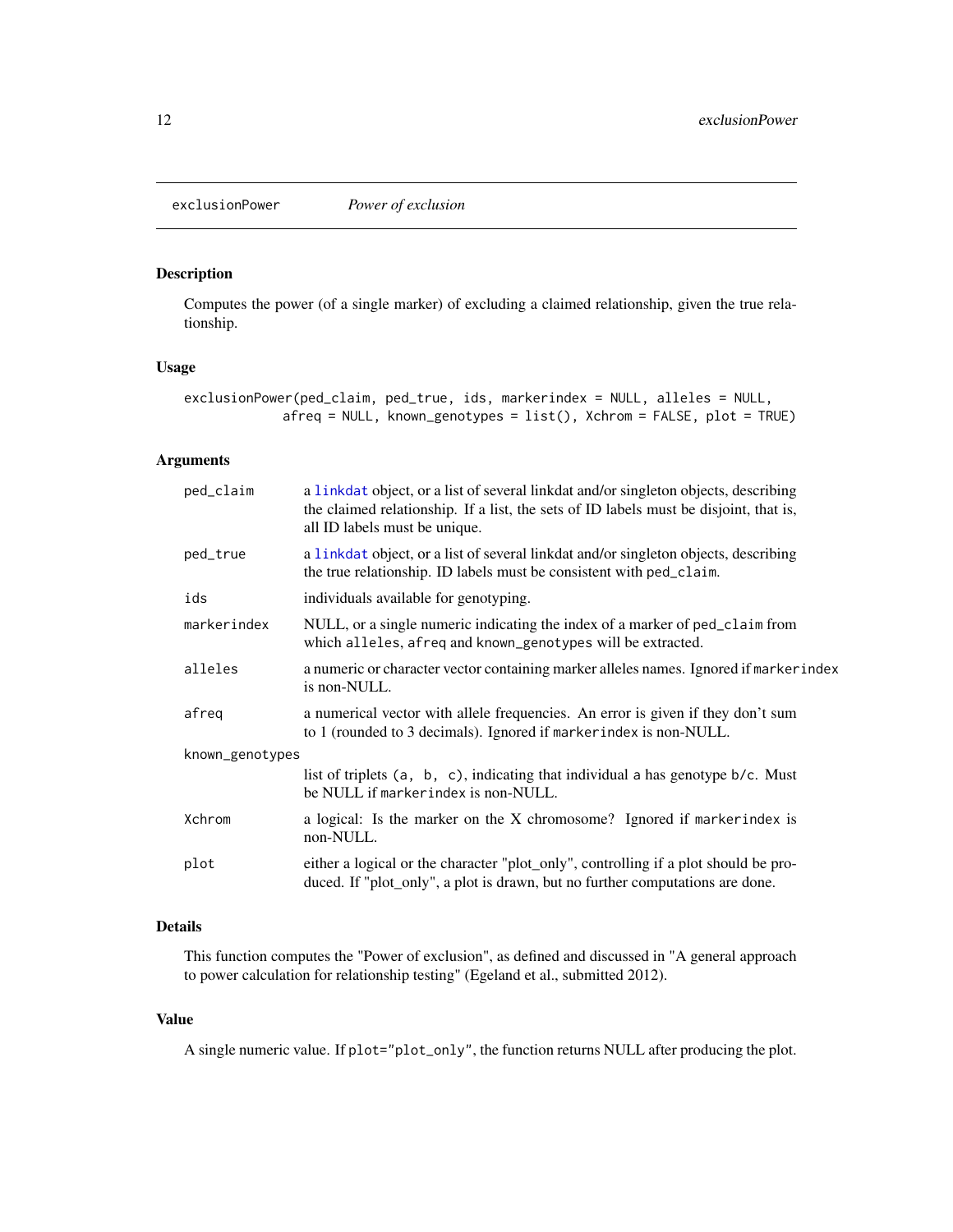### exclusionPower 13

#### Author(s)

Magnus Dehli Vigeland

```
############################################
### A standard case paternity case:
### Compute the power of exclusion when the claimed father is in fact unrelated to the child.
############################################
claim = nuclearPed(noffs=1, sex=2) # Specifies individual 1 as the father of 3
true = list(singleton(id=1,sex=1), singleton(id=3, sex=2)) # Specifies 1 and 3 as unrelated
available = c(1, 3) # Individuals 1 and 3 are available for genotyping
# Equifrequent autosomal SNP:
PE1 = exclusionPower(claim, true, available, alleles = 2, afreq=c(0.5, 0.5))
# If the child is known to have genotype 1/1:
PE2 = exclusionPower(claim, true, available, alleles = 2, afreq=c(0.5,0.5),
                     known_genotypes=list(c(3,1,1)))
# Equifrequent SNP on the X chromosome:
PE3 = exclusionPower(claim, true, available, alleles = 2, afreq=c(0.5,0.5), Xchrom=TRUE)
stopifnot(PE1==0.125, PE2==0.25, PE3==0.25)
############################################
### Example from Egeland et al. (2012):
### Two females claim to be mother and daughter. Below we compute the power of various
### markers to reject this claim if they in reality are sisters.
############################################
mother_daughter = nuclearPed(1, \text{sex} = 2)sisters = relabel(nuclearPed(2, sex = c(2, 2)), c(101, 102, 2, 3))# Equifrequent SNP:
PE1 = exclusionPower(ped\_claim = mother\_daughter, ped\_true = sisters, ids = c(2, 3),alleles = 2)
# SNP with MAF = 0.1:
PE2 = exclusionPower(ped_claim = mother_daughter, ped_true = sisters, ids = c(2, 3),
                     alleles = 2, afreq = c(0.9, 0.1)# Equifrequent tetra-allelic marker:
PE3 = exclusionPower(ped_claim = mother_daughter, ped_true = sisters, ids = c(2, 3),
                     alleles = 4)
# Tetra-allelic marker with one major allele:
PE4 = exclusionPower(ped_claim = mother_daughter, ped_true = sisters, ids = c(2, 3),
                     alleles = 4, afreq=c(0.7, 0.1, 0.1, 0.1))
stopifnot(round(c(PE1,PE2,PE3,PE4), 5) == c(0.03125, 0.00405, 0.08203, 0.03090))
```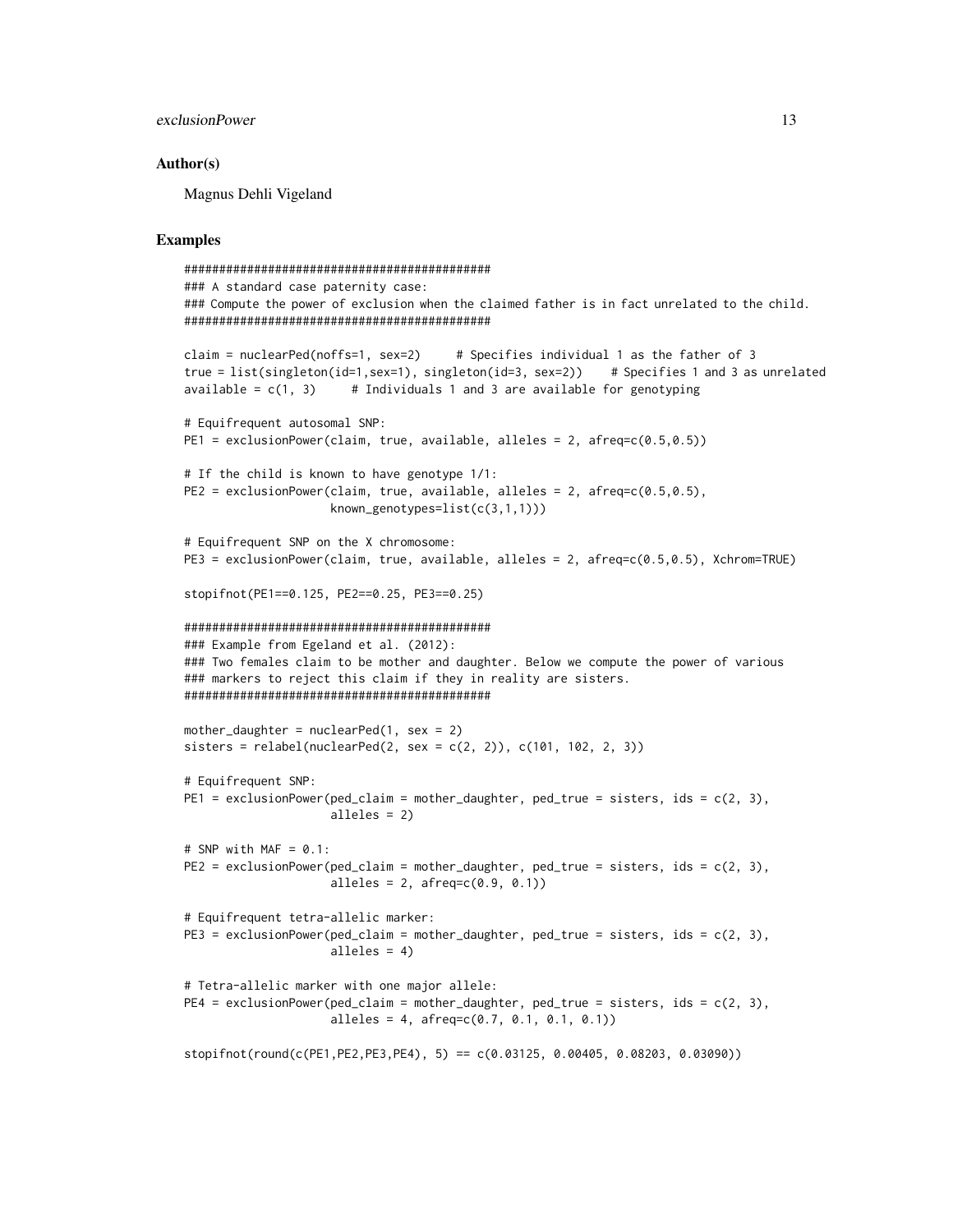```
####### How does the power change if the true pedigree is inbred?
sisters_LOOP = addParents(sisters, 101, father = 201, mother = 202)
sisters_LOOP = addParents(sisters_LOOP, 102, father = 201, mother = 203)
# Equifrequent SNP:
PE5 = exclusionPower(ped_claim = mother_daughter, ped_true = sisters_LOOP,
                     ids = c(2, 3), alleles = 2)
# SNP with MAF = 0.1:
PE6 = exclusionPower(ped_claim = mother_daughter, ped_true = sisters_LOOP,
                     ids = c(2, 3), alleles = 2, afreq=c(0.9, 0.1))
stopifnot(rownd(c(PE5,PE6), 5) == c(0.03125, 0.00765))## Not run:
# Equifrequent tetra-allelic marker:
PE7 = exclusionPower(ped_claim = mother_daughter, ped_true = sisters_LOOP,
                     ids = c(2, 3), alleles = 4)# Tetra-allelic marker with one major allele:
PE8 = exclusionPower(ped_claim = mother_daughter, ped_true = sisters_LOOP,
                     ids = c(2, 3), alleles = 4, afreq=c(0.7, 0.1, 0.1, 0.1))
stopifnot(rownd(c(PE7,PE8), 5) == c(0.07617, 0.03457))## End(Not run)
```
Familias2linkdat *Convert 'Familias' output to linkdat objects*

### Description

Familias is a widely used program for computations in forensic genetics. The function documented here facilitates the use of paramlink for specialized computations which are not implemented in Familias, e.g. conditional simulations.

The Familias program represents pedigrees and marker data in a way that differs from paramlink in several ways, mostly because of paramlink's stricter definition of a "pedigree". In paramlink, a pedigree must be connected, have numerical IDs, and each member must have either 0 or 2 parents present in the pedigree. None of this is required by FamiliasPedigree objects. The conversion function Familias2linkdat takes care of all of these potential differences: It converts each FamiliasPedigree into a list of connected linkdat objects, additional parents are added where needed, and non-numerical ID labels are stored in the plot.labels slot of the linkdat object(s).

#### Usage

```
Familias2linkdat(familiasped, datamatrix, loci)
```
connectedComponents(ID, FID, MID)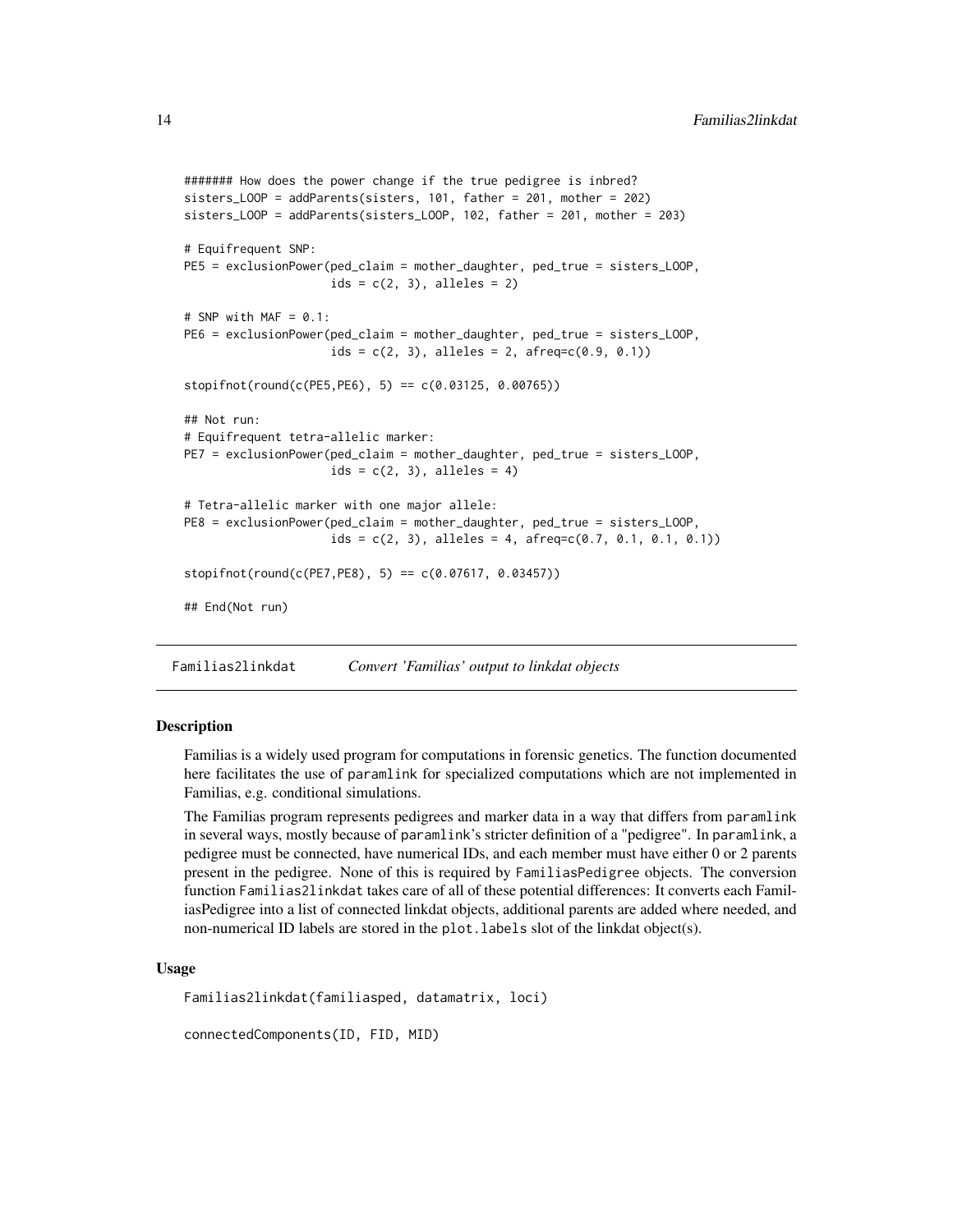### <span id="page-14-0"></span>Familias2linkdat 15

#### **Arguments**

| familiasped | A Familias::FamiliasPedigree object or a list of such.                                        |
|-------------|-----------------------------------------------------------------------------------------------|
| datamatrix  | A data frame with two columns per marker (one for each allele) and one row per<br>individual. |
| loci        | A Familias:: Familias Locus object or a list of such.                                         |
| ID          | An integer vector: Individual ID.                                                             |
| FID.        | An integer vector: ID of father.                                                              |
| MID         | An integer vector: ID of mother.                                                              |

### Value

A [linkdat](#page-24-1) object, or a list of such.

### Author(s)

Magnus Dehli Vigeland and Thore Egeland

### References

Windows Familias is freely availabe from <https://familias.name>.

#### See Also

See Familias and [linkdat](#page-24-1).

```
# Example
## Not run:
library(Familias)
data(NorwegianFrequencies)
locus1 = FamiliasLocus(NorwegianFrequencies$TH01)
persons <- c("mother", "daughter", "AF")
ped1 <- FamiliasPedigree(id=persons, dadid=c(NA, "AF", NA), momid=c(NA, "mother", NA),
                         sex=c("female", "female", "male"))
datamatrix <- data.frame(THO1.1=c(NA, 8, NA), THO1.2=c(NA,9.3, NA))
rownames(datamatrix) = persons
x = Familias2linkdat(ped1, datamatrix, locus1)
plotPedList(list(x), new=TRUE, frametitles=c("H1"), available="shaded", marker = 1)
# Example
library(fam2r)
data(F21)
pedigrees = F21$pedigrees
datamatrix = F21$datamatrix
loci = F21$loci
x = Familias2linkdat(pedigrees, datamatrix, loci)
plotPedList(x, new=TRUE, frametitles=c("H1", "H2"), available="shaded")
```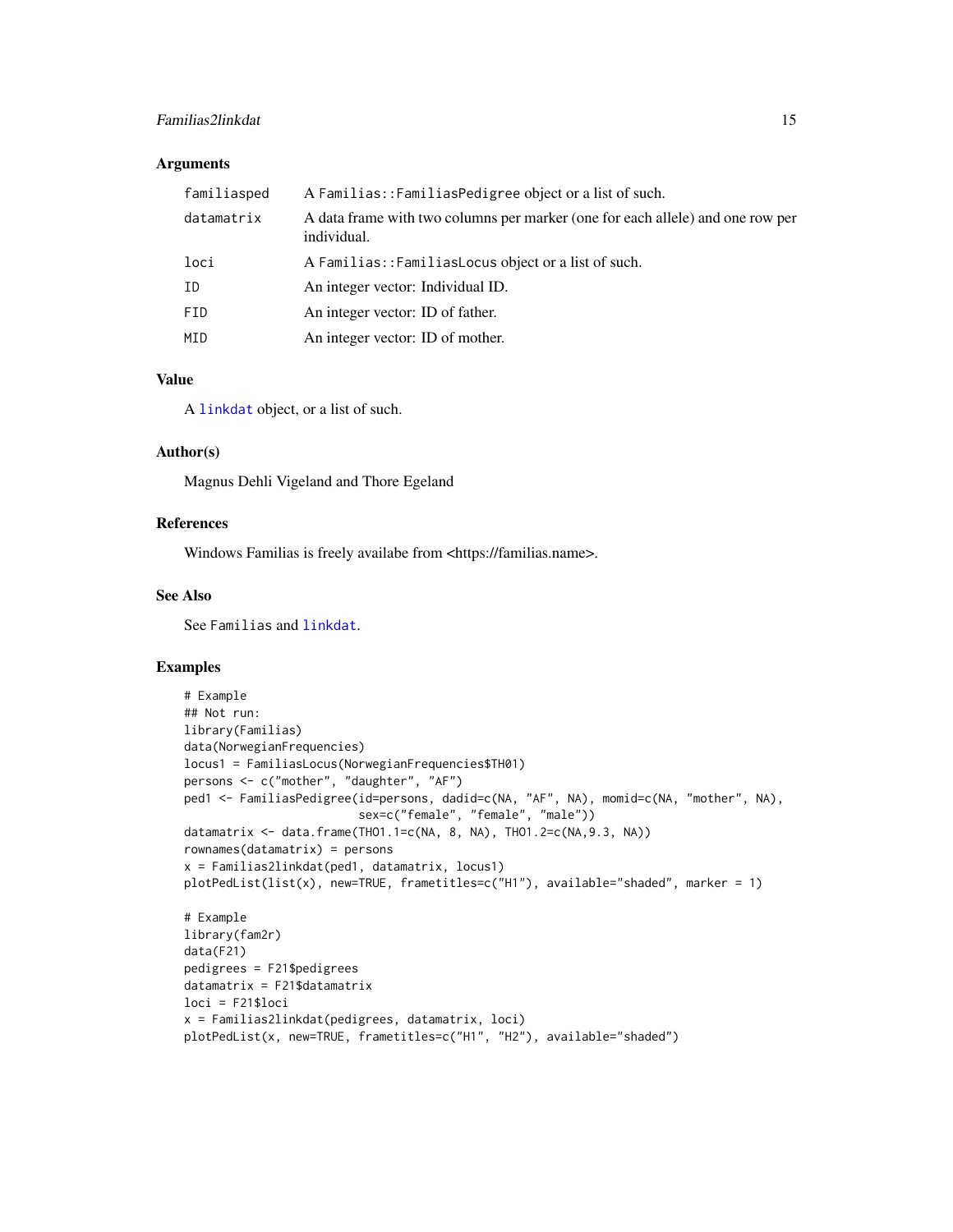```
# Give dev.width explicitly to allow for long names
plotPedList(x, new=TRUE, frametitles=c("H1", "H2"), available="shaded",
            dev.width=17)
# Numerical labels work better
plotPedList(x, new=TRUE, id.labels="num", frametitles=c("H1", "H2"),
            available="shaded")
## End(Not run)
```
IBDtriangle *IBD triangle plot*

#### Description

This function draws an IBD triangle, as typically used to visualize pairwise relatedness of noninbred individuals. Various annotations are available, including points marking the most common relationships, contour lines for the kinship coefficients, and shading of the unattainable region.

### Usage

```
IBDtriangle(relationships = c("UN", "PO", "MZ", "S", "H,U,G", "FC", "SC", "DFC", "Q"),
            kinship.lines = numeric(), shading = "lightgray", pch = 16,
            cex\_points = 1.2, cex\_text = 1, axes = FALSE)
```
### Arguments

| relationships | A character vector indicating relationships points to be included in the plot.<br>UN=unrelated; PO=parent/offspring; MZ=monozygotic twins; S=full siblings;<br>H=half sibling; U=uncle/aunt; |
|---------------|----------------------------------------------------------------------------------------------------------------------------------------------------------------------------------------------|
| kinship.lines | A numeric vector.                                                                                                                                                                            |
| shading       | The shading color for the unattainable region.                                                                                                                                               |
| pch           | Symbol used for the relationship points. (See par.)                                                                                                                                          |
| cex_points    | A single numeric controlling the symbol size for the relationship points.                                                                                                                    |
| cex_text      | A single numeric controlling the font size for the relationship labels.                                                                                                                      |
| axes          | Draw surrounding axis box?                                                                                                                                                                   |

#### Details

For any pair of non-inbred individuals A and B, their genetic relationship can be summarized by the IBD coefficients  $(\kappa_0, \kappa_1, \kappa_2)$ , where

 $\kappa_i = P(A and B shareial levels IBD at random autosomal locus).$ 

Since  $\kappa_0 + \kappa_1 + \kappa_2 = 1$ , any relationship corresponds to a point in the triangle in the  $(\kappa_0, \kappa_2)$ -plane defined by  $\kappa_0 \geq 0, \kappa_2 \geq 0, \kappa_0 + \kappa_2 \leq 1$ . The choice of  $\kappa_0$  and  $\kappa_2$  as the axis variables is done for reasons of symmetry and is not significant (other authors have used different views of the triangle).

<span id="page-15-0"></span>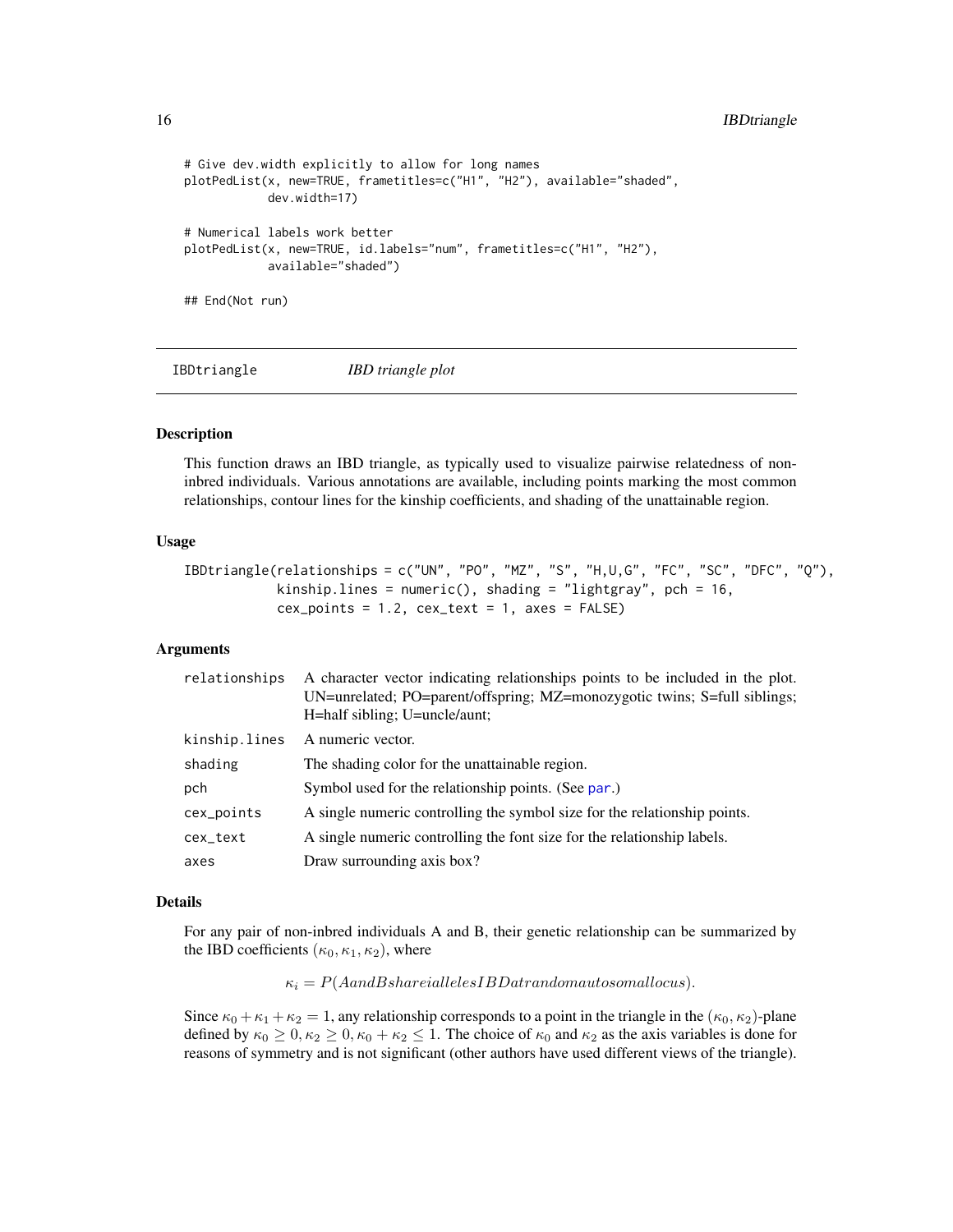#### <span id="page-16-0"></span>inbreeding 17

As shown in Thompson (76) points in the subset of the triangle defined by  $4\kappa_0\kappa_2 > \kappa_1$  is unattainable for pairwise relationships. By default this region in shaded in a "lightgray" color.

The IBD coefficients are linearly related to the kinship coefficient  $phi$  by the formula

$$
\phi=0.25\kappa_1+0.5\kappa_2.
$$

By indicating values for  $phi$  in the kinship. lines argument, the corresponding contour lines are shown as dashed lines in the triangle plot.

#### Value

NULL

### Author(s)

Magnus Dehli Vigeland

### References

Thompson, E. A. (1975): The estimation of pairwise relationships. Annals of Human Genetics 39. Thompson, E. A. (1976): A restriction on the space of genetic relationships. Annals of Human Genetics 40.

#### See Also

[examineKinships](#page-9-1)

#### Examples

IBDtriangle()

inbreeding *Inbreeding coefficients and Jacquard coefficients*

### Description

Computes inbreeding coefficients for all pedigree members, and Jaquard's condensed identity coefficients for any pair of members. These are simple wrappers for functions in other packages or external programs.

#### Usage

```
inbreeding(x)
kinship.coeff(x, ids=NULL)
jacquard(x, ids)
jacquard2(x, ids, verbose=FALSE, cleanup=TRUE)
```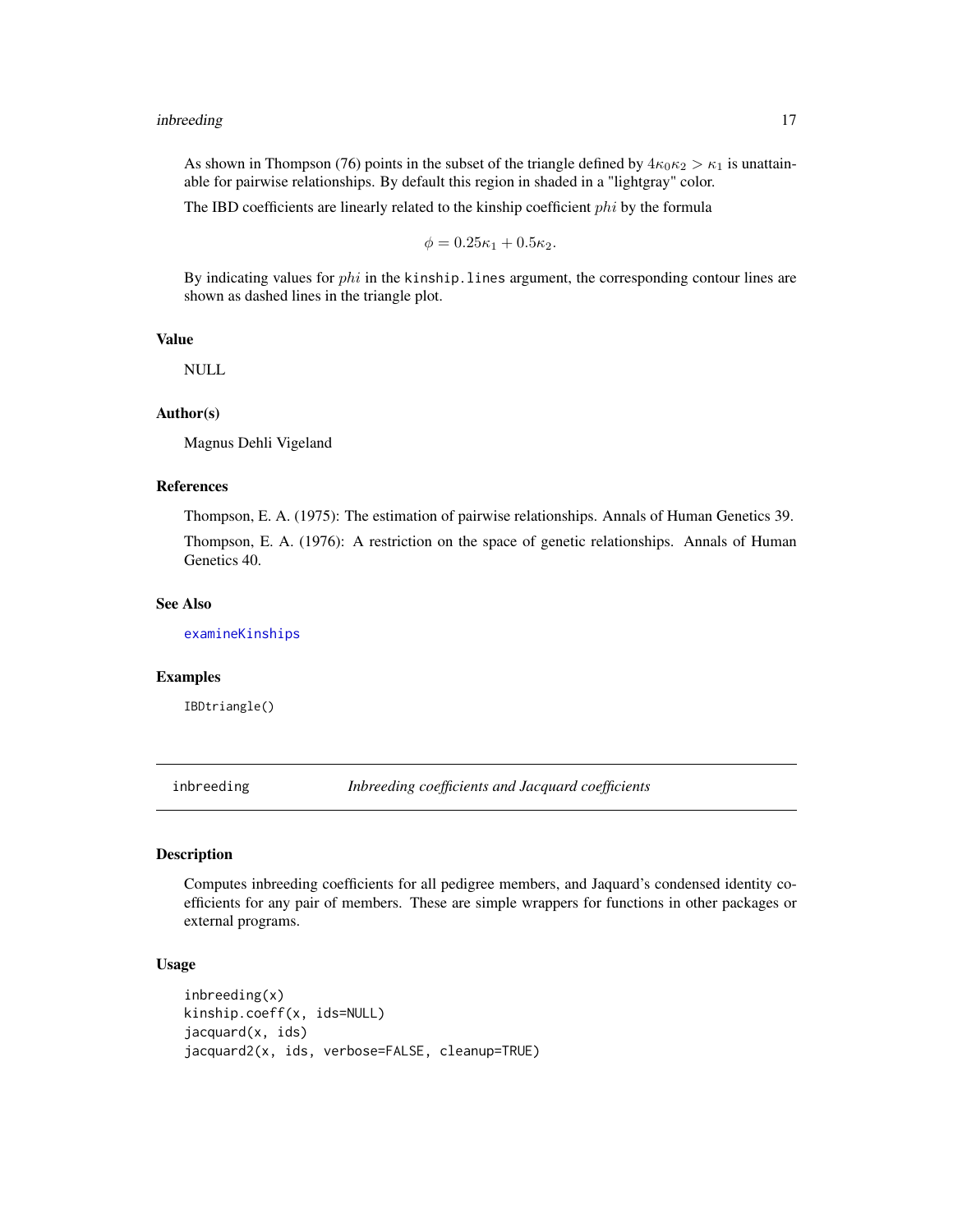#### <span id="page-17-0"></span>Arguments

| x.      | a linkdat object.                                                                                         |
|---------|-----------------------------------------------------------------------------------------------------------|
| ids     | a integer vector of length 2.                                                                             |
| verbose | a logical, indicating if messages from IdCoefs should be printed.                                         |
| cleanup | a logical: If TRUE, the pedfile and sample file created for the IdCoefs run are<br>deleted automatically. |

#### Details

Both inbreeding and kinship.coeff are thin wrappers of kinship2::kinship. Similarly, jacquard wraps identity::identity.coefs, which is an R implementation of the C program IdCoefs written by Mark Abney. The function identity::identity.coefs sometimes causes R to crash, hence as an alternative wrapper, jacquard2 executes an external call to the original C program IdCoefs (version 2.1.1). Of course, this requires IdCoefs to be installed on the computer (see link in the References section below) and the executable to be in a folder included in the PATH variable. The jacquard2 wrapper works by writing the necessary files to disk and calling IdCoefs via [system](#page-0-0).

#### Value

For inbreeding, a numerical vector with the inbreeding coefficients, with names according to the ID labels x\$orig.ids.

For kinship.coeff, either a single numeric (if ids is a pair of pedigree members) or the whole kinship matrix, with x\$orig.ids as dimnames.

For jaquard and jaquard2, a numerical vector of length 9 (in the standard order of Jacquard's condensed identity coefficients).

#### Author(s)

Magnus Dehli Vigeland

#### References

The IdCoefs program: Abney, Mark (2009). A graphical algorithm for fast computation of identity coefficients and generalized kinship coefficients. Bioinformatics, 25, 1561-1563. [http://home.](http://home.uchicago.edu/~abney/abney_web/Software.html) [uchicago.edu/~abney/abney\\_web/Software.html](http://home.uchicago.edu/~abney/abney_web/Software.html)

### See Also

[kinship](#page-0-0), identity::identity.coefs

#### Examples

```
# Offspring of first cousins
x = \text{cousinsPed}(1, \text{child=True})inb = inbreeding(x)stopifnot(inb[9] == 1/16)
```
# if ID labels are not 1:9, care must be taken in extracting correct elements.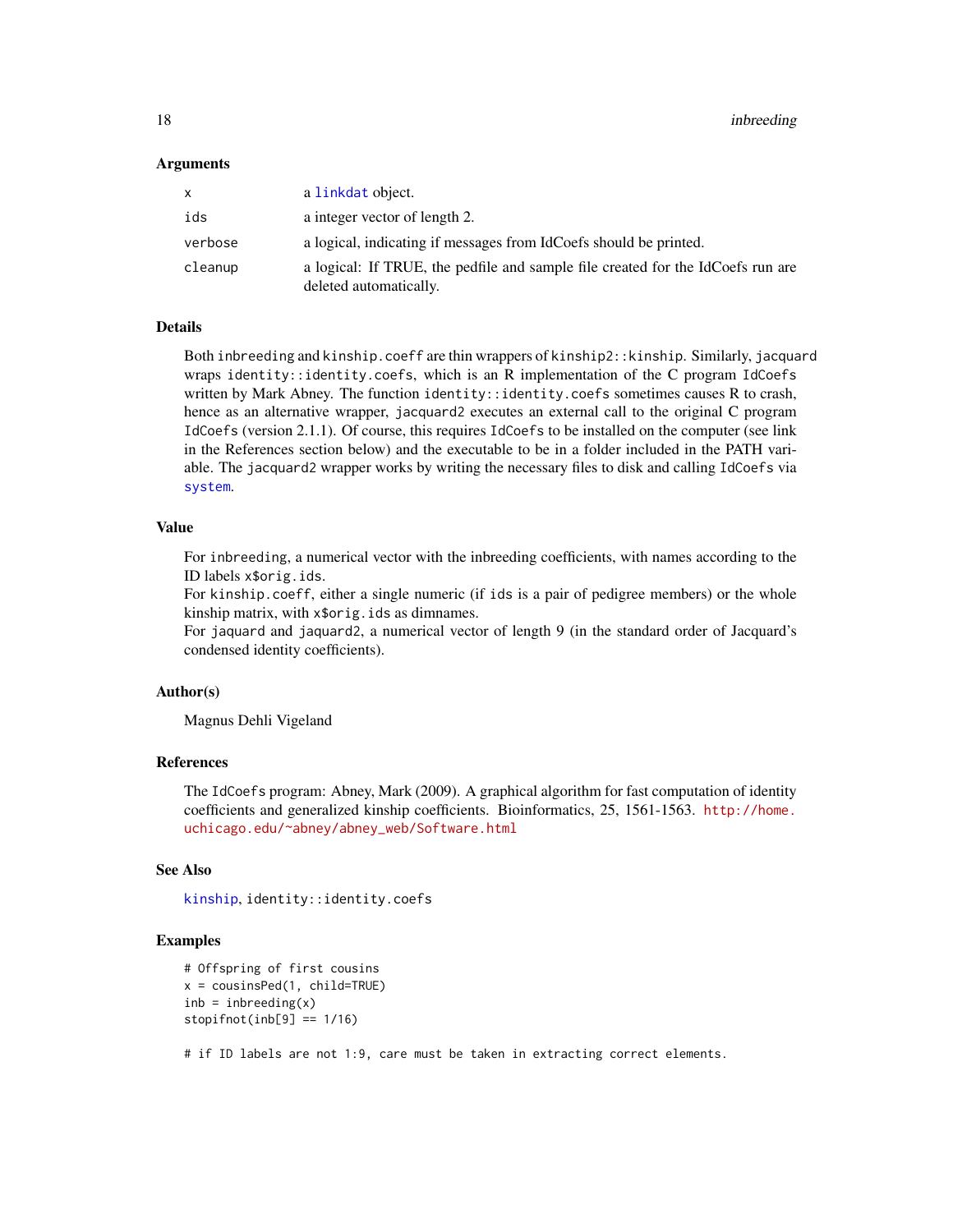#### <span id="page-18-0"></span>is.linkdat 19

```
set.seed(1357)
y = relabel(x, sample(1:9))
child = leaves(y)inbreeding(y)[child] #wrong
inb = inbreeding(y)[as.character(child)] #correct
# the inbreeding coeff of the child equals the kinship coeff of parents
kin = kinship.coeff(y, parents(y, child))
stopifnot(inb==kin, inb==1/16)
```
is.linkdat *Is an object a linkdat object?*

#### Description

Functions for checking whether an object is a linkdat object, a singleton or a list of such.

### Usage

```
is.linkdat(x)
is.singleton(x)
is.linkdat.list(x)
```
#### Arguments

x Any R object.

### Details

Note that the singleton class inherits from linkdat, so if  $x$  is a singleton, is. linkdat $(x)$  returns TRUE.

### Value

For is.linkdat: TRUE if x is a linkdat (or singleton) object, and FALSE otherwise. For is.singleton: TRUE if x is a singleton object, and FALSE otherwise. For is.linkdat.list: TRUE if x is a list of linkdat/singleton objects.

#### Author(s)

Magnus Dehli Vigeland

### See Also

[linkdat](#page-24-1)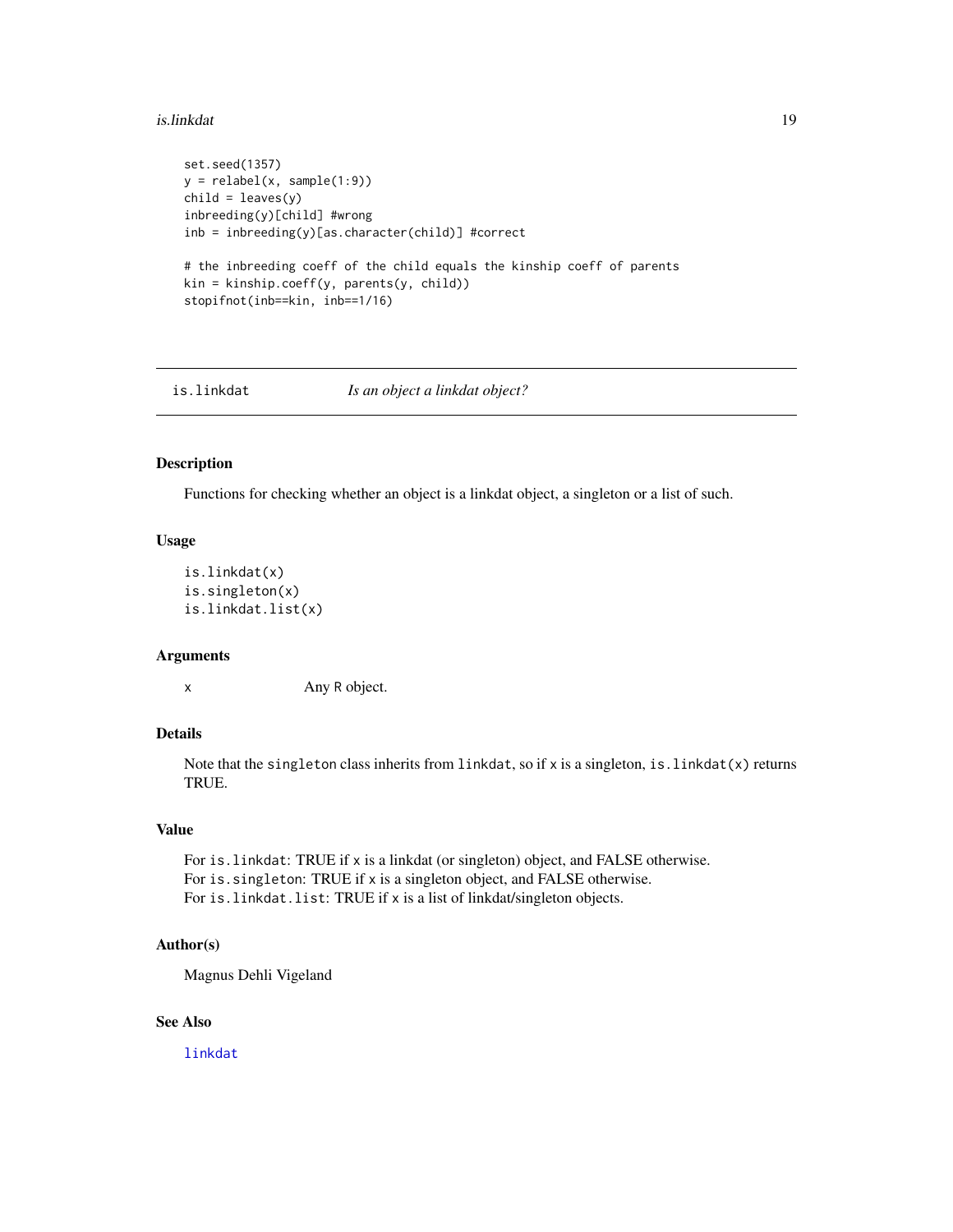#### Examples

```
x1 = nuclearPed(1)x2 = singleton(1)
stopifnot(is.linkdat(x1), !is.singleton(x1),
         is.linkdat(x2), is.singleton(x2),
         is.linkdat.list(list(x1,x2)))
```
<span id="page-19-1"></span>

likelihood *Pedigree likelihood*

#### Description

Calculates various forms of pedigree likelihoods.

### Usage

```
likelihood(x, ...)
## S3 method for class 'linkdat'
likelihood(x, locus1, locus2=NULL, theta=NULL, startdata=NULL,
           eliminate=0, logbase=NULL, loop_breakers=NULL, ...)
## S3 method for class 'singleton'
likelihood(x, locus1, logbase=NULL, ...)
## S3 method for class 'list'
likelihood(x, locus1, locus2=NULL, ..., returnprod=TRUE)
likelihood_LINKAGE(x, marker, theta=NULL, afreq=NULL, logbase=NULL, TR.MATR=NULL,
                   initialCalc=NULL, singleNum.geno=NULL, loop_breakers=NULL)
```
### Arguments

| $\mathsf{x}$ | a linkdat object, a singleton object, or a list of such objects. In likelihood_LINKAGE,<br>x must be a linkdat object, with x\$model different from NULL.                                                                                     |
|--------------|-----------------------------------------------------------------------------------------------------------------------------------------------------------------------------------------------------------------------------------------------|
| locus1       | a marker object compatible with x. If x is a list, then locus must be a list of<br>corresponding marker objects.                                                                                                                              |
| locus2       | either NULL, the character "disease", or a marker object compatible with x. See<br>Details.                                                                                                                                                   |
| theta        | the recombination rate between locus1 and locus2 (in likelihood_LINKAGE:<br>between the marker and the disease locus). To make biological sense theta<br>should be between $0$ and $0.5$ .                                                    |
| eliminate    | mostly for internal use: a non-negative integer indicating the number of itera-<br>tions in the internal genotype-compatibility algorithm. Positive values can save<br>time if partialmarker is non-empty and the number of alleles is large. |

<span id="page-19-0"></span>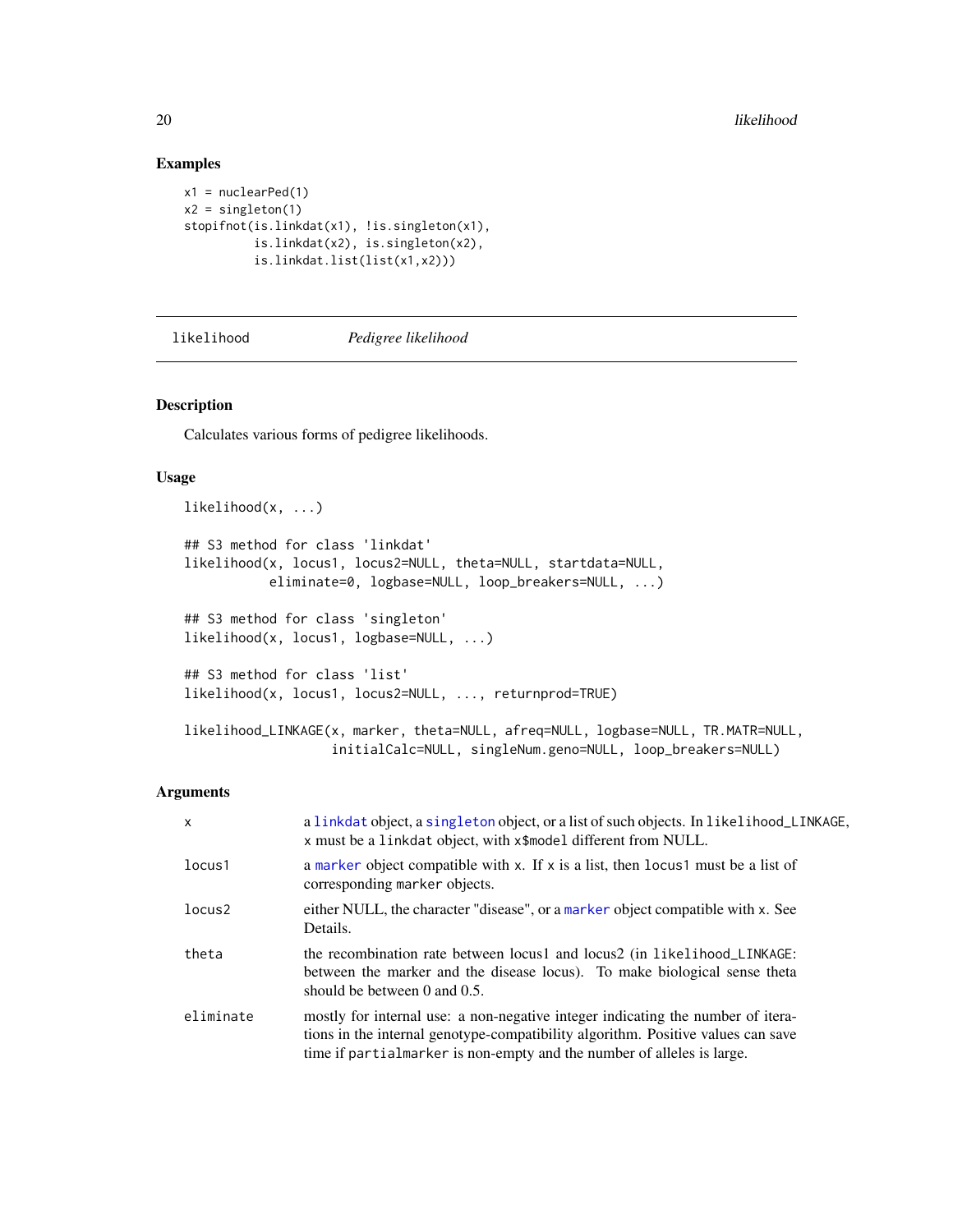#### <span id="page-20-0"></span>likelihood 21

| logbase       | a numeric, or NULL. If numeric the log-likelihood is returned, with logbase as<br>basis for the logarithm.                                               |
|---------------|----------------------------------------------------------------------------------------------------------------------------------------------------------|
| loop_breakers | a numeric containing IDs of individuals to be used as loop breakers. If NULL,<br>automatic selection of loop breakers will be performed. See breakLoops. |
| returnprod    | a logical; if TRUE, the product of the likelihoods is returned, otherwise a vector<br>with the likelihoods for each pedigree in the list.                |
| marker        | an integer between 0 and x\$nMark, indicating which marker to use in the calcu-<br>lation.                                                               |
| afreg         | a numeric containing the marker allele frequencies.                                                                                                      |
| startdata     | for internal use.<br>TR.MATR, initialCalc, singleNum.geno<br>for internal use, speeding up linkage computations with few-allelic markers.                |
| $\cdots$      | further arguments. Not used.                                                                                                                             |

### Details

All likelihoods are calculated using the Elston-Stewart algorithm.

If locus2 = NULL, the result is simply the likelihood of the genotypes observed at the marker in locus1.

If locus2 = "disease", the result is the likelihood of the marker genotypes in locus1, given the affection statuses of the pedigree members, the disease model and the recombination rate theta between the marker and disease loci. The main use of this is for computation of LOD scores in parametric linkage analysis.

If locus2 is a marker object, the result is the likelihood of the genotypes at the two markers, given the recombination rate theta between them.

The function likelihood\_LINKAGE is a fast version of likelihood.linkdat in the case where  $locus2 = "disease"$  and the marker in locus1 has less than 5 alleles.

### Value

The likelihood of the data. If the parameter logbase is a positive number, the output is  $log(likelihood, logbase)$ .

#### Author(s)

Magnus Dehli Vigeland

#### See Also

[lod](#page-31-1)

```
x = linkdat(toyped, model=1) #dominant model
lod1 = likelihood_LINKAGE(x, marker=1, theta=0, logbase=10) -
        likelihood_LINKAGE(x, marker=1, theta=0.5, logbase=10)
\text{lod2} = \text{lod}(x, \text{ markers=1}, \text{ theta=0})
```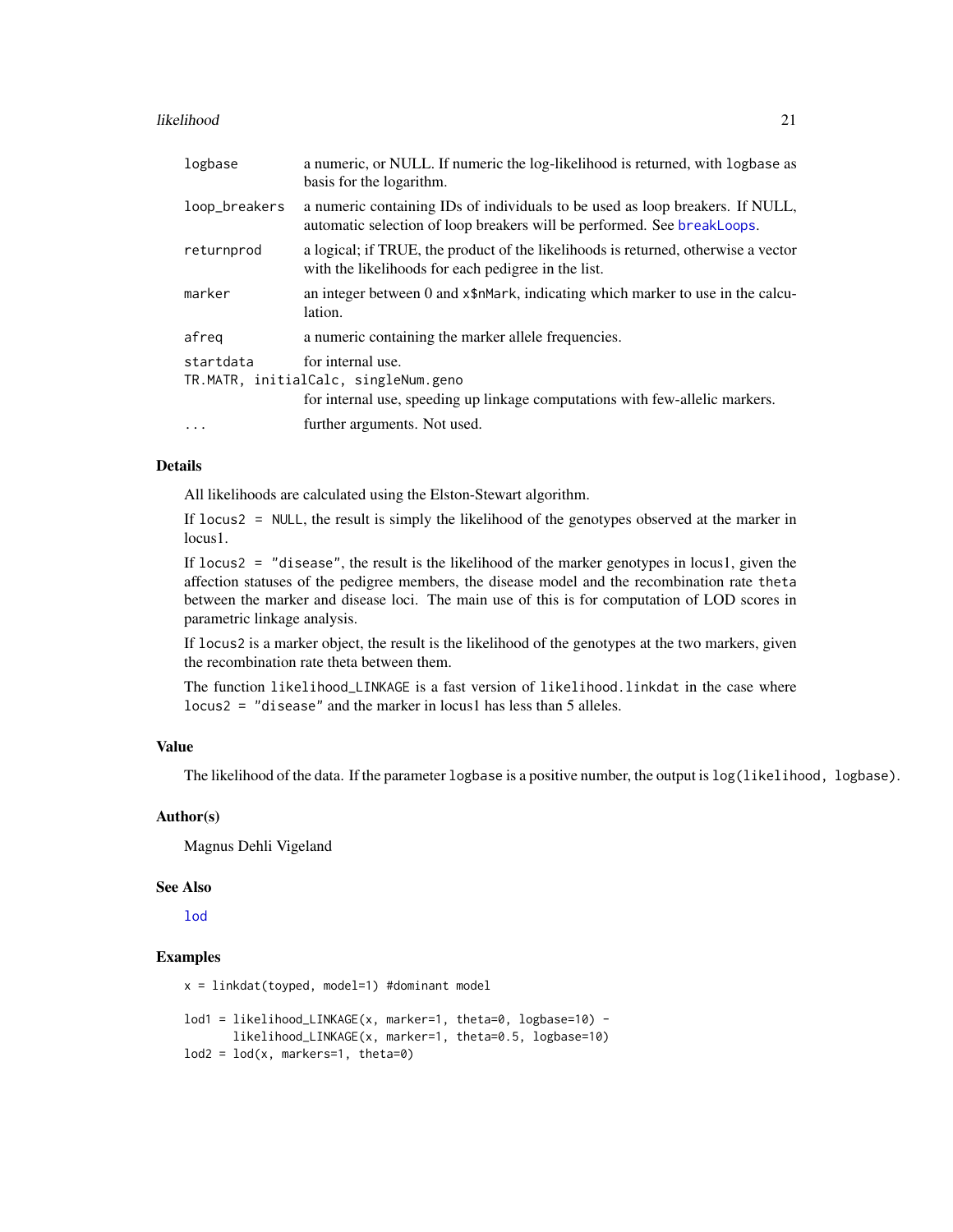```
# these should be the same:
stopifnot(identical(lod1, as.numeric(lod2)), round(lod1, 2)==0.3)
# likelihood of inbred pedigree (grandfather/granddaughter incest)
y = addOffspring(addDaughter(nuclearPed(1, sex=2), 3), father=1, mother=5, 1)
m = marker(y, 1, 1, 6, 1:2)l1 = likelihood(y, m)
l2 = likelihood(y, m, loop_breaker=5) # manual specification of loop_breaker
stopifnot(l1==0.09375, l2==l1)
```
<span id="page-21-1"></span>linkage.power *Power of a linkage study*

### Description

Power analysis of parametric linkage studies

#### Usage

```
linkage.power(x, N=100, available=x$available, afreq=c(0.5, 0.5),
              loop_breakers=NULL, threshold=NULL, seed=NULL, verbose=FALSE)
```

```
## S3 method for class 'powres'
summary(object, threshold=NULL, ...)
```
#### Arguments

| X             | a linkdat object with a valid model. (See setModel.)                                                                                |
|---------------|-------------------------------------------------------------------------------------------------------------------------------------|
| N             | an integer; the number of markers to simulate.                                                                                      |
| available     | a vector containing IDs of the available individuals, i.e. those whose genotypes<br>should be simulated.                            |
| afreg         | a numerical vector with sum 1; the population frequencies for the marker alleles.                                                   |
| loop_breakers | a numeric containing IDs of individuals to be used as loop breakers. Relevant<br>only if the pedigree has loops. See breakLoops.    |
| threshold     | NULL, or a single numeric. If numeric, the output includes the percentage of<br>simulated markers having LOD larger than threshold. |
| seed          | NULL, or a numeric seed for the random number generator.                                                                            |
| verbose       | a logical passed on to linkage Sim. If TRUE, some details are shown during the<br>marker simulation.                                |
| object        | a powres object, normally produced by linkage.power.                                                                                |
| $\cdots$      | not used.                                                                                                                           |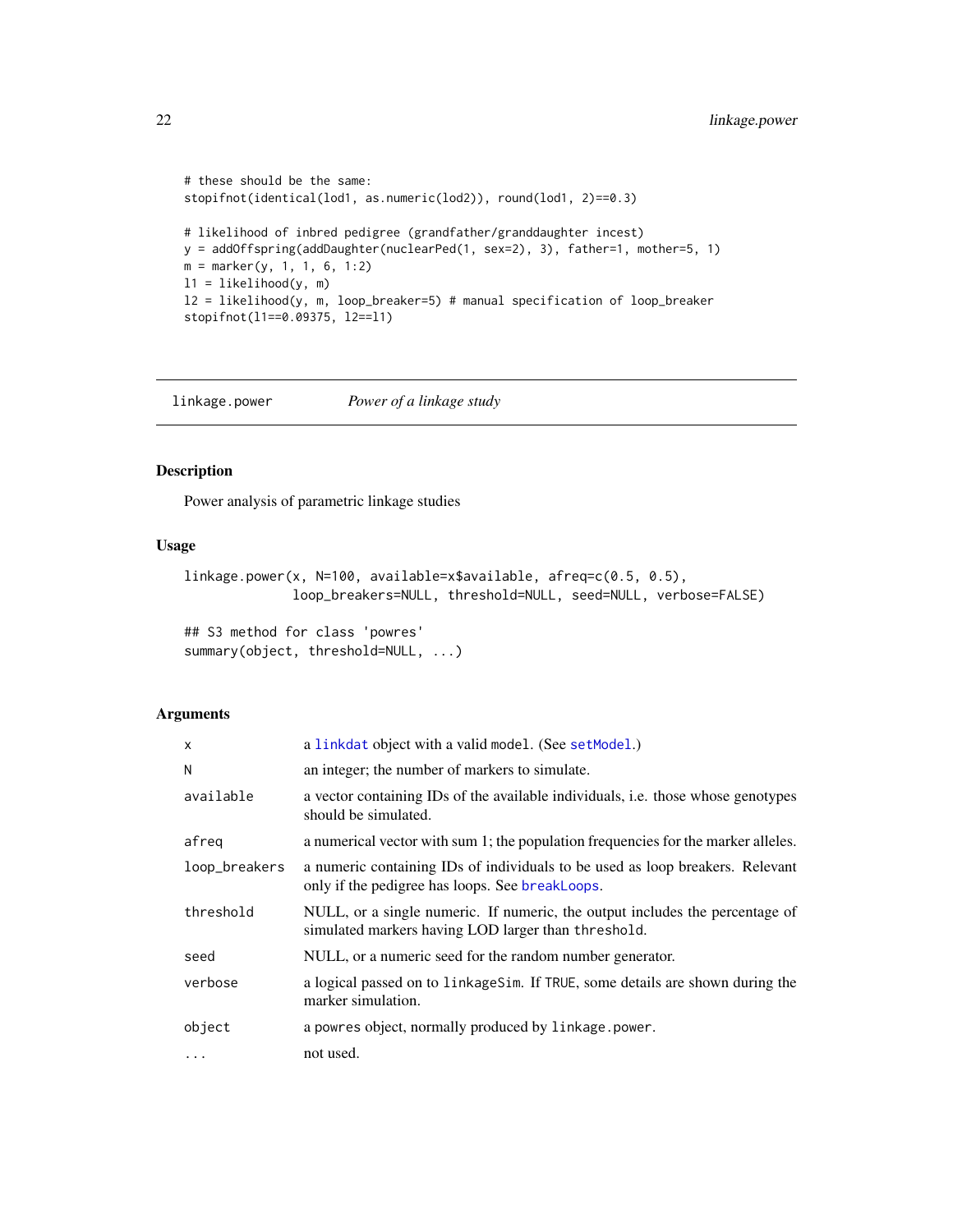### <span id="page-22-0"></span>linkage.power 23

### Value

The function prints a summary and returns invisibly a powres object, which is a list with the following entries:

| sim    | A linkdat object with the simulated markers                                                 |
|--------|---------------------------------------------------------------------------------------------|
| lod    | The LOD scores (computed with recombination fraction theta=0) of the simu-<br>lated markers |
| maxlod | The highest LOD score of the simulated markers                                              |
| elod   | The average LOD score for the simulated markers                                             |

#### Author(s)

Magnus Dehli Vigeland

### References

The marker simulation takes place in [linkageSim](#page-23-1), which implements the algorithm used by SLINK: <http://linkage.rockefeller.edu/ott/SLINK.htm>

### See Also

[linkdat](#page-24-1), [linkageSim](#page-23-1)

### Examples

# Note: In the examples below N is set very low in order to reduce time consumption. # Increase N to get more interesting results.

```
x = nuclearPed(3)x = swapAff(x, c(1,3,4))x = setModel(x, 1) # Atosomal dominantlinkage.power(x, N=1)
```

```
# X-linked recessive example:
y = linkdat(Xped, model=4)
linkage.power(y, N=1)
```

```
# Power of homozygosity mapping:
z = addOffspring(cousinPed(1), father=7, mother=8, noffs=1, aff=2)
z = setModel(z, 2) # Autosomal recessive model
pow = linkage.power(z, N=1, loop_breaker=7, seed=123)
stopifnot(round(pow$maxlod, 1) == 1.2)
```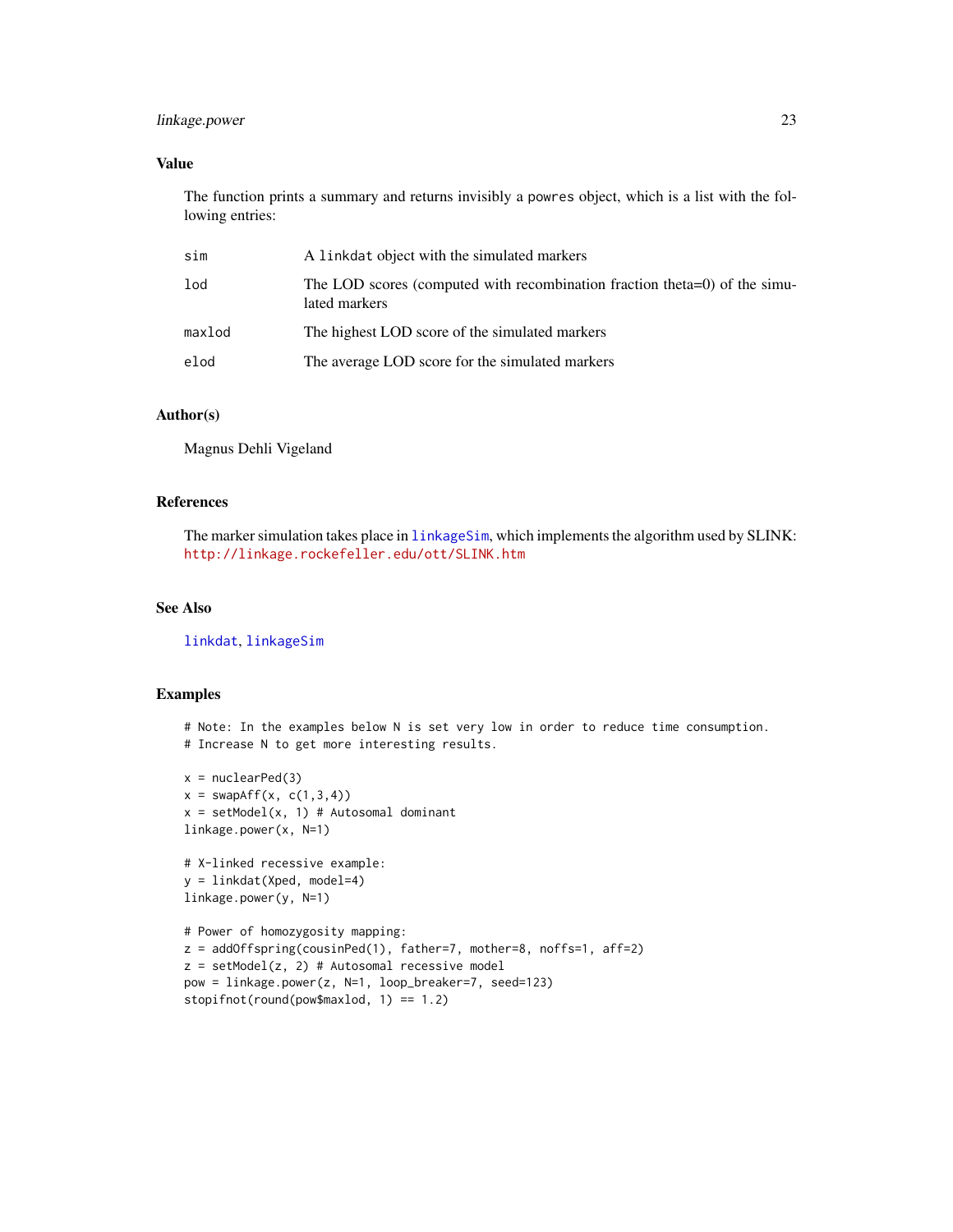<span id="page-23-1"></span><span id="page-23-0"></span>

### Description

Simulates markers (with up to 4 alleles) conditional on the pedigree structure, affection statuses and disease model.

#### Usage

```
linkageSim(x, N=1, available=x$available, afreq=NULL, partialmarker=NULL,
           loop_breakers=NULL, unique=FALSE, seed=NULL, verbose=TRUE)
```
### Arguments

| $\mathsf{x}$  | a linkdat object                                                                                                                 |
|---------------|----------------------------------------------------------------------------------------------------------------------------------|
| N             | a positive integer: the number of markers to be simulated                                                                        |
| partialmarker | Either NULL (indicating no given marker data), or a marker object.                                                               |
| available     | a vector containing IDs of the available individuals, <i>i.e.</i> those whose genotypes<br>should be simulated.                  |
| afreg         | a vector of length < 5 containing the population frequencies for the marker alle-<br>les.                                        |
| loop_breakers | a numeric containing IDs of individuals to be used as loop breakers. Relevant<br>only if the pedigree has loops. See breakLoops. |
| unique        | a logical indicating if duplicates among the simulated markers should be re-<br>moved.                                           |
| seed          | NULL, or a numeric seed for the random number generator.                                                                         |
| verbose       | a logical.                                                                                                                       |

### Details

All markers are simulated under the condition that the recombination fraction between the marker and the disease locus is 0. This is an implementation of the algorithm used in SLINK of the LINK-AGE/FASTLINK suite.

### Value

a linkdat object equal to x except its markerdata entry, which consists of the N simulated markers.

#### Author(s)

Magnus Dehli Vigeland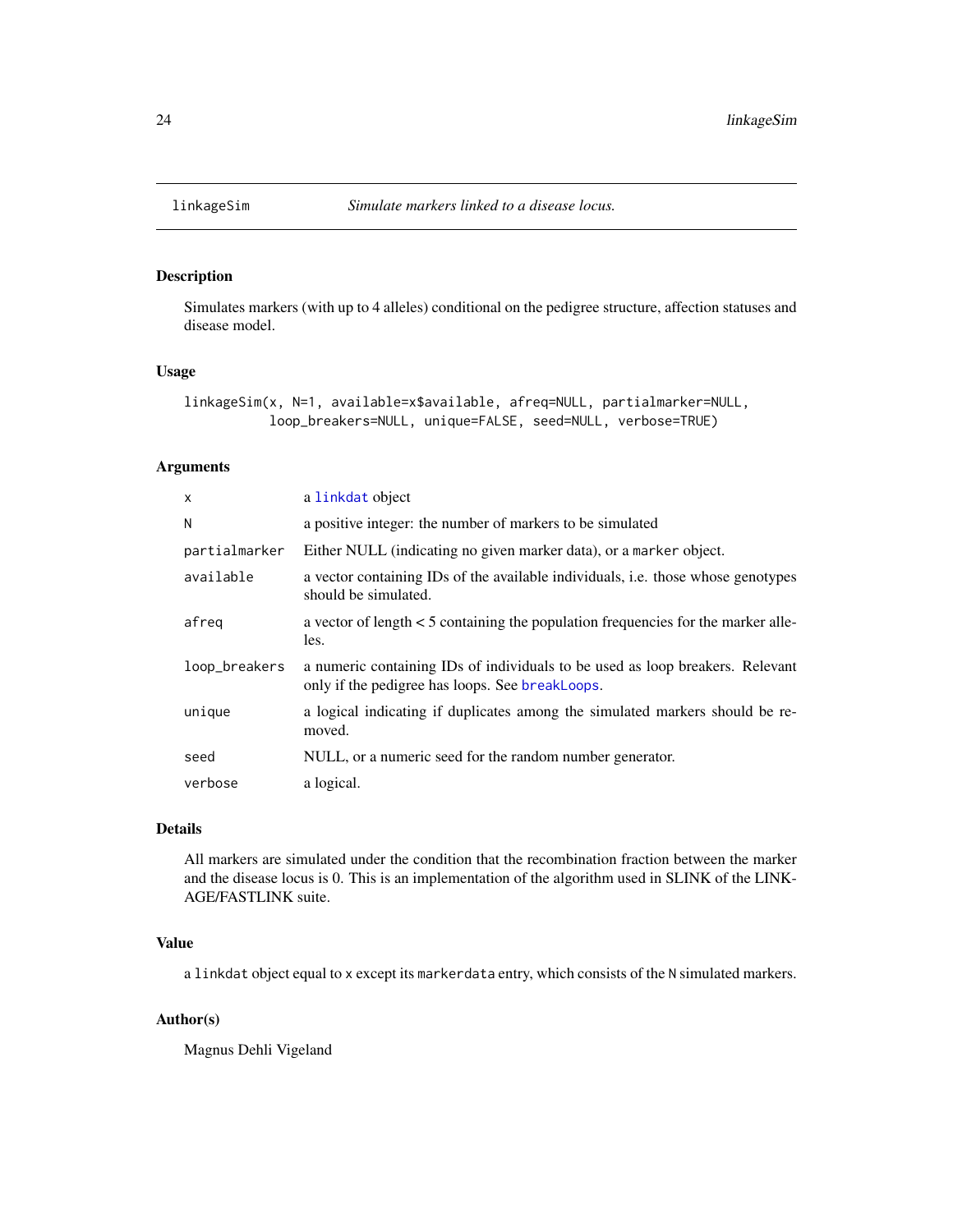#### <span id="page-24-0"></span>linkdat 25

### References

G. M. Lathrop, J.-M. Lalouel, C. Julier, and J. Ott, *Strategies for Multilocus Analysis in Humans*, PNAS 81(1984), pp. 3443-3446.

#### See Also

[linkage.power](#page-21-1)

### Examples

```
x = 1inkdat(toyped, model=1)
y = 1inkageSim(x, N=10, afreq=c(0.5, 0.5))
stopifnot(length(mendelianCheck(y))==0)
z = addOffspring(cousinPed(1), father=7, mother=8, noffs=1, aff=2)
z = setModel(z, 2)linkageSim(z, N=1, afreq = c(0.1, 0.2, 0.7))
```
<span id="page-24-1"></span>

#### linkdat *linkdat objects*

#### <span id="page-24-2"></span>Description

Functions to create and display 'linkdat' objects.

### Usage

```
linkdat(ped, model=NULL, map=NULL, dat=NULL, freq=NULL, annotations=NULL,
       missing=0, header=FALSE, checkped=TRUE, verbose=TRUE, ...)
singleton(id, sex=1, famid=1, verbose=FALSE, ...)
## S3 method for class 'linkdat'
print(x, ..., markers)
## S3 method for class 'linkdat'
summary(object, ...)
## S3 method for class 'linkdat'
subset(x, subset=x$orig.ids, ..., markers=seq_len(x$nMark))
write.linkdat(x, prefix="", what=c("ped", "map", "dat", "freq", "model"),
              merlin=FALSE)
```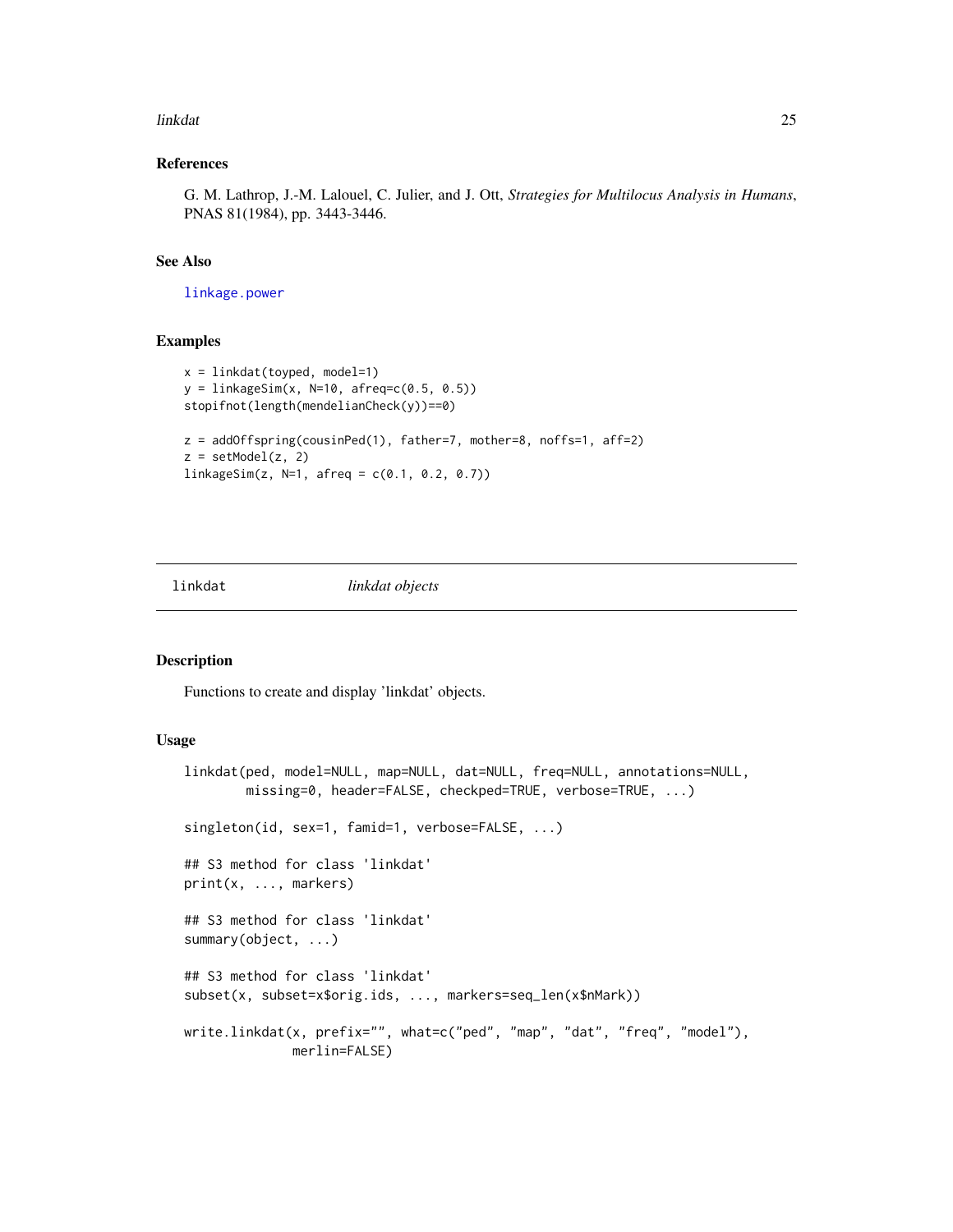### Arguments

| ped         | a matrix, data.frame or a character with the path to a pedigree file in standard<br>LINKAGE format. (See details)                                                                                                                                                                                                                                                                                         |
|-------------|-----------------------------------------------------------------------------------------------------------------------------------------------------------------------------------------------------------------------------------------------------------------------------------------------------------------------------------------------------------------------------------------------------------|
| model       | either a linkdat. model object (typically y\$model for some linkdat object y), or<br>a single integer with the following meaning: $1 =$ autosomal dominant; $2 =$ auto-<br>somal recessive; $3 = X$ -linked dominant; $4 = X$ -linked recessive. In each of these<br>cases, the disease is assumed fully penetrant and the disease allele frequency is<br>set to 0.00001. If model=NULL, no model is set. |
| map         | a character with the path to a map file in MERLIN format, or NULL. If non-<br>NULL, a dat file must also be given (next item).                                                                                                                                                                                                                                                                            |
| dat         | a character with the path to a dat file in MERLIN format, or NULL. (Only<br>needed if map is non-NULL.)                                                                                                                                                                                                                                                                                                   |
| freq        | a character with the path to a allele frequency file in MERLIN (short) format, or<br>NULL. If NULL, all markers are interpreted as equifrequent.                                                                                                                                                                                                                                                          |
| annotations | a list (of the same length and in the same order as the marker columns in $x$ ) of<br>marker annotations. If this is non-NULL, then all of map, dat, freq should<br>be NULL.                                                                                                                                                                                                                              |
| missing     | the character (of length 1) used for missing alleles. Defaults to "0".                                                                                                                                                                                                                                                                                                                                    |
| header      | a logical, relevant only if ped points to a ped file: If TRUE, the first line of the<br>ped file is skipped.                                                                                                                                                                                                                                                                                              |
| checkped    | a logical. If FALSE, no checks for pedigree errors are performed.                                                                                                                                                                                                                                                                                                                                         |
| verbose     | a logical: verbose output or not.                                                                                                                                                                                                                                                                                                                                                                         |
| id, sex     | single numerics describing the individual ID and gender of the singleton.                                                                                                                                                                                                                                                                                                                                 |
| markers     | a numeric indicating which markers should be included/printed.                                                                                                                                                                                                                                                                                                                                            |
| x, object   | a linkdat object.                                                                                                                                                                                                                                                                                                                                                                                         |
| famid       | a numeric: the family ID of the singleton.                                                                                                                                                                                                                                                                                                                                                                |
| subset      | a numeric containing the individuals in the sub-pedigree to be extracted. NB:<br>No pedigree checking is done here, so make sure the subset form a meaningful,<br>closed pedigree.                                                                                                                                                                                                                        |
| prefix      | a character string giving the prefix of the files. For instance, if prefix="fam1"<br>and what=c("ped", "map"), the files "fam1.ped" and "fam1.map" will be cre-<br>ated.                                                                                                                                                                                                                                  |
| what        | a character vector forming a subset of c("ped", "map", "dat", "freq", "model"),<br>indicating which files should be created. All files are written in MERLIN style<br>(but see the next item!)                                                                                                                                                                                                            |
| merlin      | a logical. If TRUE, the marker alleles are relabeled to 1,2,, making sure<br>that the generated files are readable by MERLIN (which does not accept non-<br>numerical allele labels in the frequency file.) If FALSE (the default) the allele<br>labels are unchanged. In this case, x should be exactly reproducible from the<br>files. (See examples.)                                                  |
|             | further arguments.                                                                                                                                                                                                                                                                                                                                                                                        |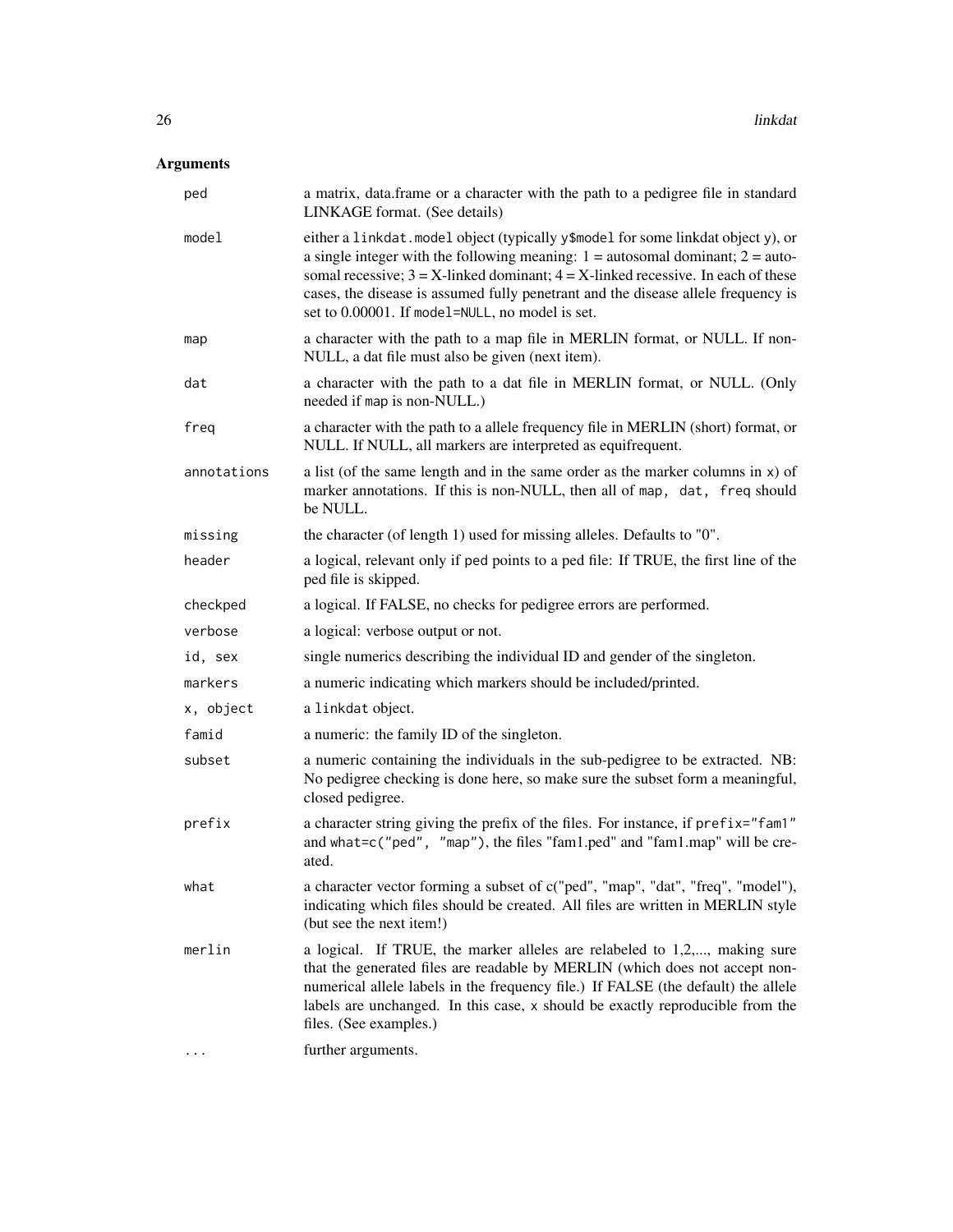#### <span id="page-26-0"></span>linkdat 27

### Details

The file (or matrix or data.frame) ped must describe one or several pedigrees in standard LINKAGE format, i.e. with the following columns in correct order:

1 Family id (optional) (FAMID)

2 Individual id (ID),

3 Father id (FID),

4 Mother id (MID),

5 Gender (SEX):  $1 =$  male,  $2 =$  female,

6 Affection status (AFF):  $1 =$  unaffected,  $2 =$  affected,  $0 =$  unknown,

7 First allele of first marker,

8 Second allele of first marker,

9 First allele of second marker,

a.s.o.

Only columns 2-6 are mandatory. The first column is automatically interpreted as family id if it has repeated elements.

Internally the individuals are relabeled as 1,2,..., but this should rarely be of concern to the end user. Some pedigree checking is done, but it is recommended to plot the pedigree before doing any analysis.

Details on the formats of map, dat and frequency files can be found in the online MERLIN tutorial: <http://csg.sph.umich.edu/abecasis/Merlin/>

A singleton is a special linkdat object whose pedigree contains 1 individual. The class attribute of a singleton is c('singleton', 'linkdat')

### Value

A linkdat object, or a list of linkdat objects. A linkdat object is essentially a list with the following entries, some of which can be NULL.

| pedigree    | data. frame with 5 columns (ID, FID, MID, SEX, AFF) describing the pedigree<br>in linkage format. (NB: Internal labeling used.)                                                                                                                                                                                                      |
|-------------|--------------------------------------------------------------------------------------------------------------------------------------------------------------------------------------------------------------------------------------------------------------------------------------------------------------------------------------|
| orig.ids    | the original individual id labels.                                                                                                                                                                                                                                                                                                   |
| nInd        | the number of individuals in the pedigree.                                                                                                                                                                                                                                                                                           |
| founders    | vector of the founder individuals. (NB: Internal labeling used.)                                                                                                                                                                                                                                                                     |
| nonfounders | vector of the nonfounder individuals (NB: Internal labeling used.)                                                                                                                                                                                                                                                                   |
| hasLoops    | a logical: TRUE if the pedigree is inbred.                                                                                                                                                                                                                                                                                           |
| subnucs     | list containing all (maximal) nuclear families in the pedigree. Each nuclear fam-<br>ily is given as a vector of the form c(pivot, father, mother, child1, ), where the<br>pivot is either the id of the individual linking the nuclear family to the rest of the<br>pedigree, or 0 if there are none. (NB: Internal labeling used.) |
| markerdata  | a list of marker objects.                                                                                                                                                                                                                                                                                                            |
| nMark       | the number of markers.                                                                                                                                                                                                                                                                                                               |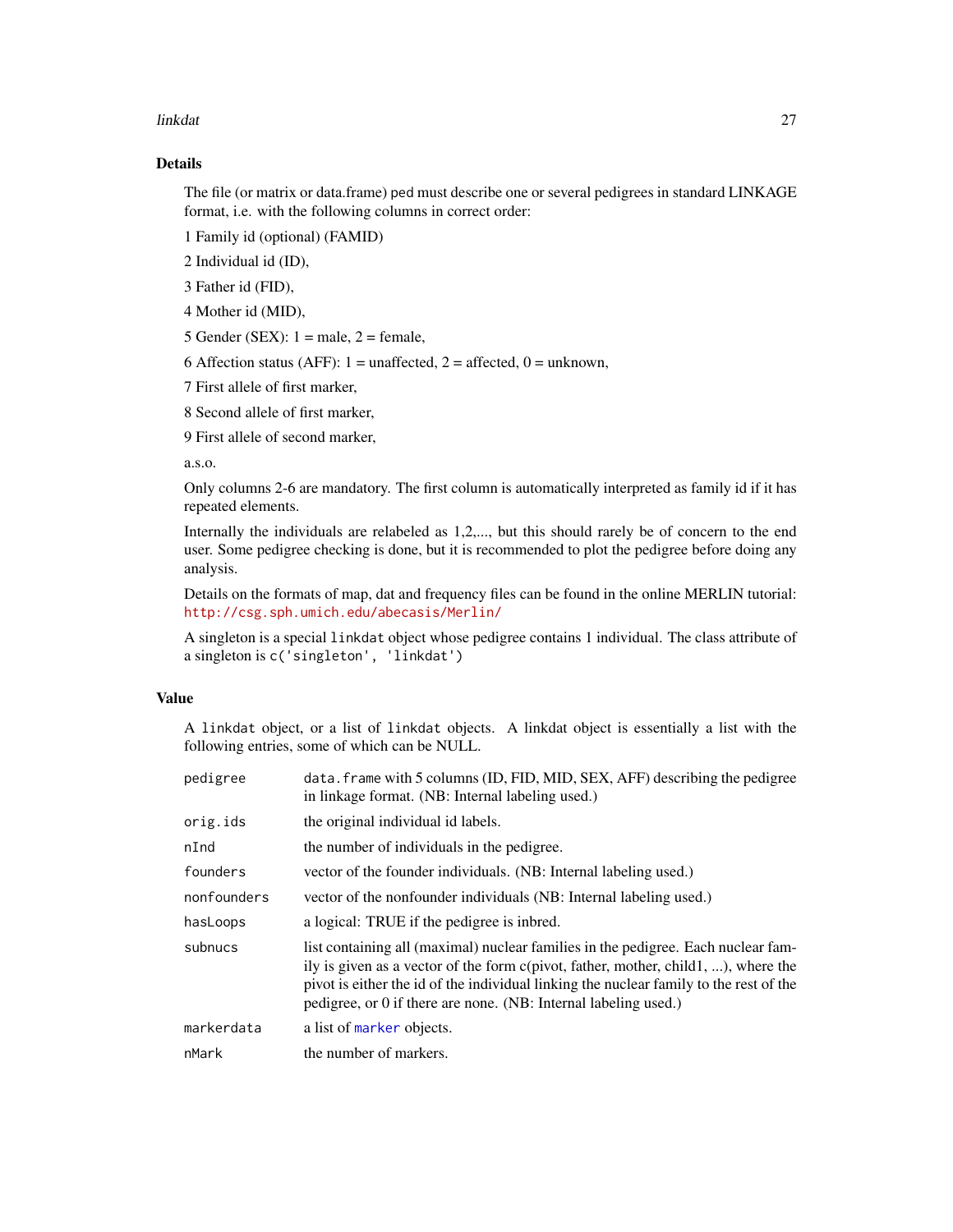<span id="page-27-0"></span>

| available     | a numeric vector containing IDs of available individuals. Used for simulations<br>and plots.                                          |
|---------------|---------------------------------------------------------------------------------------------------------------------------------------|
| model         | a linkdat. model object, essentially a list containing the model parameters. See<br>setModel for details.                             |
| loop_breakers | a matrix with original loop breaker ID's in the first column and their duplicates<br>in the second column. This is set by breakLoops. |

### Author(s)

Magnus Dehli Vigeland

#### See Also

[setModel](#page-56-1), [modifyPedigree](#page-43-2), [linkdat.utils](#page-28-1)

```
x = linkdat(toyped, model=1)
x
summary(x)
#### test read/write:
x = \text{modifyMarker}(x, 1, \text{ alleles}=c('B', 'C'), \text{afreq}=c(.9, .1), \text{chrom=2, name="SNP1", pos=123})write.linkdat(x, prefix="toy")
y = linkdat("toy.ped", map="toy.map", dat="toy.dat", freq="toy.freq", model=1)
unlink(c("toy.ped", "toy.map", "toy.dat", "toy.freq", "toy.model"))
stopifnot(isTRUE(all.equal(x,y)))
#### test singletons:
w = singleton(id=3, sex=2)
T1 = all.equals(w, linkdat(ped=rbind(c(3, 0, 0, 2, 1))))w = markerSim(w, N=5, alleles=2, afreq=c(0.1,.9))
T2 = all.equals(w, relabel(relabel(w, 10), 3))T3 = all.equal(w, swapSex(swapSex(w, 3), 3))
T4 = all.equals(w, swapAff(swapAff(w, 3), 3))stopifnot(T1, T2, T3, T4)
#### several ways of creating the same linkdat object:
alleles = c(157,160,163)
afreq = c(0.3, 0.3, 0.4)gt10 = c(160, 160)
gt14 = c(160, 163)
z1 = relabel(addOffspring(nuclearPed(1), father=3, noffs=1, aff=2), 10:14)
z1 = addMarket(z1, market(z1, 10, gt10, 14, gt14, alleless=alleles, afreq=afreq))z1 = setModel(z1, 2)z2 = addParents(relabel(nuclearPed(1), 12:14), 12, father=10, mother=11)z2 = addMarker(z2, rbind(gt10, 0, 0, 0, gt14), alleles=alleles, afreq=afreq)
z2 = setModel(swapAff(z2, 14), 2)
```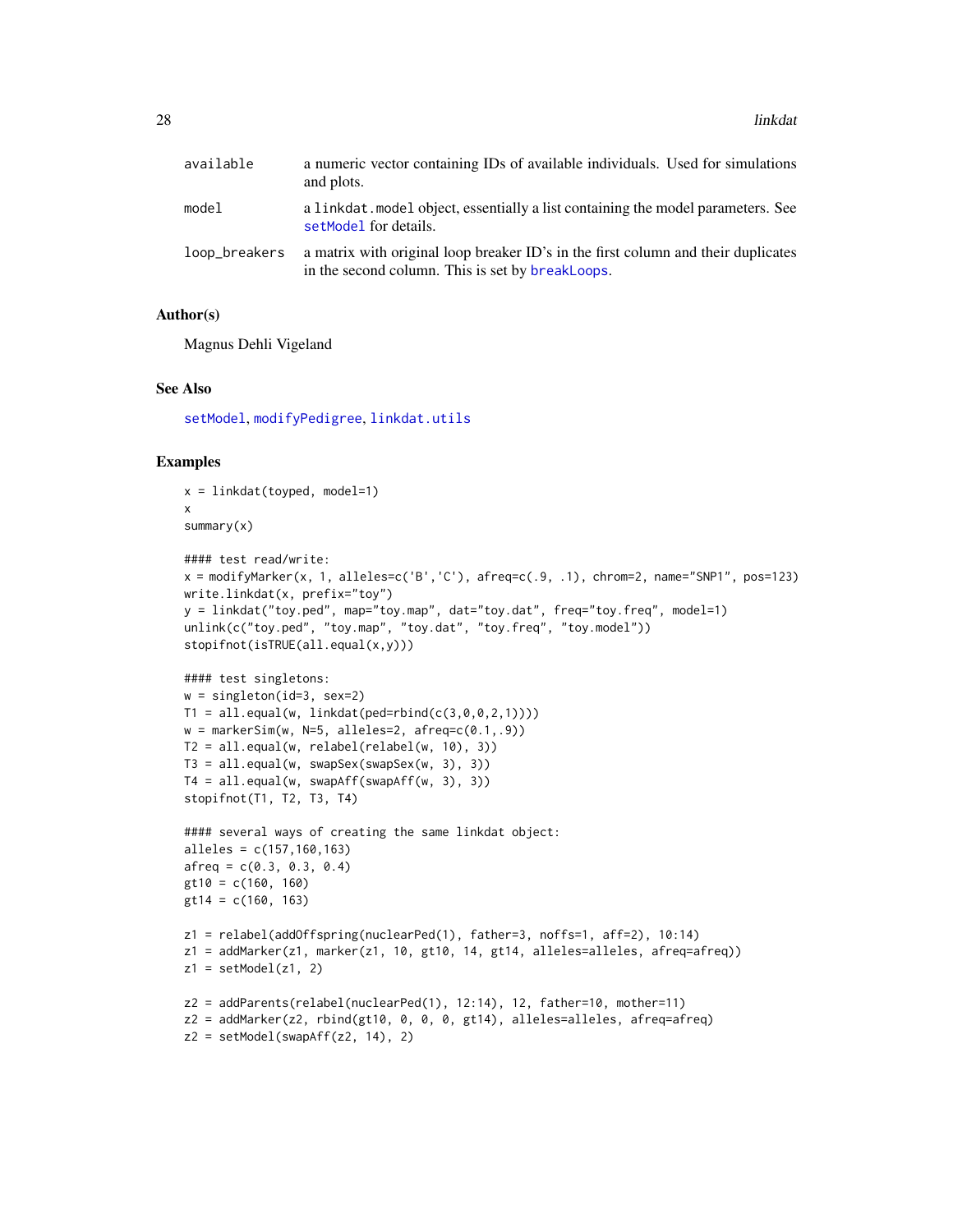<span id="page-28-0"></span>linkdat.utils 29

```
z3 = 1inkdat(data.frame(ID=10:14, FID=c(0,0,10,0,12), MID=c(0,0,11,0,13),
             SEX=c(1,2,1,2,1), AFF=c(1,1,1,1,2),
             M=c("160/160", "0/0", "0/0", "0/0", "160/163")), model=2)
z3 = modifyMarker(z3, 1, alleles=alleles, afreq=afreq)
write.linkdat(z1, prefix="test")
z4 = linkdat("test.ped", map="test.map", dat="test.dat", freq="test.freq",
             model=2)
z4 = modifyMarker(z4, 1, alleles=alleles, chrom=NA, pos=NA, name=NA)
write.linkdat(z1, prefix="test", merlin=TRUE)
z5 = linkdat("test.ped", map="test.map", dat="test.dat", freq="test.freq",
             model=2)
z5 = modifyMarker(z5, 1, alleles=alleles, chrom=NA, pos=NA, name=NA)
stopifnot(isTRUE(all.equal(z1,z2)), isTRUE(all.equal(z1,z3)),
          isTRUE(all.equal(z1,z4)), isTRUE(all.equal(z1,z5)))
unlink(c("test.ped", "test.map", "test.dat", "test.freq", "test.model"))
```
<span id="page-28-1"></span>linkdat.utils *linkdat utilities*

### **Description**

Utility functions for 'linkdat' objects, mainly for extracting various pedigree information.

#### Usage

```
ancestors(x, id)
descendants(x, id, original.id=TRUE)
cousins(x, id, degree=1, removal=0, half=NA, original.id=TRUE)
grandparents(x, id, degree=2, original.id=TRUE)
nephews_nieces(x, id, removal=1, half=NA, original.id=TRUE)
parents(x, id, original.id=TRUE)
offspring(x, id, original.id=TRUE)
siblings(x, id, half=NA, original.id=TRUE)
spouses(x, id, original.id=TRUE)
unrelated(x, id, original.id=TRUE)
related.pairs(x, relation=c('parents', 'siblings', 'grandparents', 'nephews_nieces',
              'cousins', 'spouses', 'unrelated'), available=F, original.id=T,
              interfam=c("none", "founders", "all"), ...)
leaves(x)
## S3 method for class 'linkdat'
all.equal(target, current, ...)
```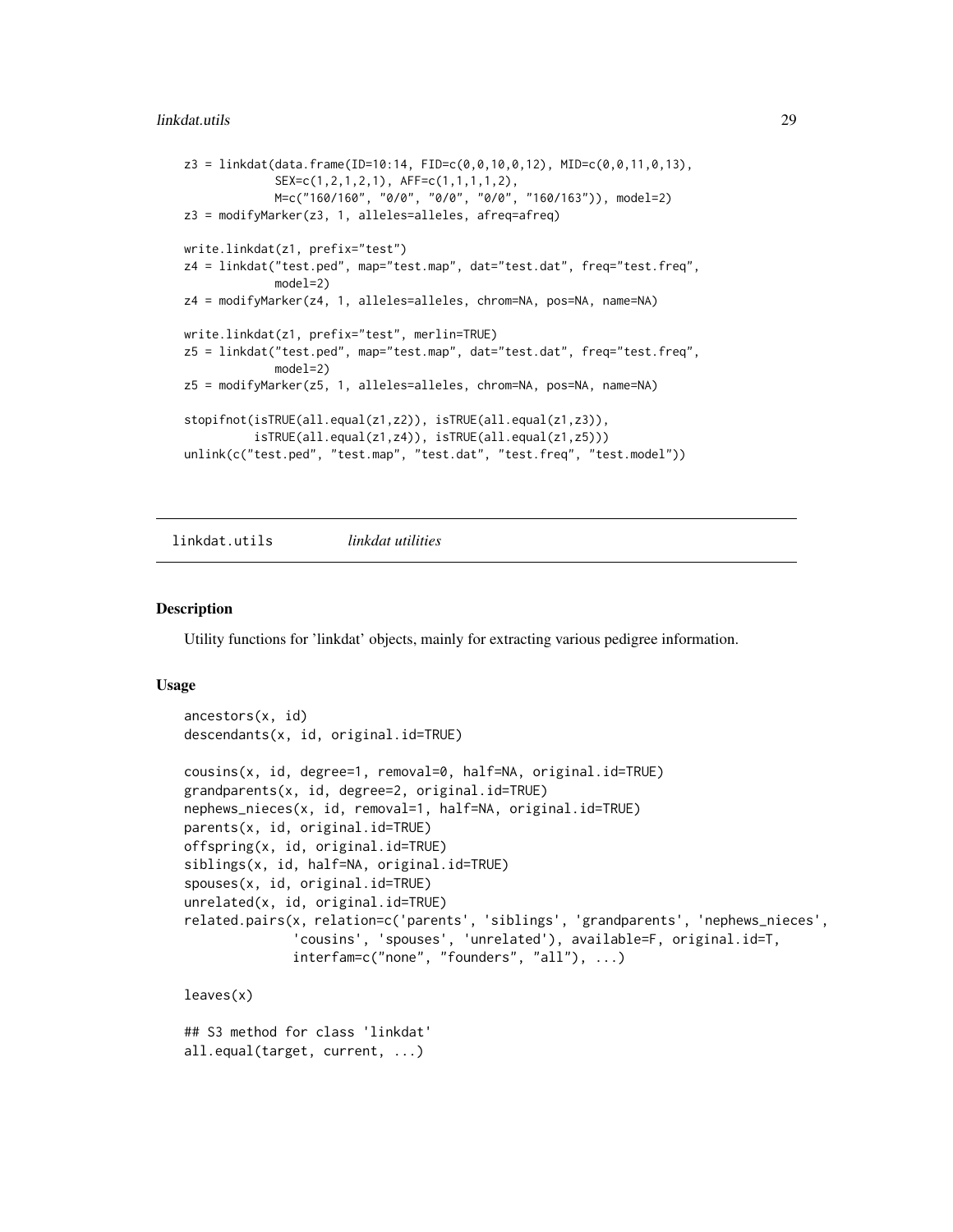#### <span id="page-29-0"></span>**Arguments**

| a linkdat object. In related pairs possibly a list of linkdat objects.                                                                                                                                                                                                                                                                                                                    |
|-------------------------------------------------------------------------------------------------------------------------------------------------------------------------------------------------------------------------------------------------------------------------------------------------------------------------------------------------------------------------------------------|
| a numerical ID label.                                                                                                                                                                                                                                                                                                                                                                     |
| a logical indicating whether 'id' refers to the original ID label or the internal<br>labeling.                                                                                                                                                                                                                                                                                            |
| a non-negative integer.                                                                                                                                                                                                                                                                                                                                                                   |
| a non-negative integer                                                                                                                                                                                                                                                                                                                                                                    |
| a logical or NA. If TRUE (resp FALSE), only half (resp. full) siblings/cousins/nephews/nieces<br>are returned. If NA, both categories are inclucded.                                                                                                                                                                                                                                      |
| one of the words (possibly truncated) parents, siblings, grandparents, nephews_nieces,<br>cousins, spouses, unrelated.                                                                                                                                                                                                                                                                    |
| one of the words (possibly truncated) none, founders or all, specifying which<br>interfamiliar pairs should be included as unrelated in the case where x is a list of<br>several pedigrees. If none, only intrafamiliar pairs are considered; if founders<br>all interfamiliar pairs of (available) founders are included; if all, all interfamil-<br>iar (available) pairs are included. |
| a logical, if TRUE only pairs of available individuals are returned.                                                                                                                                                                                                                                                                                                                      |
| target, current                                                                                                                                                                                                                                                                                                                                                                           |
| the linkdat objects to be compared.                                                                                                                                                                                                                                                                                                                                                       |
| Not used.                                                                                                                                                                                                                                                                                                                                                                                 |
|                                                                                                                                                                                                                                                                                                                                                                                           |

### Value

For ancestors( $x$ , id), a vector containing the ID's of all ancestors of the individual id. For descendants(x,id), a vector containing the ID's of all descendants (i.e. children, grandchildren, a.s.o.) of individual id.

The functions cousins, grandparents, nephews\_nieces, offspring, parents, siblings, spouses, unrelated, each returns an integer vector containing the ID's of all pedigree members having the specified relationship with id.

For related.pairs a matrix with two columns. Each row gives of a pair of pedigree members with the specified relation. If the input is a list of multiple pedigrees, the matrix entries are characters of the form "X-Y" where X is the family ID and Y the individual ID of the person.

For leaves, a vector of IDs containing all pedigree members without children.

### Author(s)

Magnus Dehli Vigeland

```
p = \text{cbind(ID=2:9, FID=c(0,0,2,0,4,4,0,2), MID=c(0,0,3,0,5,5,0,8),SEX=c(1,2,1,2,1,2,2,2), AFF=c(2,1,2,1,2,1,1,2))
x = 1inkdat(p)
stopifnot(setequal(spouses(x, 2), c(3,8)),
          setequal(offspring(x, 2), c(4,9)),
```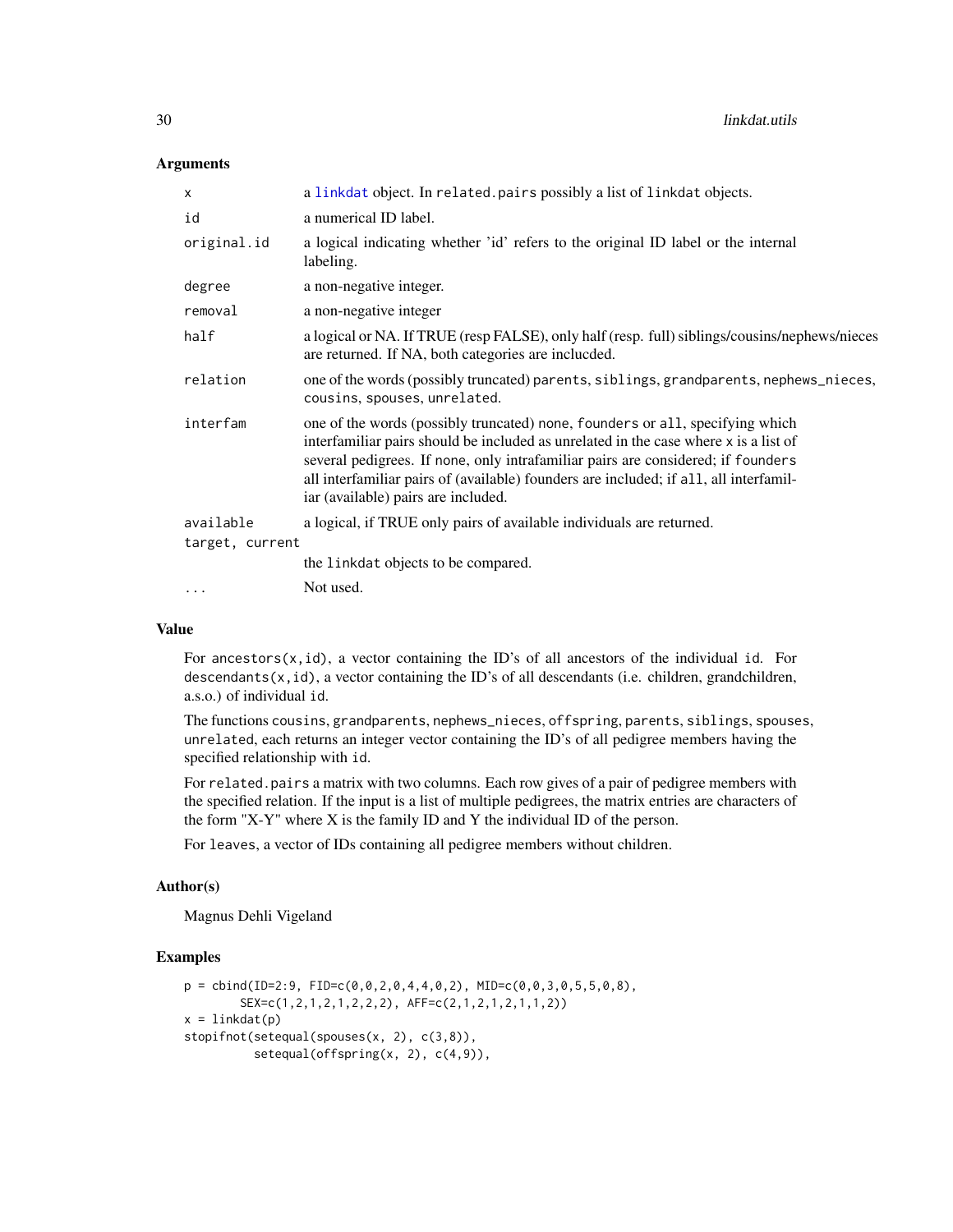#### <span id="page-30-0"></span>linkres 31

```
setequal(descendants(x, 2), c(4,6,7,9)),setequal(leaves(x), c(6,7,9)))
# Creating a loop and detecting it with 'pedigreeLoops'
# (note that we get two loops, one for each inbred child):
loopx = addOffspring(x, father=4, mother=9, noffs=2)lps = pedigreeLoops(loopx)
stopifnot(lps[[1]]$top == 2, setequal(sapply(lps, '[[', 'bottom'), 10:11))
# We add genotypes for a single SNP marker and compute a LOD score under a dominant model.
loopx = setMarkers(loopx, cbind(1,c(2,1,2,1,2,1,1,2,1,1)))
loopx = setModel(loopx, 1)
# Loops are automatically broken in lod():
LOD1 = lod(logpx, theta=0.1)stopifnot(rownd(LOD1, 3) == 1.746)# Or we can break the loop manually before computing the LOD:
loopfree = breakLoops(loopx, loop_breaker=4)
LOD2 = lod(loopfree, theta=0.1)
stopifnot(all.equal(loopx, tieLoops(loopfree)))
stopifnot(all.equal(LOD1, LOD2))
```
<span id="page-30-1"></span>

linkres *S3 methods for class 'linkres'.*

#### <span id="page-30-2"></span>Description

Functions for printing, summarizing and plotting the results of a linkage analysis.

#### Usage

```
## S3 method for class 'linkres'
as.data.frame(x, ..., sort=TRUE)
## S3 method for class 'linkres'
plot(x, chrom=NULL, ylim = NULL, ...)## S3 method for class 'linkres'
print(x, \ldots)## S3 method for class 'linkres'
summary(object, ...)
peakSummary(x, threshold, width=1, physmap=NULL)
```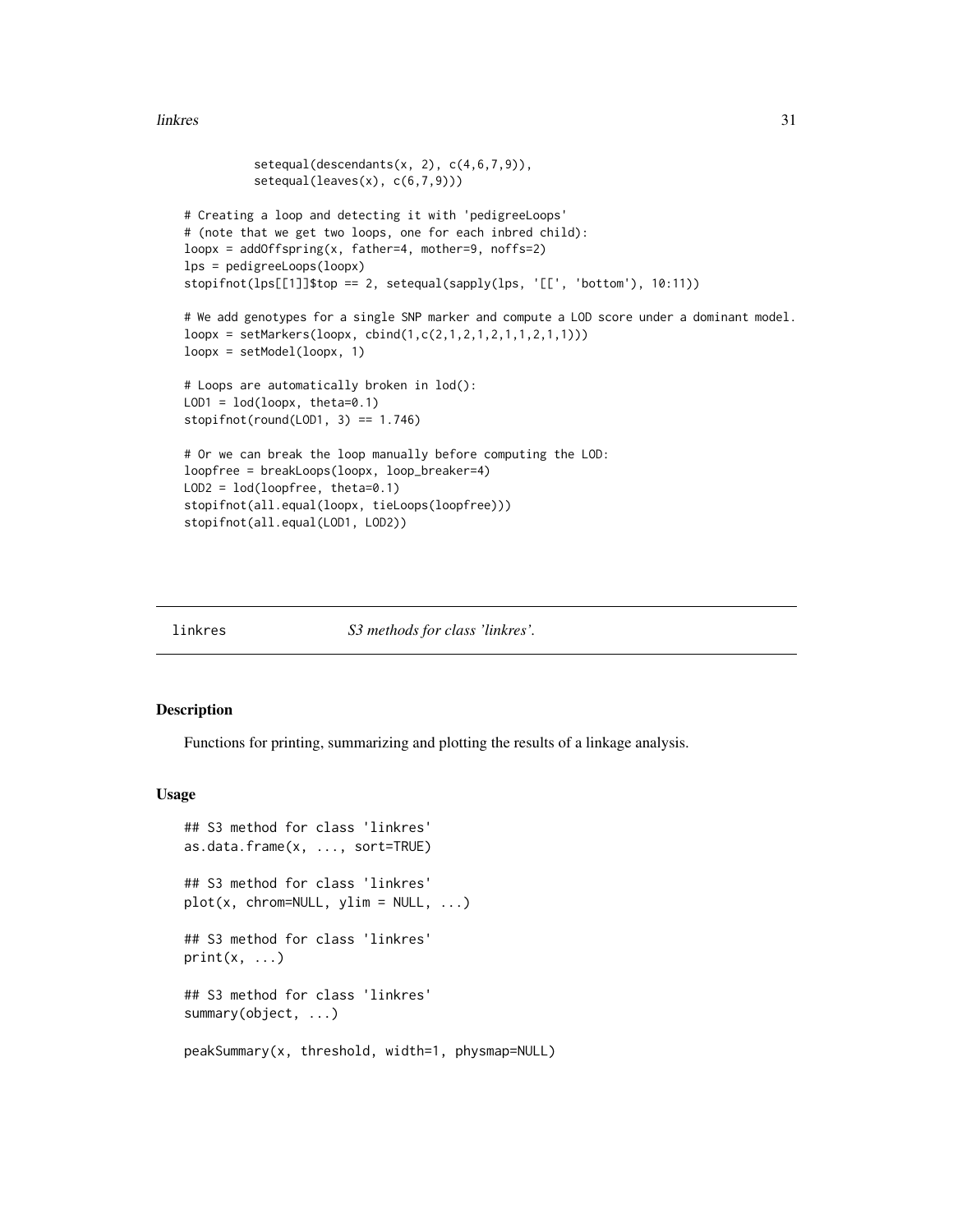### <span id="page-31-0"></span>Arguments

| x, object | a linkres object (normally produced by lod or merlin).                                                                                             |
|-----------|----------------------------------------------------------------------------------------------------------------------------------------------------|
| sort      | a logical, indicating if the data frame should be sorted according to map position.                                                                |
| chrom     | NULL, or a numeric containing chromosome numbers. In the latter case only<br>results for the markers on the indicated chromosomes will be plotted. |
| vlim      | NULL, or a numeric of length 2: to be passed on to plot. default.                                                                                  |
| threshold | a single numeric. A peak is defined as a regions of at least width consecutive<br>markers LOD score above threshold.                               |
| width     | a single numeric.                                                                                                                                  |
| physmap   | a matrix or data frame with three columns: Marker name, chromosome and<br>physical position. This argument is optional.                            |
| .         | further arguments.                                                                                                                                 |

### Author(s)

Magnus Dehli Vigeland

### See Also

[lod](#page-31-1), [merlin](#page-41-1)

### Examples

```
x = linkdat(toyped, model=1)
\text{lods} = \text{lod}(x, \text{ theta} = "max")summary(lods)
as.data.frame(lods)
```
<span id="page-31-1"></span>lod *Two-point LOD score*

### Description

Calculates the two-point LOD scores of a pedigree for the specified markers. The recombination ratio between the disease and marker loci can be either fixed at specific values, or optimized.

### Usage

```
lod(x, markers=seq_len(x$nMark), theta=0, loop_breakers=NULL,
   max.only=FALSE, verbose=FALSE, tol=0.01)
```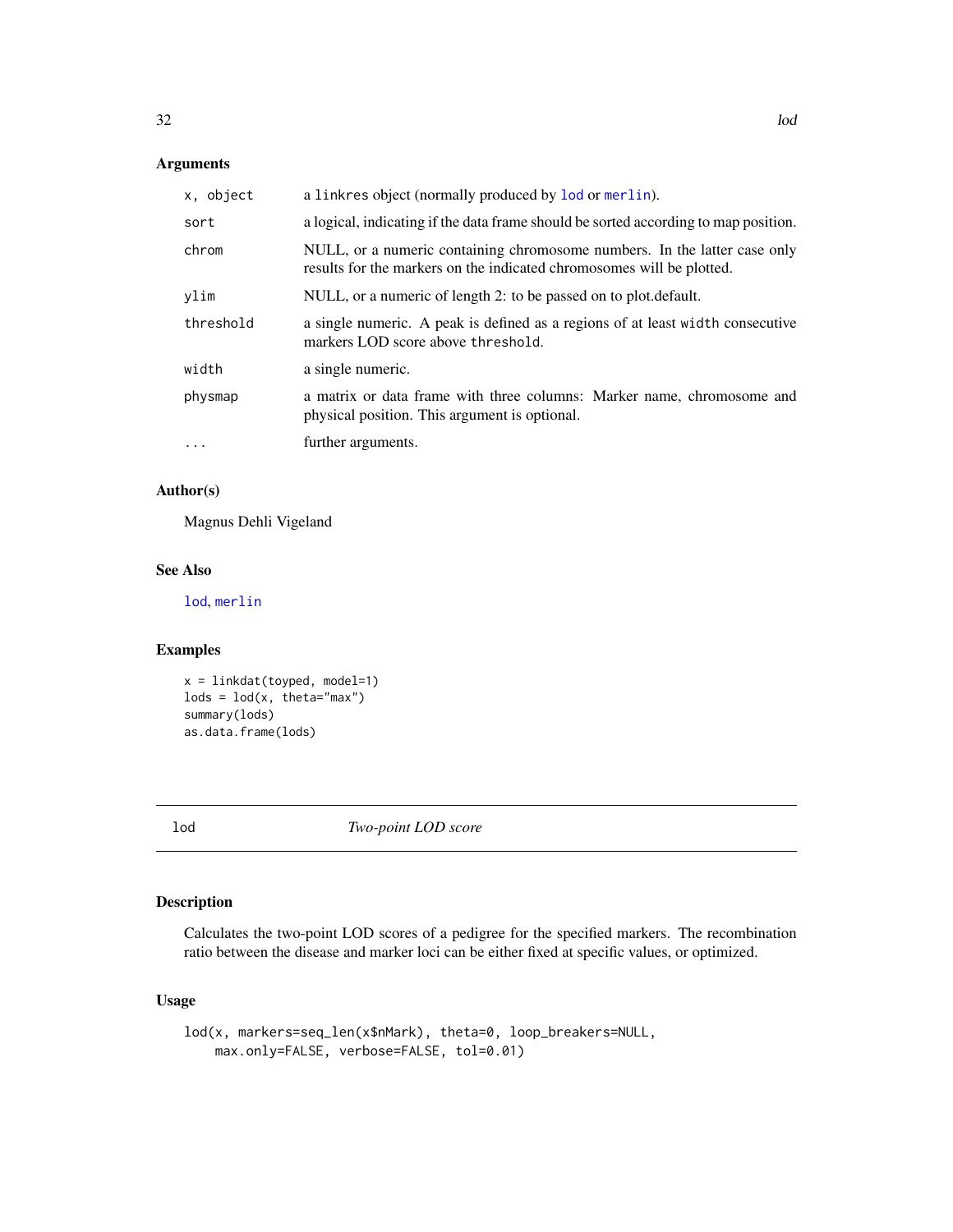<span id="page-32-0"></span> $\log$  33

#### Arguments

| $\mathsf{x}$  | a linkdat object.                                                                                                                                              |
|---------------|----------------------------------------------------------------------------------------------------------------------------------------------------------------|
| markers       | an integer vector denoting which markers to use.                                                                                                               |
| theta         | either a numeric containing specific recombination ratio(s), or the word "max",<br>indicating that the recombination ratio should be optimized by the program. |
| loop_breakers | a numeric containing IDs of individuals to be used as loop breakers. Relevant<br>only if the pedigree has loops. See breakLoops.                               |
| max.only      | a logical indicating whether only the maximum LOD score should be returned.                                                                                    |
| verbose       | a logical: verbose output or not.                                                                                                                              |
| tol           | a numeric passed on to optimize as its tolerance parameter.                                                                                                    |

### Details

The LOD score is defined as  $LOD(thetaa) = log10(L(theta)) - log10(L(theta=0.5))$ , where L(theta) denotes the likelihood of the observed pedigree data as a function of the recombination ratio theta between the marker and the disease locus.

### Value

If max.only=FALSE, a linkres object, essentially a matrix containing the LOD scores. If theta is numeric, the matrix has dimensions length(theta), length(markers), and the entry in row  $t_0$ , column  $m_0$  is the lod score of the pedigree for marker  $m_0$  assuming a recombination rate of t\_0.

If theta="max", the linkres matrix has one column per marker and two rows: The first containing the LOD score and the second the optimal recombination ratio for each marker.

If a marker has incompatible values (i.e. if a child of homozygous 1/1 parents has a 2 allele), the corresponding matrix entries are NaN.

If max.only=TRUE, only the highest LOD score is returned, as a numeric of length 1.

#### Author(s)

Magnus Dehli Vigeland

#### See Also

[likelihood](#page-19-1), [optimize](#page-0-0), [breakLoops](#page-34-1)

```
x = linkdat(toyped, model=1)
res = lod(x)res_{\text{t}} = lod(x, \text{t}}) = rc(0, 0.1, 0.2, 0.5)res\_max = lod(x, theta='max")stopifnot(all(0.3 == round(c(res, res_theta['0',], res_max['LOD',]), 1)))# bigger pedigree with several markers
y = linkdat(dominant)
```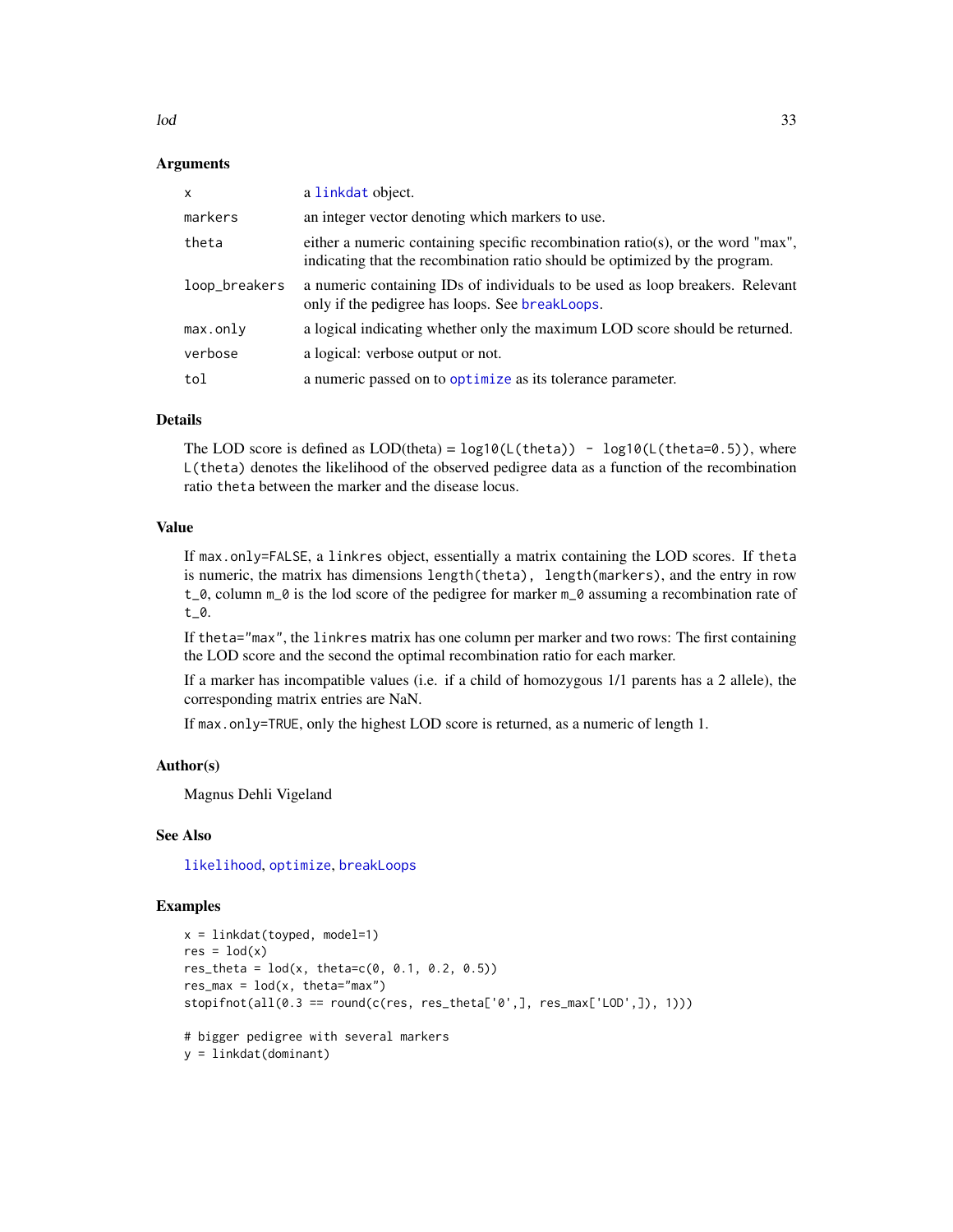```
y = setModel(y, model=1, penetrances=c(.001, .9, .99))lod(y, markers=305:310)
lod(y, markers=305:310, theta="max")
# Example with pedigree with loops:
z = linkdat(twoloops, model=2) # fully penetrant autosomal recessive model.
# add SNP for which individuals 15 and 16 are homozygous for the rare allele.
m = marker(z, 15:16, c(1,1), alleles=1:2, afreq=c(0.001, 0.999))z = addMarket(z, m)res1 = lod(z)# manual specification of loop breakers gives same result
res2 = lod(z, loop_breakers=c(8,12))# making the marker triallelic and adding some genotypes.
z = modifyMarker(z, marker=1, ids=c(7,9,11,13), genotype=3, alleles=1:3, afreq=c(0.001, 0.499, 0.5))
plot(z, 1)
res3 = lod(z)z = modifyMarker(z, marker=1, alleles=1:4, afreq=c(0.001, 0.499, 0.25, 0.25))
res4 = lod(z)stopifnot(all(3 == round(c(res1, res2, res3, res4), 1)))
```
lod.peaks *LOD score peaks*

#### Description

Identify LOD score peaks

### Usage

```
lod.peaks(x, threshold, width = 1)
```
#### Arguments

| x         | a linkres object   |
|-----------|--------------------|
| threshold | a single numeric   |
| width     | a positive integer |

### Details

The function first transforms x to a data frame (using [as.data.frame.linkres](#page-30-2) with sort=T. A peak is defined a run of at least width consecutive markers with LOD score above or equal to threshold. If possible, one flanking marker is included on each side of the peak.

#### Value

A list of data frames.

<span id="page-33-0"></span>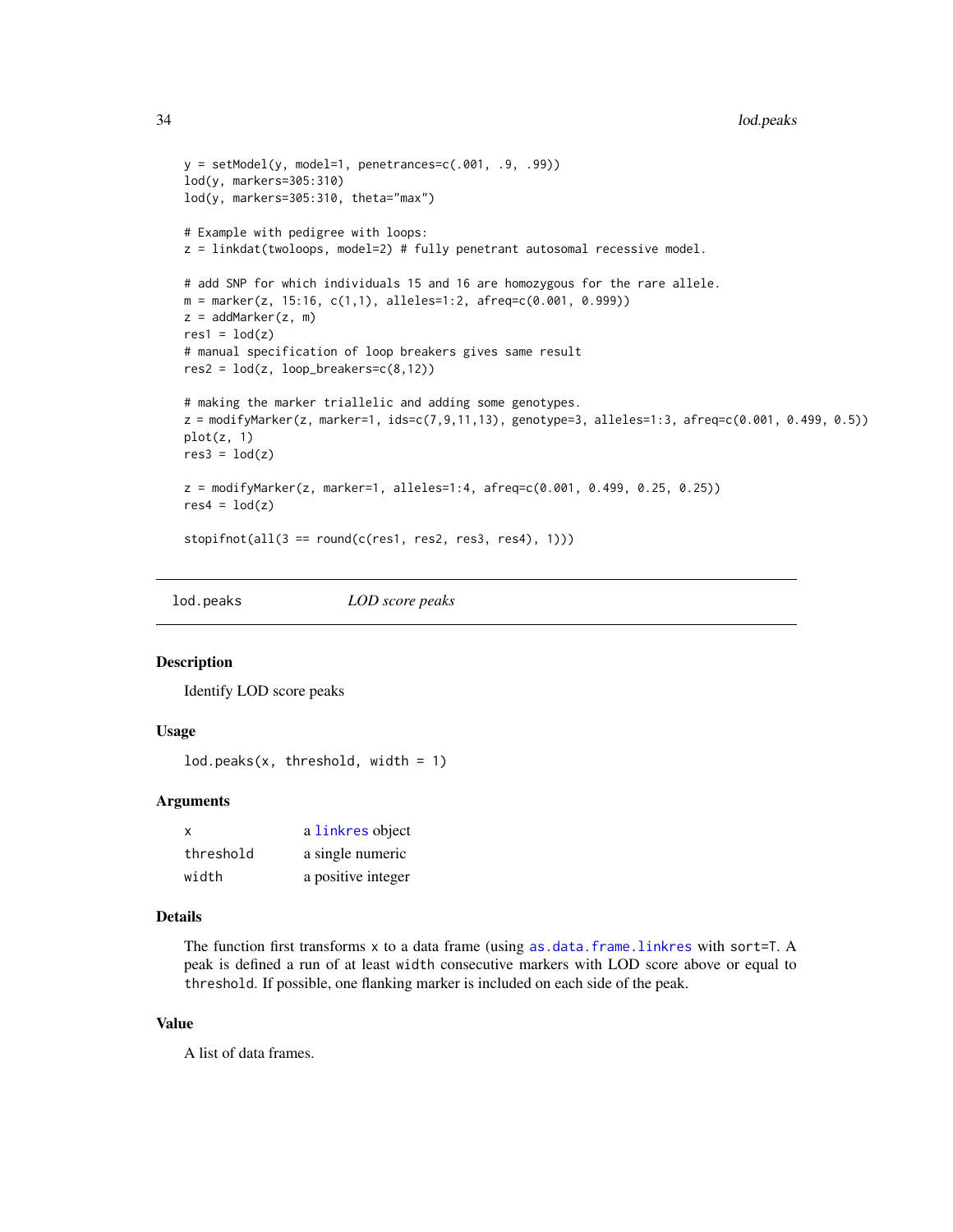<span id="page-34-0"></span>loops 35

### Author(s)

MAgnus Dehli Vigeland

#### See Also

[linkres](#page-30-1), [lod](#page-31-1), [merlin](#page-41-1),

### Examples

```
## minimal example
x = linkdat(toyped, model=1)
res = lod(x)peak1 = lod.peaks(res, threshold=0)
peak2 = lod.peaks(res, threshold=0, width=2)
peak3 = lod.peaks(res, threshold=1)
stopifnot(length(peak1)==1, nrow(peak1[[1]])==1, length(peak2)==0, length(peak3)==0)
```
loops *Pedigree loops*

### <span id="page-34-1"></span>Description

Functions for identifying, breaking and restoring loops in pedigrees.

#### Usage

```
breakLoops(x, loop_breakers=NULL, verbose=TRUE)
tieLoops(x)
```
pedigreeLoops(x) findLoopBreakers(x) findLoopBreakers2(x)

### Arguments

| X             | a linkdat object.                                                                                                                          |
|---------------|--------------------------------------------------------------------------------------------------------------------------------------------|
| loop_breakers | either NULL (resulting in automatic selection of loop breakers) or a numeric<br>containing IDs of individuals to be used as loop breakers. |
| verbose       | a logical: Verbose output or not?                                                                                                          |

### Details

Most of paramlink's handling of pedigree loops is done under the hood - using the functions described here - without need for explicit action from end users. When a linkdat object x is created, an internal routine detects if the pedigree contains loops, in which case x\$hasLoops is set to TRUE. In analyses of x where loops must be broken (e.g. lod score computation or marker simulation), this is done automatically by calling breakLoops.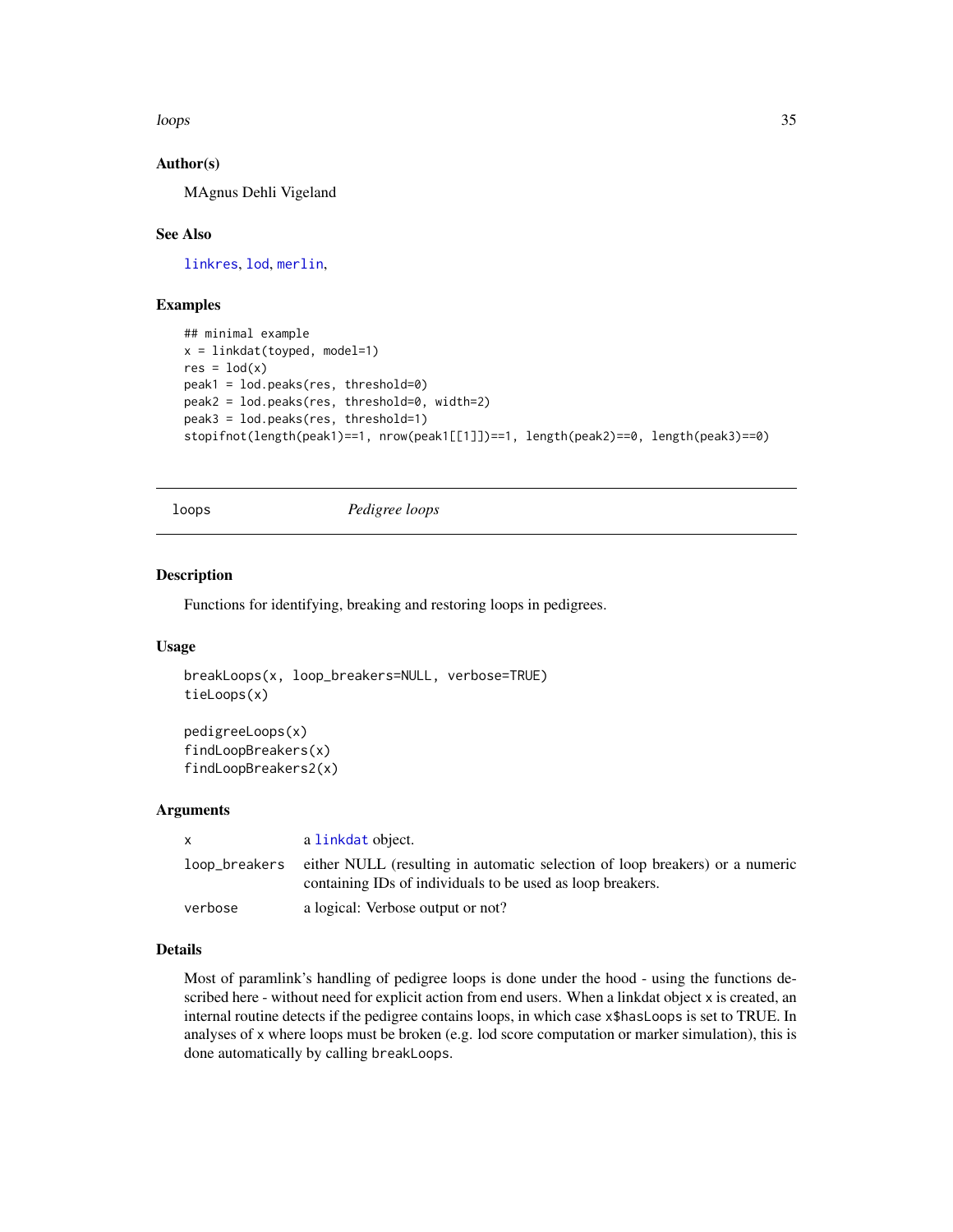In some cases with complex inbreeding, it can be instructive to plot the pedigree after breaking the loops. Duplicated individuals are plotted with appropriate labels (see examples).

The function findLoopBreakers identifies a set of individuals breaking all inbreeding loops, but not marriage loops. These require more machinery for efficient detection, and paramlink does this is a seperate function, findLoopBreakers2, utilizing methods from the igraph package. Since this is rarely needed for most users, igraph is not imported when loading paramlink, only when findLoopBreakers2 is called.

In practice, breakLoops first calls findLoopBreakers and breaks at the returned individuals. If the resulting linkdat object still has loops, findLoopBreakers2 is called to break any marriage loops.

#### Value

For breakLoops, a linkdat object in which the indicated loop breakers are duplicated. The returned object will also have a non-null loop\_breakers entry, namely a matrix with the IDs of the original loop breakers in the first column and the duplicates in the second.

For tieLoops, a linkdat object in which any duplicated individuals (as given in the x\$loop\_breakers entry) are merged. For any linkdat object x, the call tieLoops(breakLoops(x)) should return x.

For pedigreeLoops, a list containing all inbreeding loops (not marriage loops) found in the pedigree. Each loop is represented as a list with elements 'top', a 'bottom' individual, 'pathA' (individuals forming a path from top to bottom) and 'pathB' (creating a different path from top to bottom, with no individuals in common with pathA). Note that the number of loops reported here counts all closed paths in the pedigree and will in general be larger than the genus of the underlying graph.

For findLoopBreakers and findLoopBreakers2, a numeric vector of individual ID's.

#### Author(s)

Magnus Dehli Vigeland

```
x = \text{cousinsPed}(1, \text{child=True})# Make the child affected, and homozygous for rare allele.
x = swapAff(x, 9)x = setMarkers(x, marker(x, 9, c(2,2), alleles=1:2, afreq=c(0.99, 0.01)))# Compute the LOD score under a recessive model. Loops are automatically broken in lod().
x = setModel(x, 2)LOD1 = \text{lod}(x, \text{theta=0.1})stopifnot(round(LOD1, 2) == 0.88)
# Or we can break the loop manually before computing the LOD:
loopfree = breakLoops(x, loop_breaker=8)
LOD2 = lod(loopfree, theta=0.1)
stopifnot(all.equal(x, tieLoops(loopfree)))
stopifnot(all.equal(LOD1, LOD2))
```

```
# Pedigree with marriage loop: Double first cousins
y = doubleCousins(1, 1, child=TRUE)
```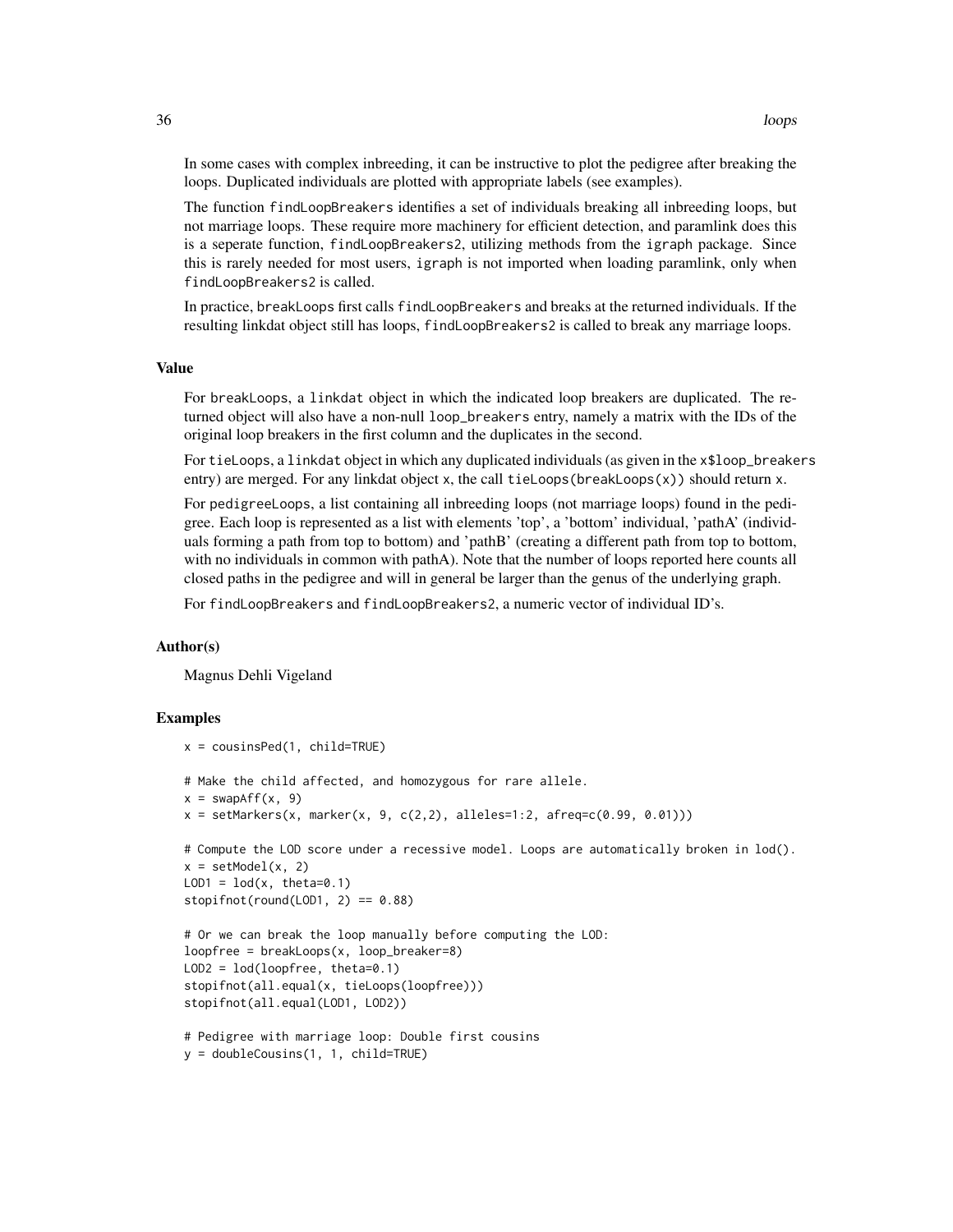#### <span id="page-36-0"></span>markers 37

```
findLoopBreakers(y) # --> 9
findLoopBreakers2(y) # --> 9 and 4
breakLoops(y) # uses both 9 and 4
```
markers *Marker functions*

### <span id="page-36-1"></span>Description

Functions for setting and manipulating marker genotypes for 'linkdat' objects.

#### Usage

```
marker(x, ..., allelematrix, alleles=NULL, afreq=NULL, missing=0,
       chrom=NA, pos=NA, name=NA, mutmat=NULL)
addMarker(x, m, ...)
setMarkers(x, m, annotations=NULL, missing=0)
getMarkers(x, markernames=NULL, chroms=NULL, fromPos=NULL, toPos=NULL)
removeMarkers(x, markers, markernames=NULL, chroms=NULL, from=NULL, to=NULL)
modifyMarker(x, marker, ids, genotype, alleles, afreq, chrom, name, pos)
modifyMarkerMatrix(x, ids, new.alleles)
swapGenotypes(x, ids)
transferMarkerdata(from, to)
mendelianCheck(x, remove=FALSE, verbose=!remove)
```
#### Arguments

| X            | a linkdat object                                                                                                       |
|--------------|------------------------------------------------------------------------------------------------------------------------|
| $\ddots$ .   | an even number of vectors, indicating individuals and their genotypes. See ex-<br>amples.                              |
| allelematrix | a matrix with one row per pedigree member and two columns per marker, con-<br>taining the alleles for a single marker. |
| m            | a marker object or a matrix with alleles. (In set Markers this matrix can contain<br>data of several markers.)         |
| missing      | a numeric - or character - of length 1, indicating the code for missing alleles.                                       |
| chrom        | NA or an integer (the chromosome number of the marker).                                                                |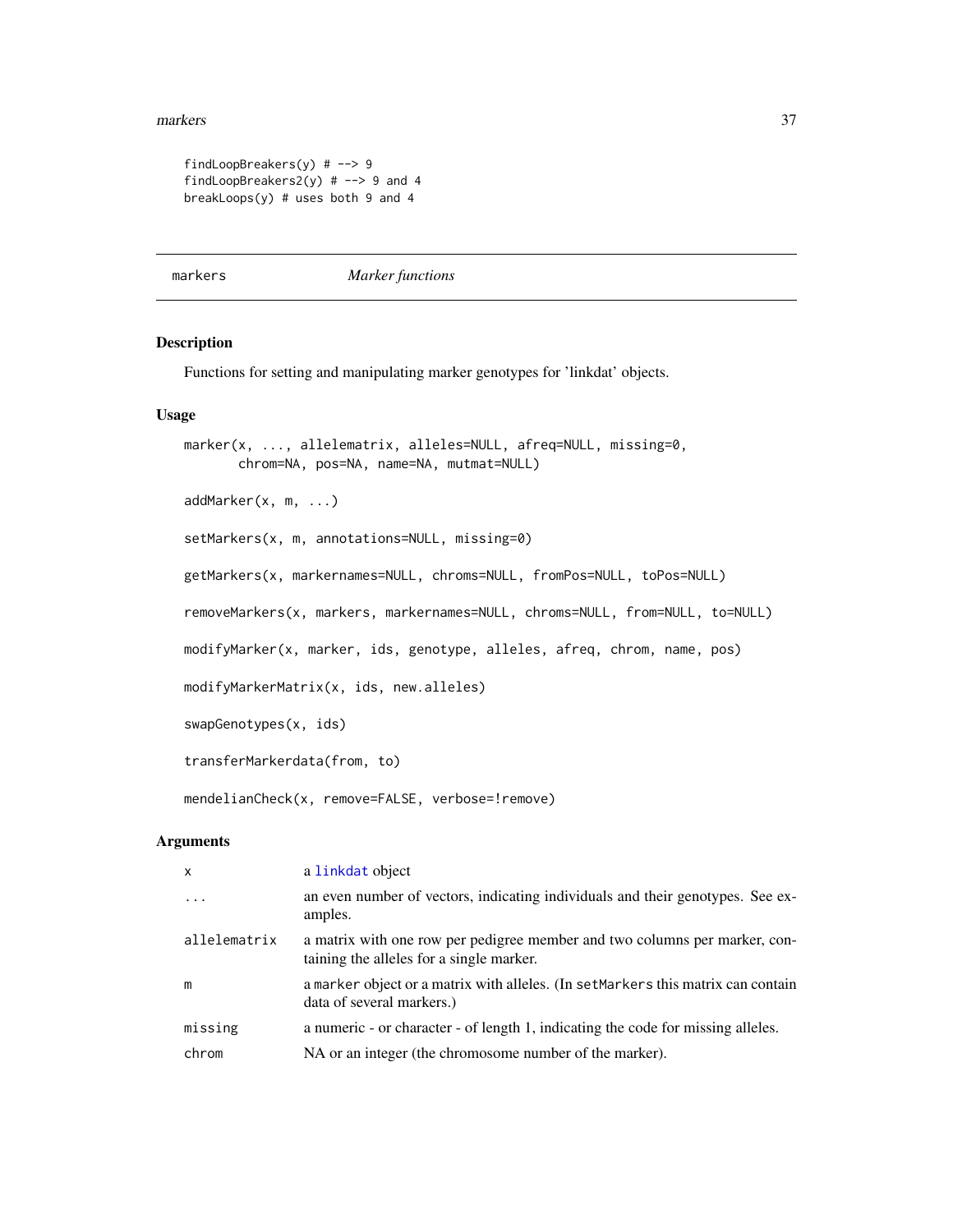| pos             | NA or a non-negative real number indicating the genetic position (in cM) of the<br>marker.                                                                                                                            |
|-----------------|-----------------------------------------------------------------------------------------------------------------------------------------------------------------------------------------------------------------------|
| name            | NA or a character (the name of the marker).                                                                                                                                                                           |
| mutmat          | a mutation matrix, or a list of two such matrices named "female" and "male".<br>The matrix/matrices must be square, with the allele labels as dimnames, and<br>each row must sum to 1 (after rounding to 3 decimals). |
| annotations     | a list of marker annotations.                                                                                                                                                                                         |
| markernames     | NULL or a character vector.                                                                                                                                                                                           |
| chroms          | NULL or a numeric vector of chromosome numbers.                                                                                                                                                                       |
|                 | from Pos, to Pos NULL or a single numeric.                                                                                                                                                                            |
| marker, markers |                                                                                                                                                                                                                       |
|                 | a numeric indicating which marker(s) to use/modify.                                                                                                                                                                   |
| ids             | a numeric indicating individual(s) to be modified. In swapGenotypes this must<br>have length 2.                                                                                                                       |
| genotype        | a vector of length 1 or 2, containing the genotype to be given the ids individuals.<br>See examples.                                                                                                                  |
| alleles         | a numeric or character vector containing allele names.                                                                                                                                                                |
| afreg           | a numerical vector with allele frequencies. An error is given if they don't sum<br>to 1 (rounded to 3 decimals).                                                                                                      |
| new.alleles     | a numerical matrix of dimensions length(ids), $2 \times x \cdot \text{Mark}$ . Entries refer to<br>the internal allele numbering.                                                                                     |
| from, to        | linkdat objects, or list of linkdat objects.                                                                                                                                                                          |
| remove          | a logical. If FALSE, the function returns the indices of markers found to incor-<br>rect. If TRUE, a new linkdat object is returned, where the incorrect markers<br>have been deleted.                                |
| verbose         | a logical. If TRUE, details of the markers failing the tests are shown.                                                                                                                                               |

#### Value

The marker function returns an object of class marker: This is a numerical 2-column matrix with one row per individual, and attributes 'alleles' (a character vector with allele names), 'nalleles' (the number of alleles) and 'missing' (the input symbol for missing marker alleles), 'chrom' (chromosome number), 'name' (marker identifier), 'pos' (chromosome position in cM).

For addMarker, setMarkers, removeMarkers, modifyMarker, modifyMarkerMatrix and swapGenotypes, a linkdat object is returned, whose markerdata element has been set/modified.

For getMarkers a numeric vector containing marker numbers (i.e. their indices in x\$markerdata) for the markers whose "name" attribute is contained in markernames, "chrom" attribute is contained in chroms, and "pos" attribute is between from and to. NULL arguments are skipped, so getMarkers(x) will return seq\_len(x\$nMark) (i.e. all markers).

For transferMarkerdata, a linkdat object (or a list of such) similar to to, but where all individuals also present in from have marker genotypes copied over. Any previous marker data is erased.

For mendelianCheck, a numeric containing the indices of the markers that did not pass the tests, or (if remove=TRUE) a new linkdat object where the failing markers are removed.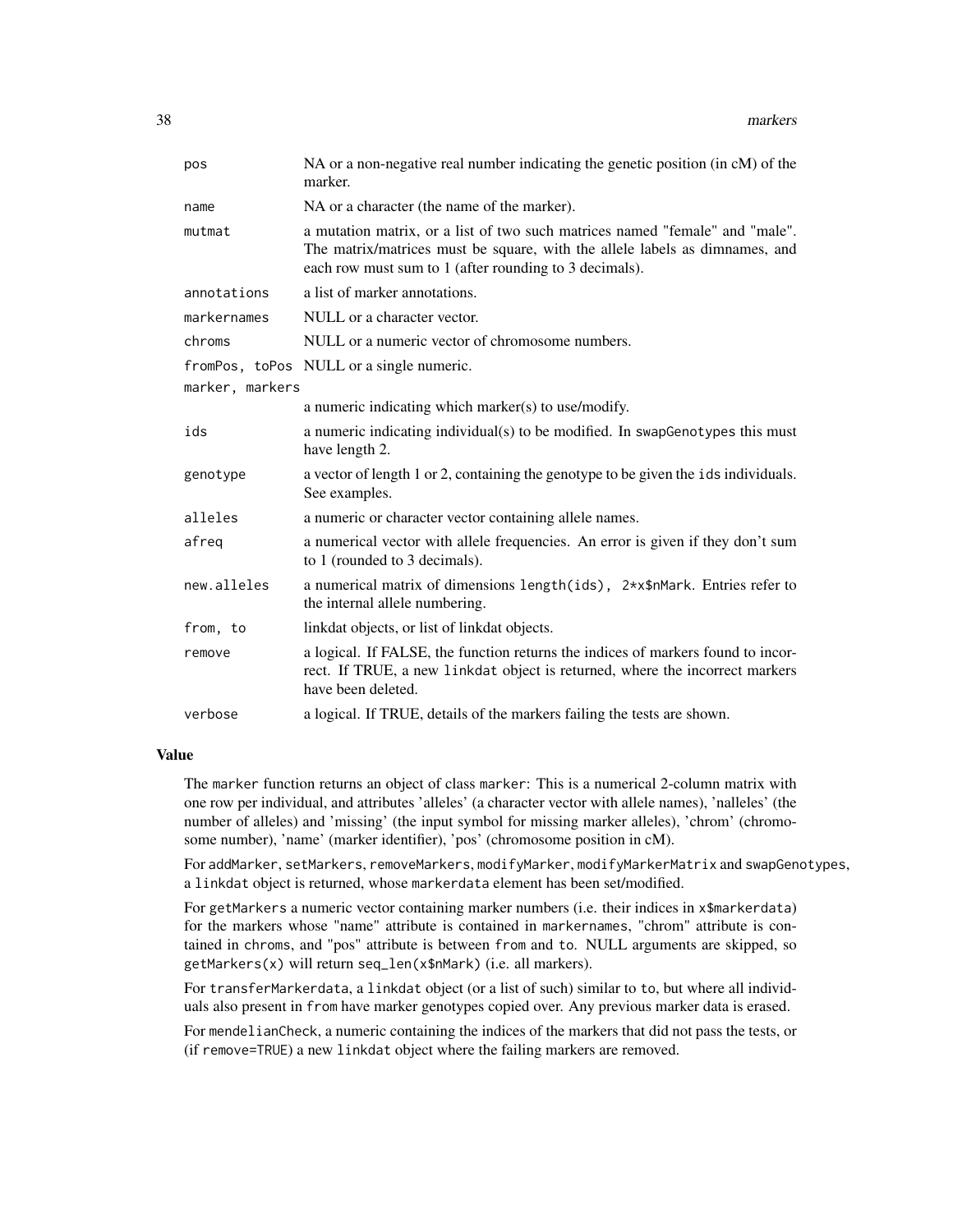#### <span id="page-38-0"></span>markerSim 39

#### Author(s)

Magnus Dehli Vigeland

#### See Also

[linkdat](#page-24-1)

#### Examples

```
x = 1inkdat(toyped)
x = removeMarkers(x,1) # removing the only marker of x.
x
# Creating a SNP with alleles 'a' and 'b', for which individual 1 is heterozygous,
# 2 and 4 are homozygous for the 'b' allele, and missing genotype for individual 3:
m1 = marker(x, 1, c('a', 'b'), c(2, 4), c('b', 'b'))x = addMarket(x, m1)# A rare SNP for which all individuals are homozygous for the common allele.
# The 'alleles' argument must be specified since only one allele is present.
m2 = marker(x, 1:4, 1, alleless=1:2, afreq=c(0.99, 0.01))x = addMarker(x, m2)# Creating a Mendelian error in the first marker
x = \text{modifyMarket}(x, \text{marker=1}, \text{ids=3}, \text{ genotype='a'})# Making the second marker triallelic, with heterozygous parents.
x = modifyMarker(x, marker=2, ids=1:2, genotype=1:2, alleles=1:3)
# Testing mendelianCheck
err_index = mendelianCheck(x, remove=FALSE)
stopifnot(err_index==1)
xnew = mendelianCheck(x, remove=TRUE)
stopifnot(all.equal(xnew, removeMarkers(x, 1)))
### Testing transferMarkerdata
x0 = list(singleton(id=5), nuclearPed(noffs=2))
x = markerSim(x0, N=5, alleles=1:5, verbose=FALSE, available=4:5)
y0 = nuclearPed(noffs=3)
y = transferMarkerdata(x, y0)
stopifnot(all.equal(x[[1]], branch(y,5)))
stopifnot(all.equal(x[[2]], subset(y,1:4)))
```
<span id="page-38-1"></span>markerSim *Marker simulation*

#### **Description**

Simulates marker genotypes conditional on the pedigree structure, affection statuses and disease model.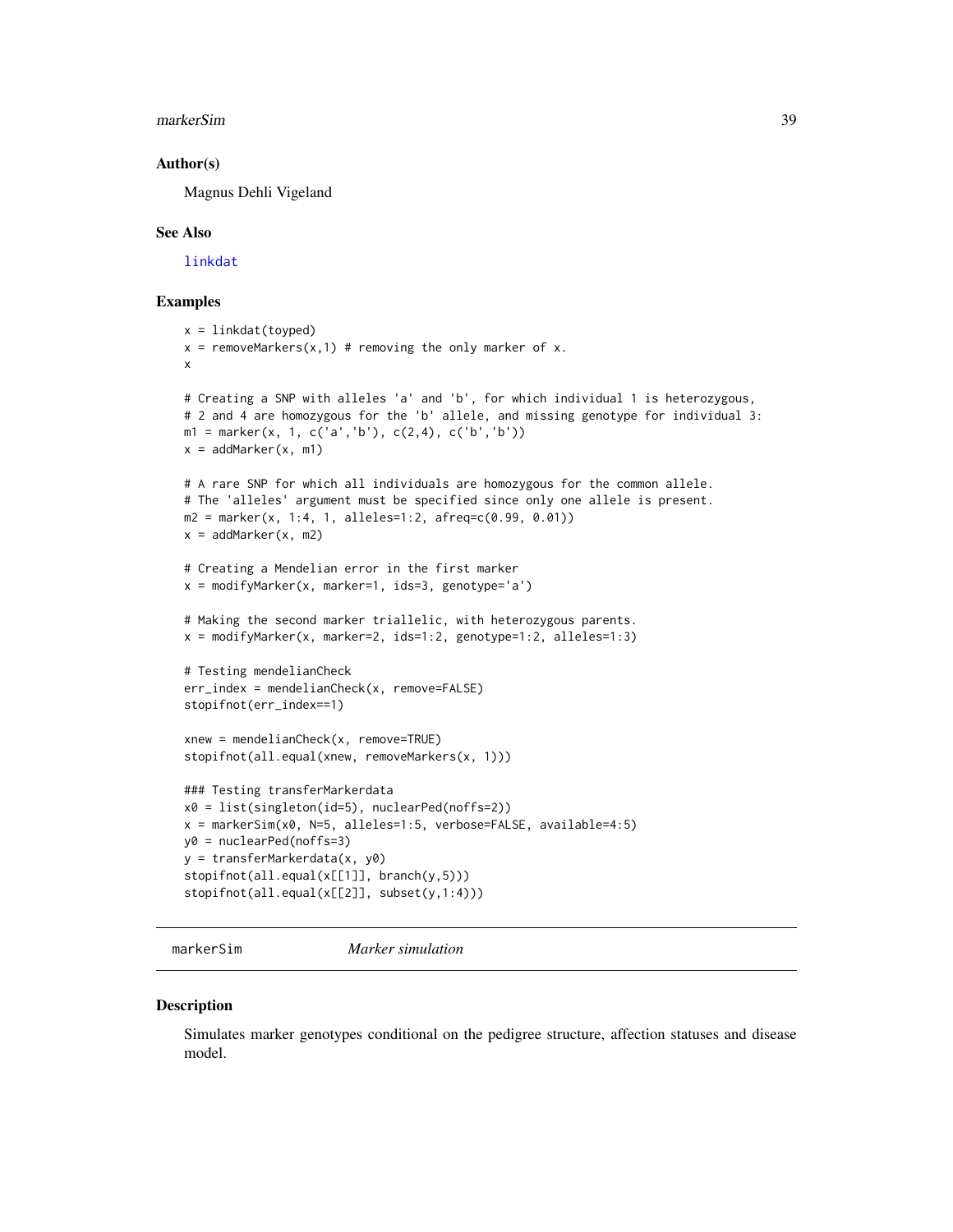#### <span id="page-39-0"></span>Usage

```
markerSim(x, N=1, available=x$orig.ids, alleles=NULL, afreq=NULL,
          partialmarker=NULL, loop_breakers=NULL, eliminate=0,
          seed=NULL, verbose=TRUE)
```
### Arguments

| X             | a linkdat object                                                                                                                                                                                                                    |
|---------------|-------------------------------------------------------------------------------------------------------------------------------------------------------------------------------------------------------------------------------------|
| N             | a positive integer: the number of markers to be simulated                                                                                                                                                                           |
| available     | a vector containing IDs of the available individuals, i.e. those whose genotypes<br>should be simulated.                                                                                                                            |
| alleles       | a vector containing the alleles for the marker to be simulation. If a single integer<br>is given, this is interpreted as the number of alleles, and the actual alleles as<br>1: alleles. Must be NULL if partialmarker is non-NULL. |
| afreq         | a vector of length 2 containing the population frequencies for the marker alleles.<br>Must be NULL if partialmarker is non-NULL.                                                                                                    |
| partialmarker | Either NULL (resulting in unconditional simulation), a marker object (on which<br>the simulation should be conditioned) or the index of an existing marker of x.                                                                    |
| loop_breakers | a numeric containing IDs of individuals to be used as loop breakers. Relevant<br>only if the pedigree has loops, and only if partialmarker is non-NULL. See<br>breakLoops.                                                          |
| eliminate     | A non-negative integer, indicating the number of iterations in the internal genotype-<br>compatibility algorithm. Positive values can save time if partialmarker is<br>non-NULL and the number of alleles is large.                 |
| seed          | NULL, or a numeric seed for the random number generator.                                                                                                                                                                            |
| verbose       | a logical.                                                                                                                                                                                                                          |

### Details

This implements (with various time savers) the algorithm used in SLINK of the LINKAGE/FASTLINK suite. If partialmarker is NULL, genotypes are simulated by simple gene dropping, using [simpleSim](#page-58-1).

### Value

a linkdat object equal to x except its markerdata entry, which consists of the N simulated markers.

### Author(s)

Magnus Dehli Vigeland

### References

G. M. Lathrop, J.-M. Lalouel, C. Julier, and J. Ott, *Strategies for Multilocus Analysis in Humans*, PNAS 81(1984), pp. 3443-3446.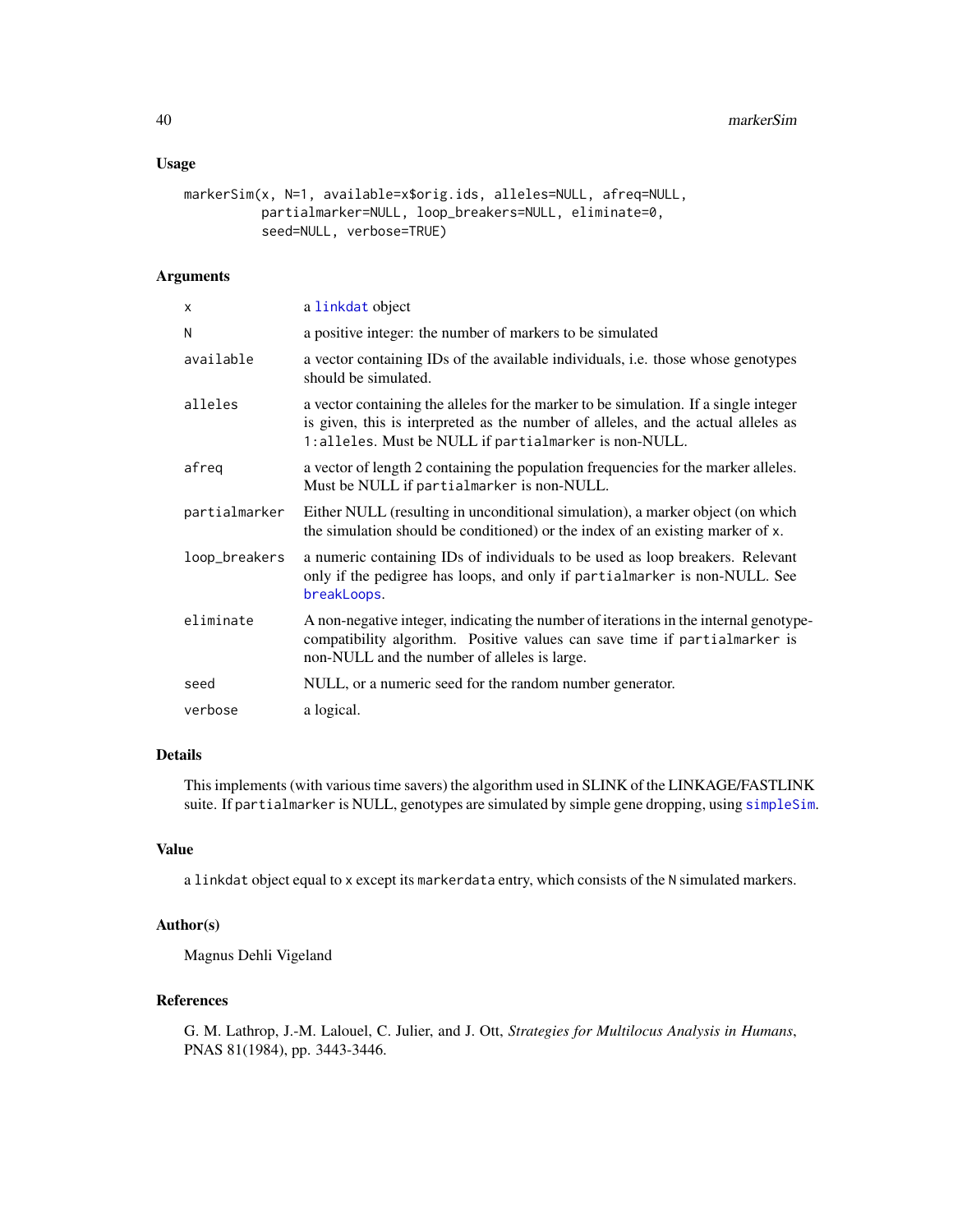#### <span id="page-40-0"></span>mergePed 41

### See Also

[simpleSim](#page-58-1), [linkage.power](#page-21-1)

#### Examples

```
x = nuclearPed(2)partial = marker(x, 3, 1, alleles=1:3)markerSim(x, N=1, alleles=1:3)
markerSim(x, N=1, partialmarker=partial)
markerSim(x, N=1, partialmarker=partial)
markerSim(x, N=1, available=4, partialmarker=partial)
```
mergePed *Merge two pedigrees*

### Description

This function merges two linkdat objects, joining them at the individuals with equal ID labels. This is especially useful for building "top-heavy" pedigrees. Only linkdat objects without marker data are supported.

#### Usage

mergePed(x, y, quick=FALSE)

### Arguments

| x, y  | linkdat objects                                                                 |
|-------|---------------------------------------------------------------------------------|
| auick | a logical. If TRUE, no pedigree checks are performed, and the individual order- |
|       | ing may be unfortunate.                                                         |

### Value

A linkdat object.

#### Author(s)

Magnus Dehli Vigeland

- # Creating a trio where each parent have first cousin parents.
- # (Alternatively, this could be built using many calls to addParents().)

```
x = \text{cousinPed}(1)
```

```
x = addOffspring(x, father=7, mother=8, noffs=1, id=9)
```

```
x = addOffspring(x, father=9, mother=10, noffs=1, id=11)
```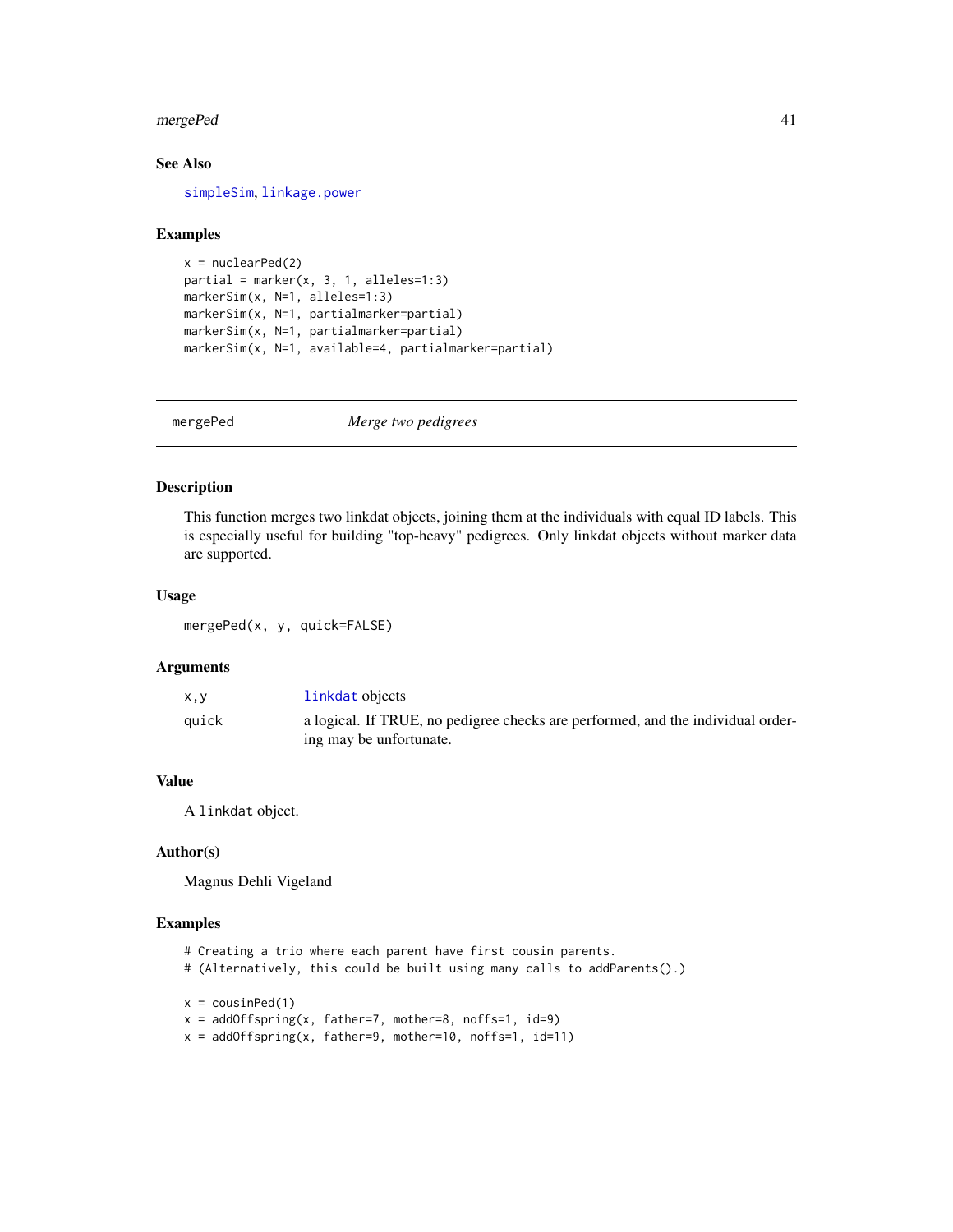42 merlin

```
y = relabel(cousinPed(1), 101:108)
y = addOffspring(y, father=107, mother=108, noffs=1, sex=2, id=10)
y = addOffspring(y, father=9, mother=10, noffs=1, id=11)
# Joining x and y at the common individuals 9,10,11:
z = mergePed(x,y)# plot all three pedigrees
par(mfrow=c(1,3))
plot(x); plot(y); plot(z)
```
<span id="page-41-1"></span>merlin *MERLIN wrappers*

### Description

These functions require MERLIN to be installed and correctly pointed to in the PATH environment variable. The required input files are automatically created (in the working directory) and deleted afterwards. The MERLIN command is executed via a call to system().

#### Usage

```
merlin(x, markers=seq_len(x$nMark), model=TRUE, theta=NULL,
       options="", verbose=FALSE, generate.files=TRUE,
       cleanup=generate.files, logfile="")
```
merlinUnlikely(x, remove=FALSE, verbose=!remove)

### Arguments

| x              | a linkdat object                                                                                                                                                                                                                                                                                                                                                       |
|----------------|------------------------------------------------------------------------------------------------------------------------------------------------------------------------------------------------------------------------------------------------------------------------------------------------------------------------------------------------------------------------|
| markers        | an integer vector indicating which markers to use (default: all).                                                                                                                                                                                                                                                                                                      |
| model          | a logical: If TRUE (and x\$model is not NULL), the file "merlin.model" is cre-<br>ated and "-model merlin, model" is included to the MERLIN command.                                                                                                                                                                                                                   |
| theta          | a numeric with values between 0 and $0.5$ : The recombination value(s) for which<br>the LOD score is computed. The values of the ta are converted to centiMor-<br>gan positions using the Haldane map function and included in the MERLIN<br>command using the --position parameter. Works only for single markers (i.e.<br>markers must consist of a single integer). |
| options        | a character with additional options to the MERLIN command. See details.                                                                                                                                                                                                                                                                                                |
| verbose        | a logical: Show MERLIN output and other information, or not.                                                                                                                                                                                                                                                                                                           |
| generate.files | a logical. If TRUE, the files "merlin.ped", "merlin.dat", "merlin.map", "mer-<br>lin.freq" and (if model=TRUE) "merlin.model" are created in the working direc-<br>tory.                                                                                                                                                                                               |
| cleanup        | a logical: Should the files be deleted automatically after the MERLIN run?                                                                                                                                                                                                                                                                                             |
|                |                                                                                                                                                                                                                                                                                                                                                                        |

<span id="page-41-0"></span>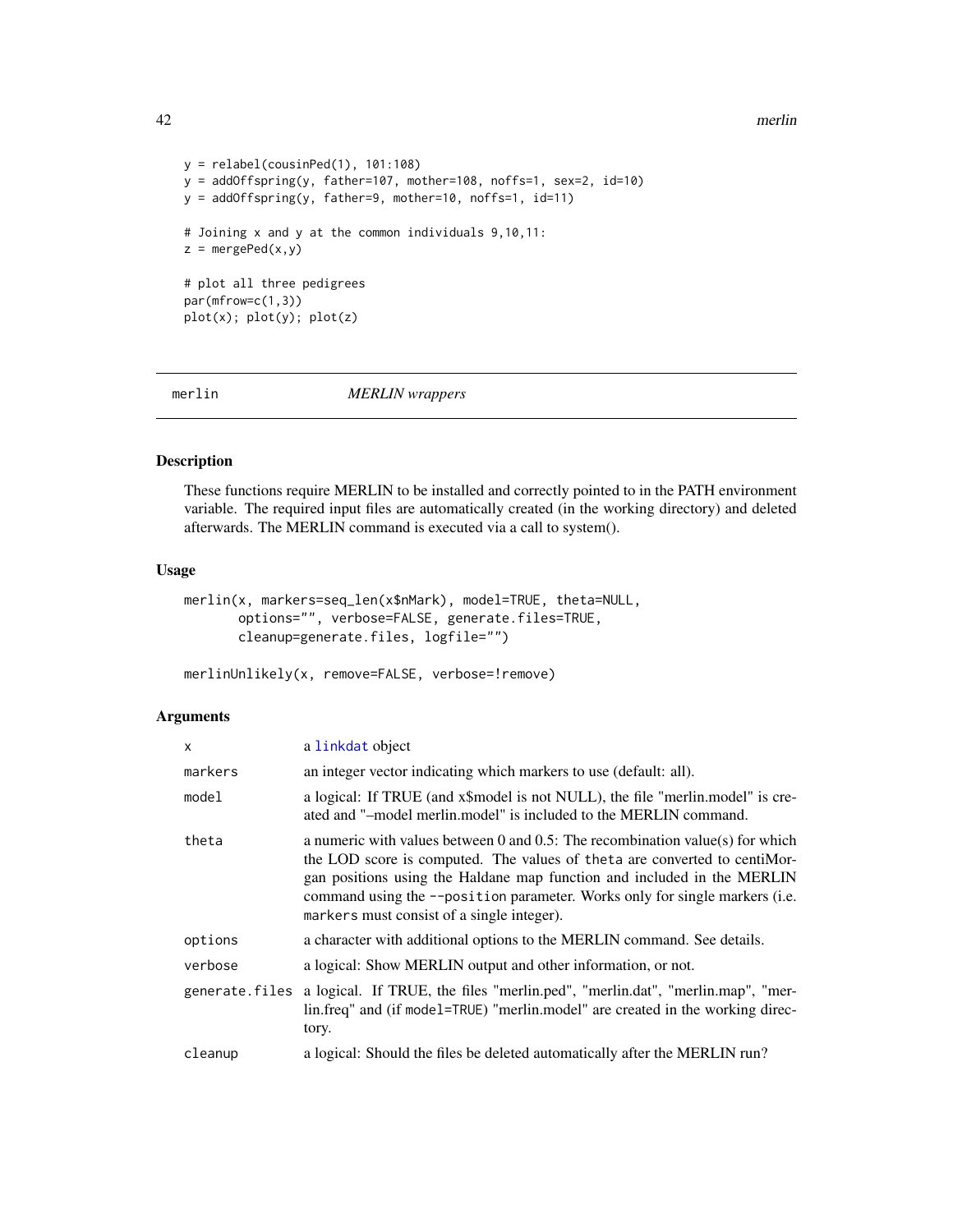#### <span id="page-42-0"></span>merlin 43

| logfile | a character. If this is given, the MERLIN screen output will be written to a file<br>with this name.                                                                                 |
|---------|--------------------------------------------------------------------------------------------------------------------------------------------------------------------------------------|
| remove  | a logical. If FALSE, the function returns the indices of markers found to un-<br>likely. If TRUE, a new linkdat object is returned, where the unlikely markers<br>have been deleted. |

### Details

For these functions to work, MERLIN must be installed and the path to merlin.exe included in the PATH variable. The merlin function is first and foremost a wrapper to the parametric linkage functionality of MERLIN. By default the following MERLIN command is run (via a call to [system](#page-0-0)) after creating appropriate files in the current working directory:

merlin -p \_merlin.ped -d \_merlin.dat -m \_merlin.map -f \_merlin.freq --model \_merlin.model --tabulate ·

The resulting multipoint LOD scores are extracted from the output and returned in R as a [linkres](#page-30-1) object.

Additional command parameters can be passed on using the options argument (this is simply pasted onto the MERLIN command, so dashes must be included). For example, to obtain singlepoint LOD scores instead of multipoint, set options="--singlepoint". (The singlepoint scores should agree with the results of  $\text{lod}(x)$ , except in cases where some individuals have partial genotypes (see Examples).)

If model=FALSE the --model merlin.model part is removed from the MERLIN command above. This is necessary for some calculations, e.g. likelihoods (see Examples).

The merlinUnlikely function is a wrapper for MERLIN's "–error" command. The syntax is similar to that of [mendelianCheck](#page-36-1).

### Value

If model=TRUE, a [linkres](#page-30-1) object. Otherwise a character containing the complete MERLIN output.

For merlinUnlikely, a numeric containing the indices of the unlikely, or (if remove=TRUE) a new linkdat object where the unlikely markers are removed.

#### Author(s)

Magnus Dehli Vigeland

#### References

<http://csg.sph.umich.edu/abecasis/Merlin/>

```
## Not run:
x = linkdat(toyped, model=1)
x
# MERLIN treats partial genotypes (i.e. one known and one unknown allele) as missing:
lod_merlin = merlin(x)lod\_partial = lod(x)
```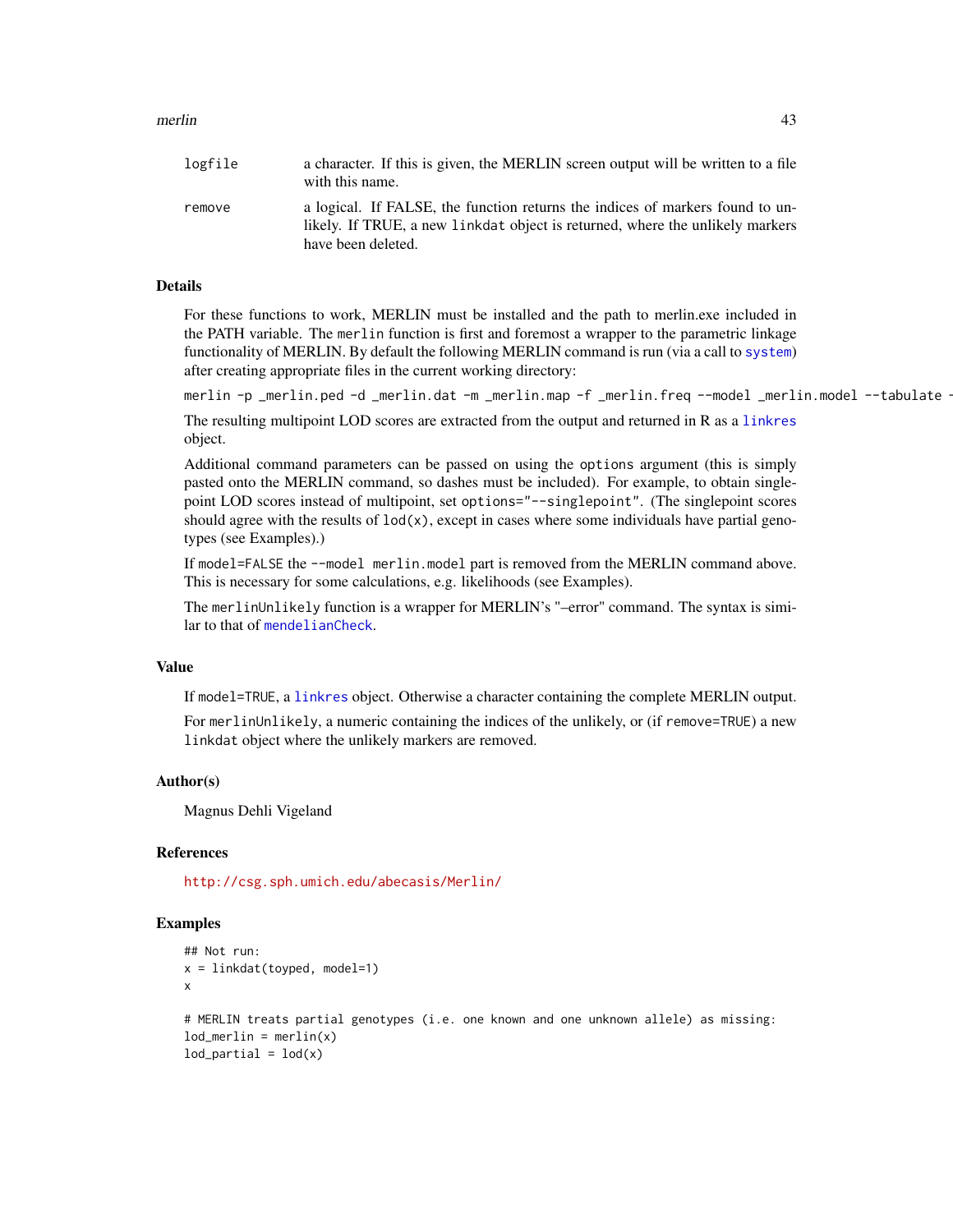```
x = \text{modifyMarker}(x, \text{market} = 1, \text{ids} = 1, \text{ genotype} = 0)lod\_missing = lod(x)stopifnot(lod_merlin == round(lod_missing, 3))
# Likelihood computation by MERLIN:
merlin(x, model=F, options="--lik")
## End(Not run)
```
<span id="page-43-2"></span>modifyPedigree *Modify the pedigree of 'linkdat' objects*

#### <span id="page-43-1"></span>Description

Functions to modify the pedigree of a 'linkdat' object.

### Usage

```
swapSex(x, ids, verbose=TRUE)
swapAff(x, ids, newval=NULL)
addOffspring(x, father, mother, noffs, ids, sex=1, aff=1, verbose=TRUE)
addDaughter(x, parent, id=NULL, aff=1, verbose=TRUE)
addSon(x, parent, id=NULL, aff=1, verbose=TRUE)
addParents(x, id, father, mother, verbose=TRUE)
removeIndividuals(x, ids, verbose=TRUE)
branch(x, id)
trim(x, keep=c("available", "affected"), return.ids=FALSE, verbose=TRUE)
relabel(x, new, old)
```
#### **Arguments**

| x       | A linkdat object                                                                                                                                                                                                                                       |
|---------|--------------------------------------------------------------------------------------------------------------------------------------------------------------------------------------------------------------------------------------------------------|
| id, ids | Individual ID label(s). In add0ff spring the (optional) ids argument is used to<br>specify ID labels for the offspring to be created.                                                                                                                  |
| newval  | A numeric, indicating affection status values for the ids individuals: 1=unaf-<br>fected, 2=affected, 0=unknown. If NULL, the affection statuses are swapped 1<br>$\langle 2, 2 \rangle$ , hence the main use of the newval argument is to assign 0's. |

<span id="page-43-0"></span>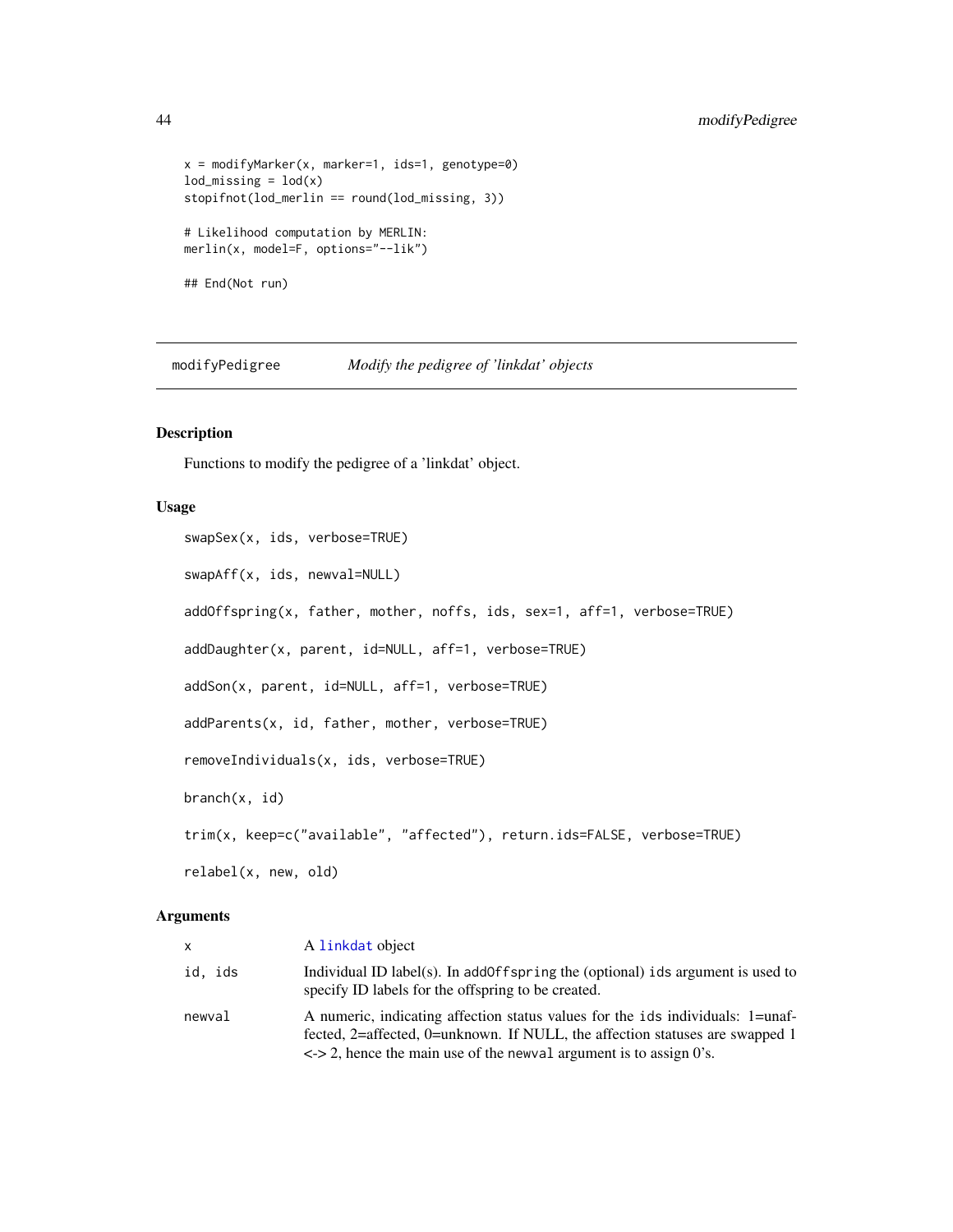<span id="page-44-0"></span>

|            | father, mother Integers indicating the IDs of parents. If missing, a new founder individual is<br>created (whose ID will be 1+the largest ID already in the pedigree). |
|------------|------------------------------------------------------------------------------------------------------------------------------------------------------------------------|
| noffs      | A single integer indicating the number of offspring to be created.                                                                                                     |
| sex, aff   | Integer vectors indicating the gender and affection statuses of the offspring to be<br>created (recycled if less than noffs elements).                                 |
| verbose    | A logical: Verbose output or not.                                                                                                                                      |
| parent     | Integer ID of any pedigree member, which will be the father or mother (depend-<br>ing on its gender) of the new child.                                                 |
| keep       | A character, either "available" (trimming the pedigree for unavailable members)<br>or "affected" (trimming for unaffected members).                                    |
| return.ids | A logical. If FALSE, the trimmed pedigree is returned as a new linkdat object.<br>If TRUE, a vector containing the IDs of "removable" individuals is returned          |
| new        | a numeric containing new labels to replace those in old.                                                                                                               |
| old        | a numeric containing ID labels to be replaced by those in new. If missing, old<br>is set to x\$orig.ids, i.e. all members in their original order.                     |

### Details

When removing an individual, all descendants are also removed as well as founders remaining without offspring.

The branch() function extracts the pedigree subset consisting of all descendants of id, including id itself and all relevant spouses.

#### Value

The modified linkdat object.

### Author(s)

Magnus Dehli Vigeland

#### See Also

[linkdat](#page-24-1), [nuclearPed](#page-6-1)

```
x = linkdat(toyped)
```
- # To see the effect of each command below, use plot(x) in between.
- $x = addParents(x, id=2, father=5, mother=6)$
- $x = swapsex(x, c(1,5))$
- $x =$  swapSex(x,  $c(2,6)$ )
- $x = addOffspring(x, mother=6, noffs=2, id=c(7,10))$
- $x =$  removeIndividuals(x, 3)
- $x = swapAff(x, c(4,10))$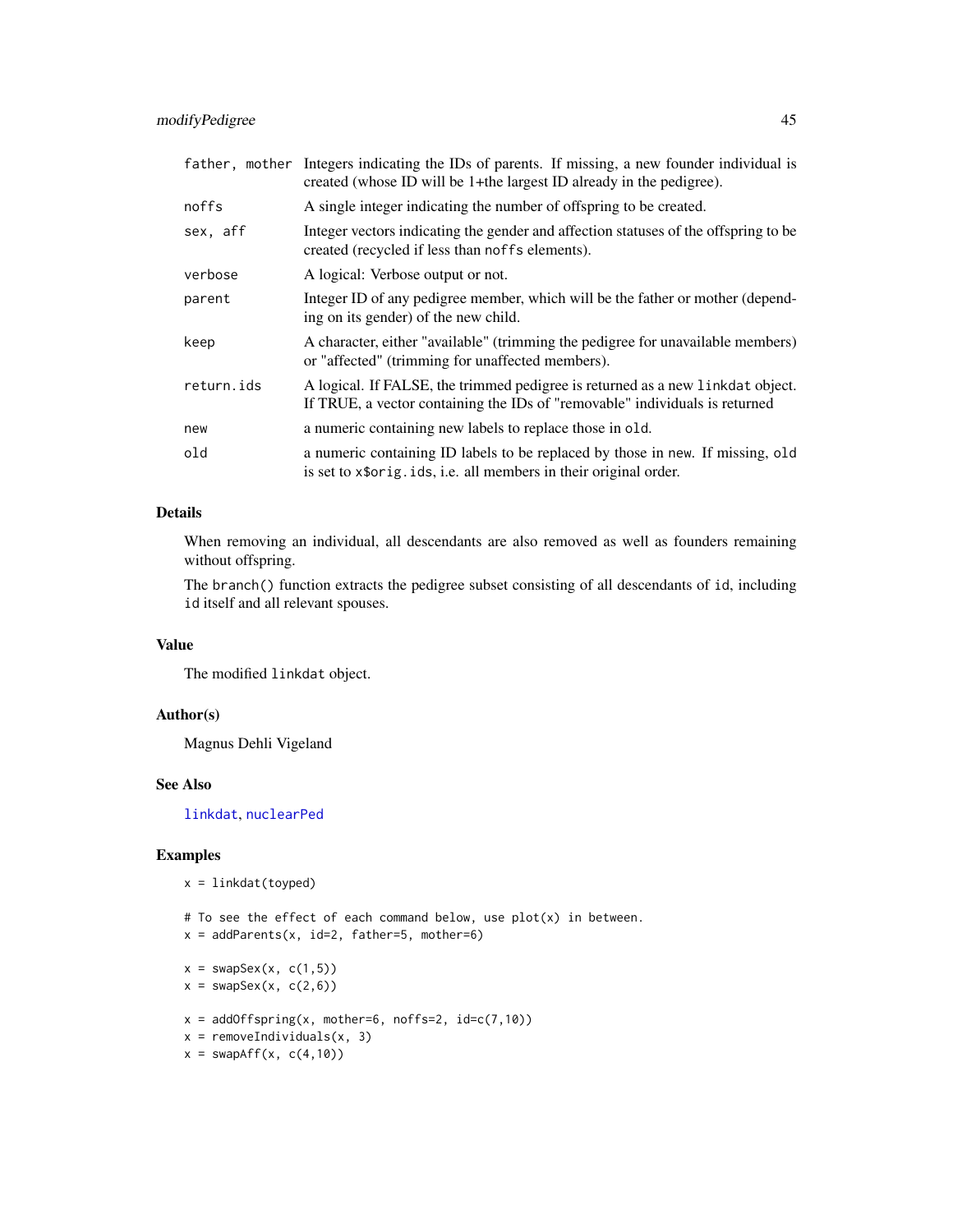```
stopifnot(setequal(x$orig.ids, c(1,2,4,5,6,7,10,11)))
# Trimming a pedigree
x = linkdat(dominant)
x_affectedOnly = trim(x, keep="affected")
unavail = trim(x, keep="available", return.ids=TRUE)
nonaff = trim(x, keep="affected", return.ids=TRUE)
stopifnot(setequal(unavail, c(5, 19:23)), setequal(nonaff, c(6:7, 12:13, 19:23)))
```
<span id="page-45-1"></span>oneMarkerDistribution *Genotype probability distribution*

#### Description

Computes the (joint) genotype probability distribution of one or several pedigree members, possibly conditional on partial marker data.

### Usage

```
oneMarkerDistribution(x, ids, partialmarker, theta=NULL, grid.subset=NULL,
                 loop_breakers=NULL, eliminate=0, ignore.affection.status=FALSE,
                      verbose=TRUE)
```
### Arguments

| X             | A linkdat object.                                                                                                                                                                                                                                                                                                                                                                                                                                                      |
|---------------|------------------------------------------------------------------------------------------------------------------------------------------------------------------------------------------------------------------------------------------------------------------------------------------------------------------------------------------------------------------------------------------------------------------------------------------------------------------------|
| ids           | A numeric with ID labels of one or more pedigree members.                                                                                                                                                                                                                                                                                                                                                                                                              |
| partialmarker | Either a marker object compatible with x, or the index (a single integer) of an<br>existing marker of x.                                                                                                                                                                                                                                                                                                                                                               |
| theta         | The recombination fraction between marker and disease locus. Only relevant if<br>at least one individual is affected by disease. In that case an error is raised if<br>theta is NULL, and if x does not have a disease model.                                                                                                                                                                                                                                          |
| grid.subset   | A numeric matrix describing a subset of all marker genotype combinations for<br>the ids individuals. The matrix should have one column for each of the ids<br>individuals, and one row for each combination: The genotypes are described in<br>terms of the matrix $M = \text{allGenotypes}(n)$ , where n is the number of alleles for<br>the marker. If the entry in column j is the integer k, this means that the genotype<br>of individual $ids[j]$ is row k of M. |
| loop_breakers | A numeric containing IDs of individuals to be used as loop breakers. Relevant<br>only if the pedigree has loops. See breakLoops.                                                                                                                                                                                                                                                                                                                                       |
| eliminate     | A non-negative integer, indicating the number of iterations in the internal genotype-<br>compatibility algorithm. Positive values can save time if partialmarker is<br>non-empty and the number of alleles is large.                                                                                                                                                                                                                                                   |

<span id="page-45-0"></span>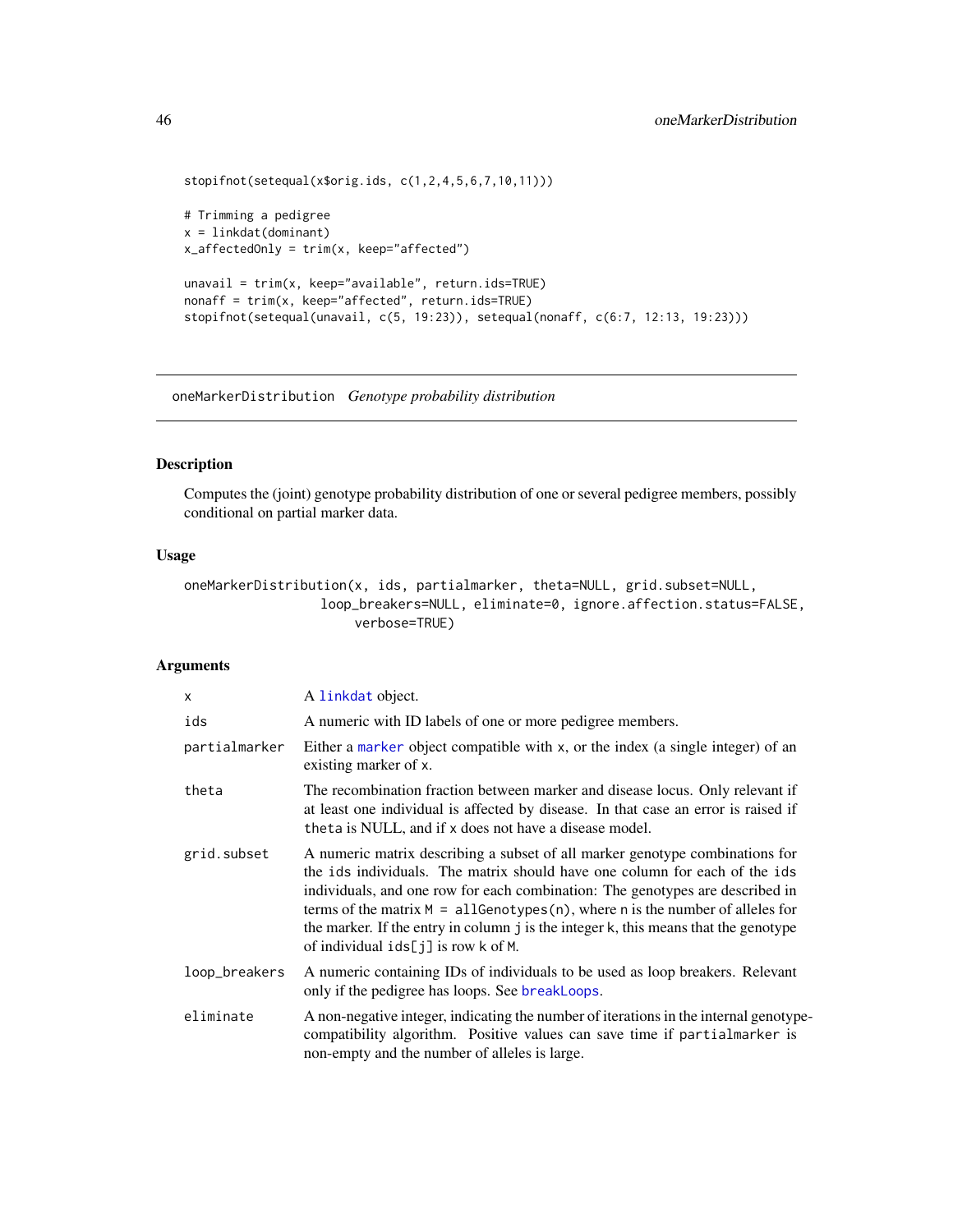<span id="page-46-0"></span>

| ignore.affection.status |                                                                                                                              |
|-------------------------|------------------------------------------------------------------------------------------------------------------------------|
|                         | A logical indicating if the "AFF" column should be ignored (only relevant if<br>some family members are marked as affected). |
| verbose                 | A logical.                                                                                                                   |

### Value

A named array (of dimension length(ids)) giving the joint marker genotype distribution for the ids individuals, conditional on 1) the marker allele frequencies given in partialmarker, 2) nonmissing alleles in partialmarker, and 3) the disease model of x (if the pedigree is affected).

#### Author(s)

Magnus Dehli Vigeland

### See Also

[twoMarkerDistribution](#page-60-1), [allGenotypes](#page-2-1)

```
x = nuclearPed(2)x_aff = swapAff(x, c(1,3))x_aff = setModel(x_aff, model=1) # dominant model
snp = marker(x, 1, c(1,1), 2, c(1,0), alleles=1:2, afreq=c(0.1, 0.9))res1 = oneMarkerDistribution(x, ids=3:4, partialmarker=snp)
res2 = oneMarkerDistribution(x_aff, ids=3:4, partialmarker=snp, theta=0.5)
# should give same result, since theta=0.5 implies that marker is independent of disease.
stopifnot(all.equal(res1, res2))
#### Different example for the same pedigree. A marker with 4 alleles:
m2 = marker(x, 3:4, c('C', 'D'), alleles=LETTERS[1:4])oneMarkerDistribution(x, ids=1, partialmarker=m2)
# Same as above, but computing only the cases where individual 1 is heterozygous.
# (The numbers 5:10 refer to the 6 last rows of allGenotypes(4),
# which contain the heterozygous genotypes.)
oneMarkerDistribution(x, ids=1, partialmarker=m2, grid.subset=matrix(5:10, ncol=1))
#### Expanding on the previous example:
# Joint genotype probabilities of the parents, but including only the combinations
# where the father is heterozygous and the mother is homozygous:
grid = expand.grid(5:10, 1:4)oneMarkerDistribution(x, ids=1:2, partialmarker=m2, grid.subset=grid)
#### Something else:
# The genotype distribution of an individual whose half cousin is homozygous
# for a rare allele.
y = halfCousinPed(degree=1)
snp = marker(y, 9, c('a','a'), alleles=c('a', 'b'), afreq=c(0.01, 0.99))
```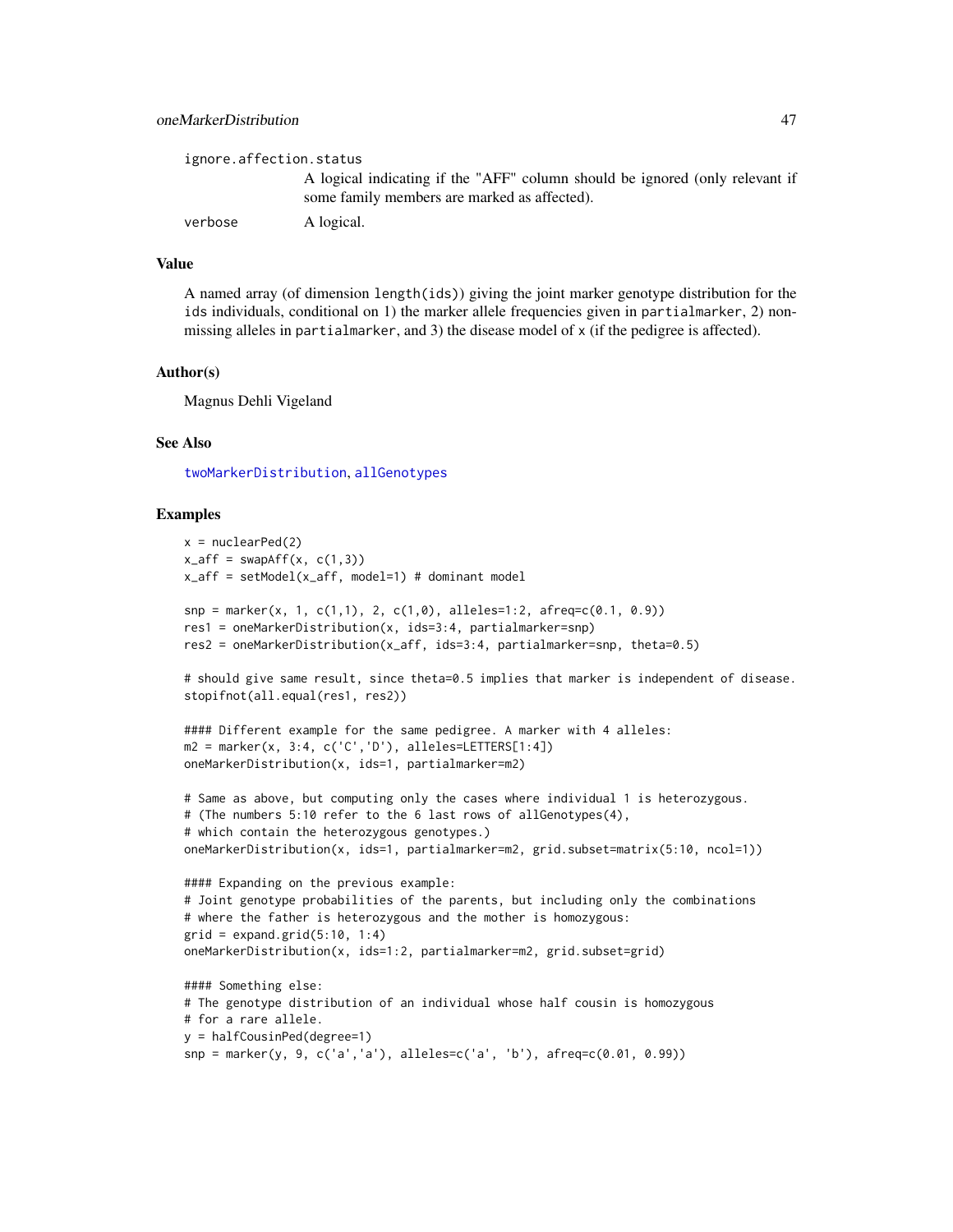```
oneMarkerDistribution(y, ids=8, partialmarker=snp)
#### X-linked example:
z = 1inkdat(Xped, model=4) # X-linked recessive model
z2 = swapAff(z, 1:z$nInd, 1) # disease free version of the same pedigree
snpX = marker(z, c(5, 15), c('A', 'A'), alleleles=c('A', 'B'), chrom=23)r1 = oneMarkerDistribution(z, ids=13, partialmarker=snpX, theta=0.5) # results: A - 0.8; B - 0.2
r2 = oneMarkerDistribution(z2, ids=13, partialmarker=snpX) # should be same as above
r3 = oneMarkerDistribution(z, ids=13, partialmarker=snpX, theta=0) # results: A - 0.67; B - 0.33
stopifnot(all.equals(r1,r2), round(r1[1], 2)=0.8, round(r3[1], 2) == 0.67)
```
<span id="page-47-1"></span>plot.linkdat *Plot pedigrees with genotypes*

#### Description

This is the main function for pedigree plotting, with many options for controlling the appearance of pedigree symbols, labels and marker genotypes. Most of the work is done by the plotting functionality in the 'kinship2' package.

#### Usage

```
## S3 method for class 'linkdat'
plot(x, marker = NULL, alleles = NULL, sep = "/", missing = "-",skip.empty.genotypes = FALSE, id.labels = NULL, title = NULL, available = FALSE,
     col = 1, deceased = numeric(0), starred = numeric(0), aff2 = NULL,
     margins = c(0.6, 1, 4.1, 1), ...## S3 method for class 'singleton'
plot(x, marker = NULL, alleles = NULL, sep = "/", missing = "-",skip.empty.genotypes = FALSE, id.labels = NULL, title = NULL, available = FALSE,
     col = 1, deceased = numeric(0), starred = numeric(0), aff2 = NULL,
     margins = c(8, 0, 0, 0), ...
```
### Arguments

| x       | a linkdat object.                                                                                                                                                                                                                                                                                                                                                                                            |
|---------|--------------------------------------------------------------------------------------------------------------------------------------------------------------------------------------------------------------------------------------------------------------------------------------------------------------------------------------------------------------------------------------------------------------|
| marker  | either NULL, a vector of positive integers, a marker object, or a list of marker<br>objects. If NULL, no genotypes are plotted. If a marker object (or a list of such),<br>the genotypes are written below each individual in the pedigree, in the format<br>determined by alleles, sep and missing. If a vector of integers is given, the<br>corresponding marker objects are extracted from x\$markerdata. |
| alleles | a character vector with allele names.                                                                                                                                                                                                                                                                                                                                                                        |
| sep     | a character of length 1 separating alleles for diploid markers.                                                                                                                                                                                                                                                                                                                                              |
|         |                                                                                                                                                                                                                                                                                                                                                                                                              |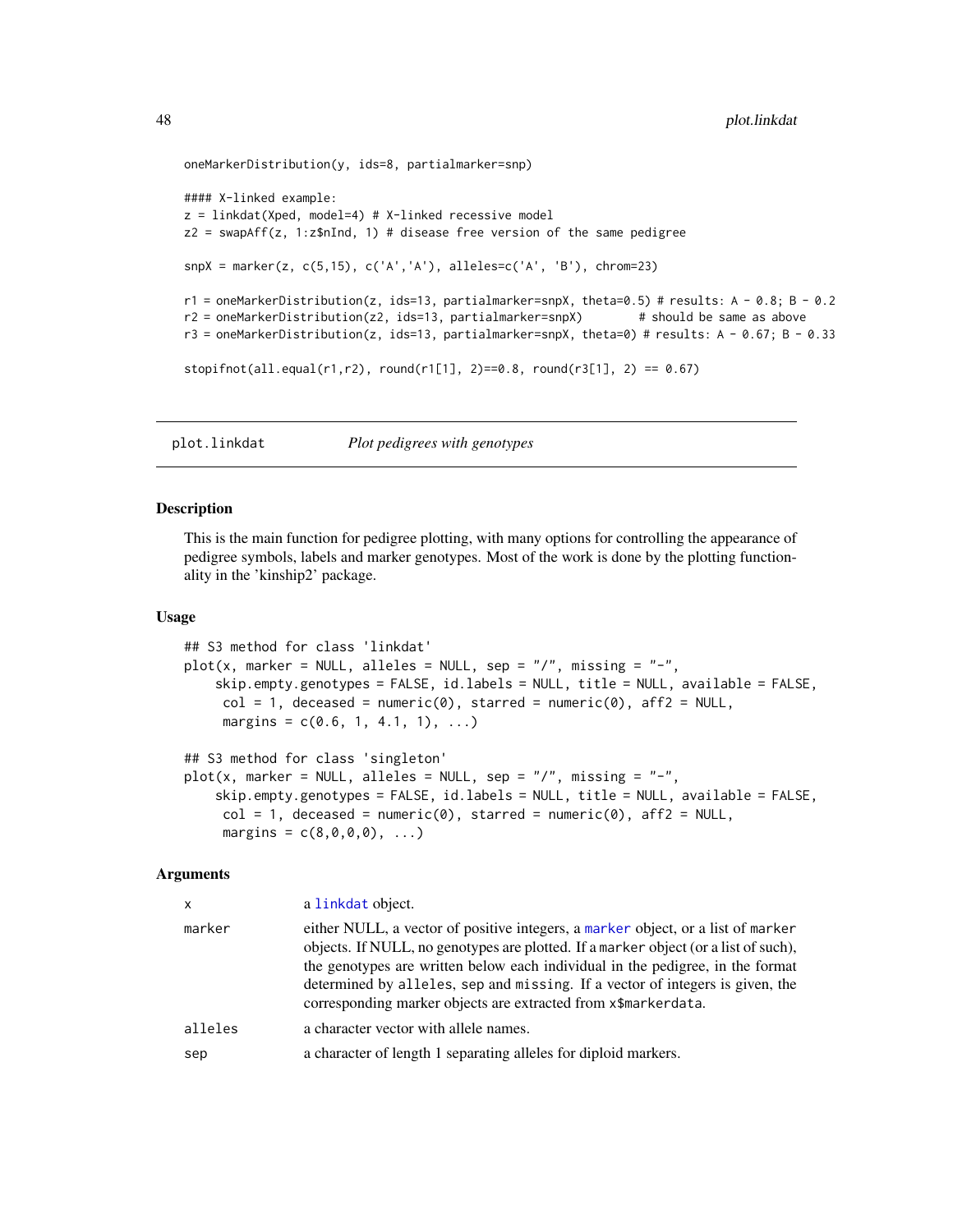## <span id="page-48-0"></span>plot.linkdat 49

| missing              | the symbol (integer or character) for missing alleles.                                                                                                                                                                                                                                                                                               |
|----------------------|------------------------------------------------------------------------------------------------------------------------------------------------------------------------------------------------------------------------------------------------------------------------------------------------------------------------------------------------------|
| skip.empty.genotypes |                                                                                                                                                                                                                                                                                                                                                      |
|                      | a logical. If TRUE, and marker is non-NULL, empty genotypes (which by<br>default looks like "-/-") are not printed.                                                                                                                                                                                                                                  |
| id.labels            | a vector with labels for each pedigree member. This defaults to x\$plot.labels<br>is this is set (see setPlotLabels), otherwise to as. character(x\$orig.ids).                                                                                                                                                                                       |
| title                | the plot title. If NULL or "", no title is added to the plot.                                                                                                                                                                                                                                                                                        |
| available            | either a logical, a color name, or the word "shaded". If a color name is given,<br>the available individuals (as defined by x\$available) are plotted in this color. If<br>available=F no coloring is used, while (for backwards compatibility) available=T<br>is equivalent to available="red". The "shaded" option results in diagonal<br>shading. |
| col                  | a vector with color indicators for the pedigree members. Recycled if necessary.<br>By default everyone is drawn black.                                                                                                                                                                                                                               |
| deceased             | a numeric containing ID's of deceased pedigree members.                                                                                                                                                                                                                                                                                              |
| starred              | a numeric containing ID's of pedigree members that should be marked with a<br>star in the pedigree plot.                                                                                                                                                                                                                                             |
| aff2                 | NULL, or a numeric with affection statuses (2=affected, 1=unaffected, 0=un-<br>known) for a second trait.                                                                                                                                                                                                                                            |
| margins              | a numeric of length 4 indicating the plot margins. For singletons only the first<br>element (the "bottom" margin) is used.                                                                                                                                                                                                                           |
| $\cdots$             | arguments passed on to plot. pedigree in the kinship2 package. In particular<br>symbolsize and cex can be useful.                                                                                                                                                                                                                                    |

### Details

plot.linkdat is in essence a wrapper for plot.pedigree in the kinship2 package.

#### Author(s)

Magnus Dehli Vigeland, Guro Doerum

### See Also

[plot.pedigree](#page-0-0), [setPlotLabels](#page-57-1)

```
data(toyped)
x = 1inkdat(toyped)
plot(x, marker=1, alleles=c("a1","a2"), sep=" | ", deceased=2)
y = singleton(id=1)
m = marker(y, 1, c('A',0), alleles=c('A','B'))
plot(y, marker=m, id="indiv 1", title="Singleton", available=TRUE)
```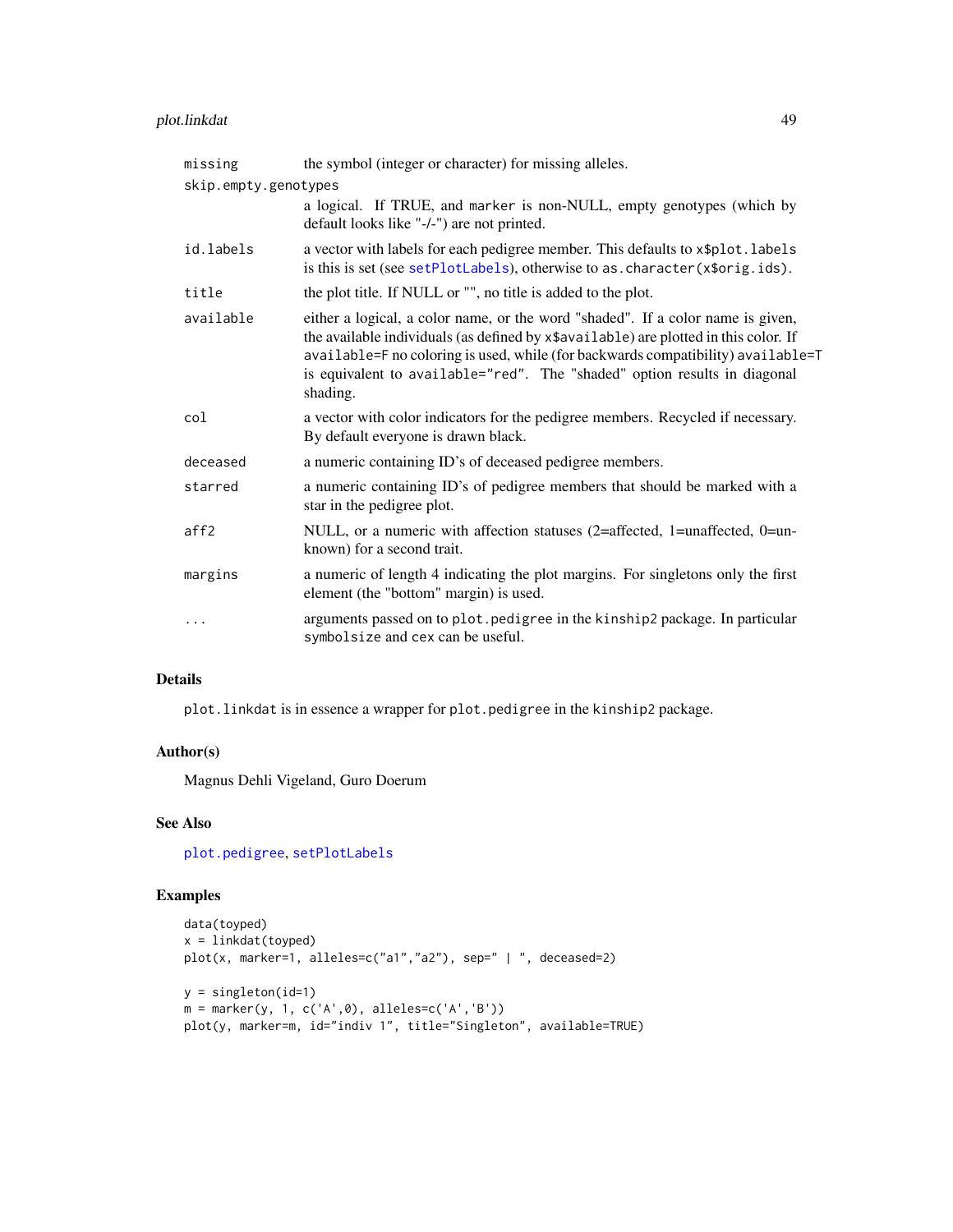<span id="page-49-0"></span>

#### Description

This function creates a row of pedigree plots, each created by [plot.linkdat](#page-47-1). Each parameter accepted by [plot.linkdat](#page-47-1) can be applied here. Some effort is made to guess a reasonable window size and margins, but in general the user must be prepared to do manual resizing of the plot window.

### Usage

plotPedList(plot.arg.list, widths = NA, frames = T, frametitles = NULL, fmar = NA, newdev =  $F$ , dev.height = NA, dev.width = NA, ...)

### Arguments

|                       | plot.arg.list A list of lists. Each element of plot.arg.list is a list, where the first element<br>is the linkdat object to be plotted, and the remaining elements are passed on to<br>plot. linkdat. These elements must be correctly named. See examples below.               |  |
|-----------------------|---------------------------------------------------------------------------------------------------------------------------------------------------------------------------------------------------------------------------------------------------------------------------------|--|
| widths                | A numeric vector of relative widths of the subplots. Recycled to length (plot. arg. list)<br>if necessary, before passed on to layout. Note that the vector does not need to<br>sum to $1$ .                                                                                    |  |
| frames                | Either a single logical (FALSE = no frames; $TRUE =$ automatic framing) or a list<br>of numeric vectors: Each vector must consist of consecutive integers, indicating<br>subplots to be framed together. By default the framing follows the list structure<br>of plot.arg.list. |  |
| frametitles           | A character vector of titles for each frame. If this is non-NULL, titles for indi-<br>viduals subplots are ignored.                                                                                                                                                             |  |
| fmar                  | A single number in the interval $[0,0.5)$ controlling the position of the frames.                                                                                                                                                                                               |  |
| newdev                | A logical, indicating if a new plot window should be opened.                                                                                                                                                                                                                    |  |
| dev.height, dev.width |                                                                                                                                                                                                                                                                                 |  |
|                       | The dimensions of the new device (only relevant if newdev is TRUE). If these<br>are NA suitable values are guessed from the pedigree sizes.                                                                                                                                     |  |
| $\ddots$              | Further arguments passed on to each call to plot. linkdat.                                                                                                                                                                                                                      |  |

#### Details

See various examples in the Examples section below.

Note that for tweaking dev.height and dev.width the function [dev.size](#page-0-0) is useful to determine the size of the active device.

### Author(s)

Magnus Dehli Vigeland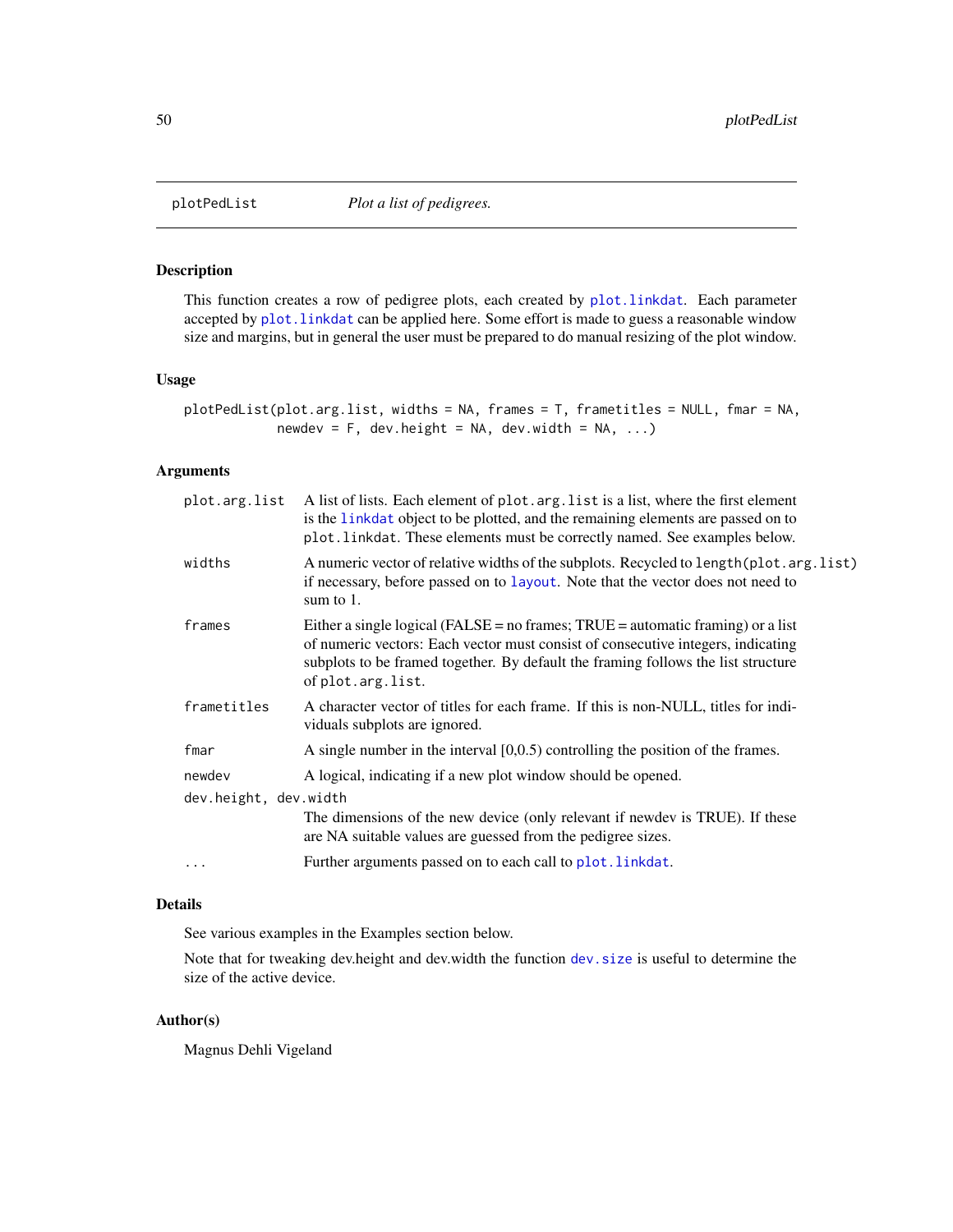### <span id="page-50-0"></span>plotPedList 51

#### See Also

[plot.linkdat](#page-47-1)

```
# Simplest use: Just give a list of linkdat objects.
# To guess suitable plot window dimensions, use 'newdev=T'
peds = list(nuclearPed(3),cousinPed(2), singleton(12), halfCousinsPed(0))
plotPedList(peds, newdev=TRUE)
## Not run:
# Modify the relative widths (which are not guessed)
widths = c(2, 3, 1, 2)plotPedList(peds, widths=widths)
# In most cases the guessed dimensions are not perfect.
# Resize plot window manually, and then plot again with newdev=F (default)
# plotPedList(peds, widths=widths)
## Remove frames
plotPedList(peds, widths=widths, frames=F)
# Non-default frames
frames = list(1, 2:3)plotPedList(peds, widths=widths, frames=frames, frametitles=c("First", "Second"))
# To give *the same* parameter to all plots, it can just be added at the end:
margins=c(2,4,2,4)title="Same title"
id.labels=""
symbolsize=1.5 # note: doesn't work as expected for singletons
plotPedList(peds, widths=widths, frames=frames, margins=margins, title=title,
            id.labels=id.labels, symbolsize=symbolsize)
# For more control of individual plots, each plot and all its parameters
# can be specified in its own list:
x1 = nuclearPed(3)x1$available = 3:5
m1 = marker(x1, 3, 1:2)marg1 = c(5, 4, 5, 4)plot1 = list(x1, marker=m1, margins=marg1, title="Plot 1", deceased=1:2)
x2 = \text{cousinsPed}(2)x2$available = leaves(x2)
m2 = marker(x2, leaves(x2), 'A')marg2 = c(3, 4, 2, 4)plot2 = list(x2, marker=m2, margins=marg2, title="Plot 2", symbolsize=1.2,
             skip.empty.genotypes=T)
x3 = singleton(12)
x3 = setAvailable(x3, 12)
```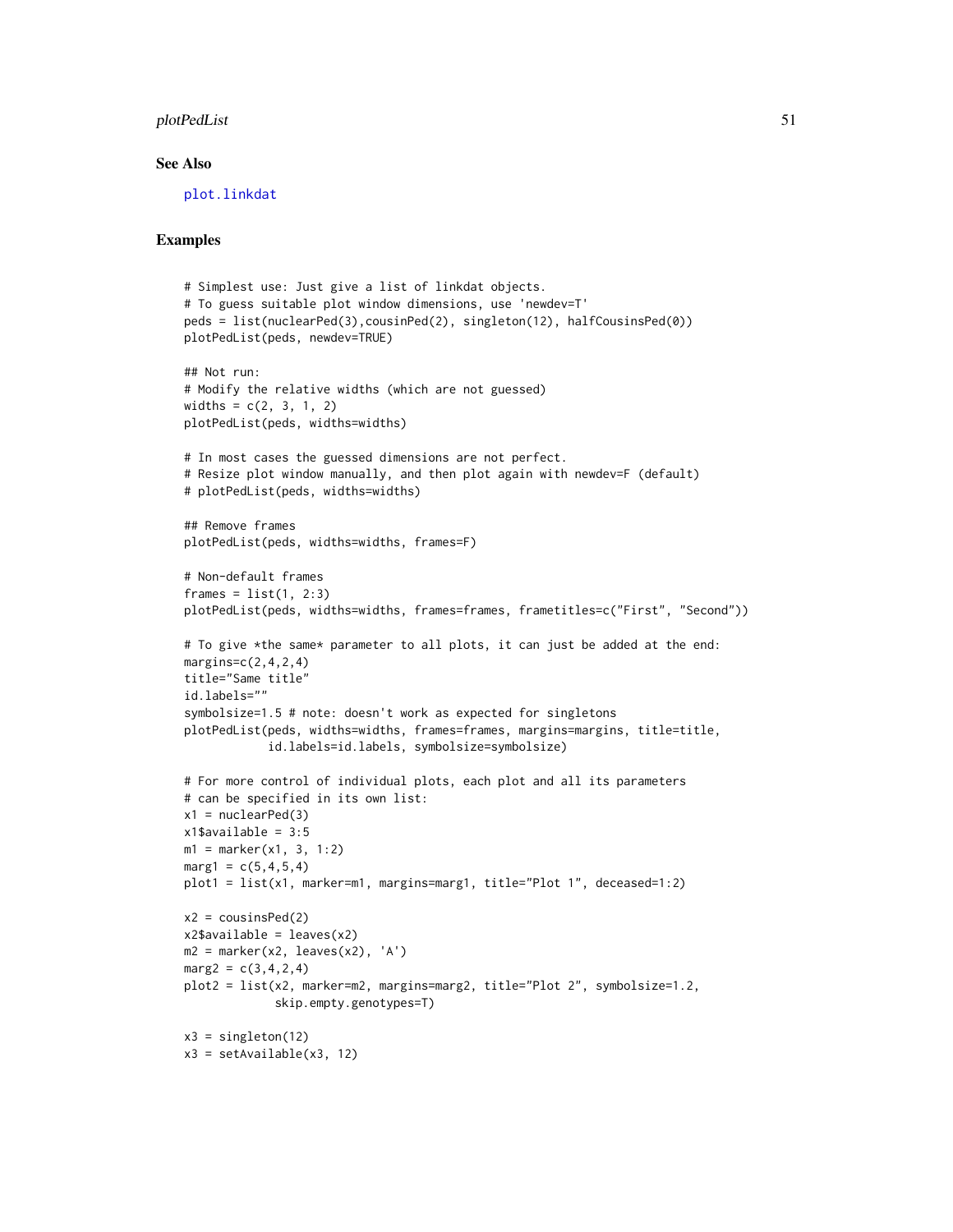#### 52 randomPed

```
marg3 = c(10, 0, 0, 0)plot3 = list(x3, margins=marg3, title="Plot 3", available="shaded", symbolsize=2)
x4 = \text{halfCousinsPed}(0)names4 = c(Father=1, Brother=3, Sister=5)
marg4 = marg1
plot4 = list(x4, margins=marg4, title="Plot 4", id.labels=names4)
plotPedList(list(plot1, plot2, plot3, plot4), widths=c(2,3,1,2),
            frames=list(1,2:3,4), available=T, newdev=T)
# Different example:
plotPedList(list(halfCousinPed(4), cousinsPed(7)), title="Many generations",
    new=T, dev.height=9, dev.width=9)
## End(Not run)
```
randomPed *Random pedigree*

#### Description

Creates a random medical pedigree with specified number of generations.

### Usage

```
randomPed(gen, lambda=2, penetrances=c(0, 1, 1), naff="last.gen", founder.mut=1)
```
### Arguments

| gen         | an integer in the interval $[2, 5]$ indicating the number of generations.                                                                                                                              |
|-------------|--------------------------------------------------------------------------------------------------------------------------------------------------------------------------------------------------------|
| lambda      | a positive numeric. For each descendant of the first generation, the number of<br>offspring is sampled from a Poisson distribution with parameter lambda.                                              |
| penetrances | a numeric of length 3, as in set Model.                                                                                                                                                                |
| naff        | an integer specifying a lower bound on the number of affected individuals, or<br>the character "last.gen". The latter produce a pedigree where at least one in the<br>voungest generation is affected. |
| founder.mut | an integer, the number of disease alleles to be distributed among the founders.                                                                                                                        |

### Details

The function produces a random simple pedigree. Each founder is given at most one disease allele. At least one of the two top founders carries a disease allele.

### Value

A linkdat object.

<span id="page-51-0"></span>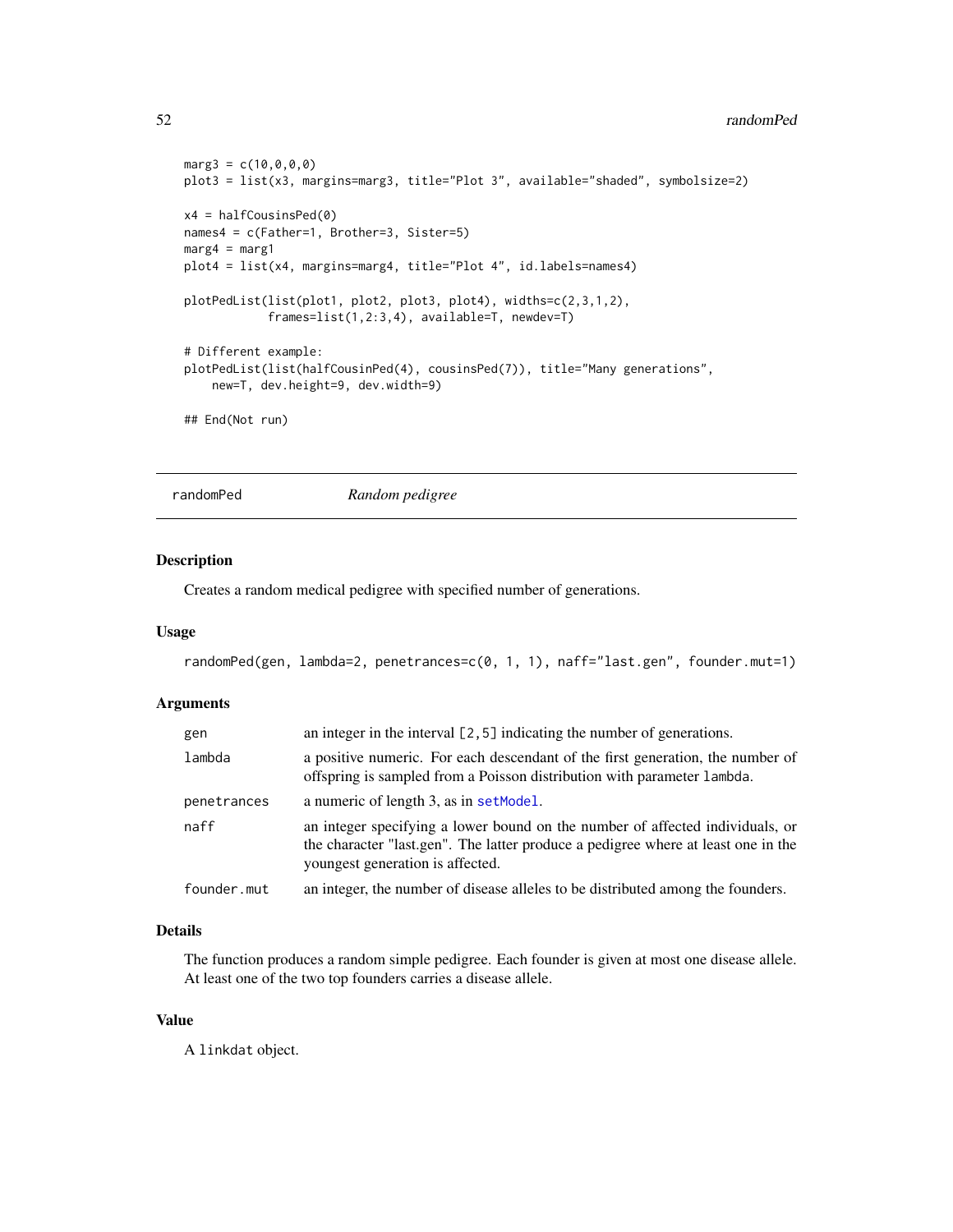#### <span id="page-52-0"></span>readDatfile 53

### Author(s)

Magnus Dehli Vigeland

#### See Also

[linkdat](#page-24-1)

### Examples

plot(randomPed(3))

```
# gives error message: Not enough founder mutations
## Not run:
randomPed(gen=4, penetrances=c(0,0,1), naff=2, founder.mut=1)
```
## End(Not run)

readDatfile *Read dat file in LINKAGE format*

### Description

Converts dat files in LINKAGE format to dat/map/freq files in MERLIN format

### Usage

```
readDatfile(datfile, chrom, write_to = NULL)
```
### Arguments

| datfile  | character. The path to the dat file.                                                           |
|----------|------------------------------------------------------------------------------------------------|
| chrom    | integer chromosome number (needed to create the MERLIN map).                                   |
| write_to | a character prefix used for naming the output files, or NULL if no files should<br>be written. |

### Value

If write\_to is NULL, a list of data.frames named dat, map and freq.

### Author(s)

Magnus Dehli Vigeland

### Examples

# No example given.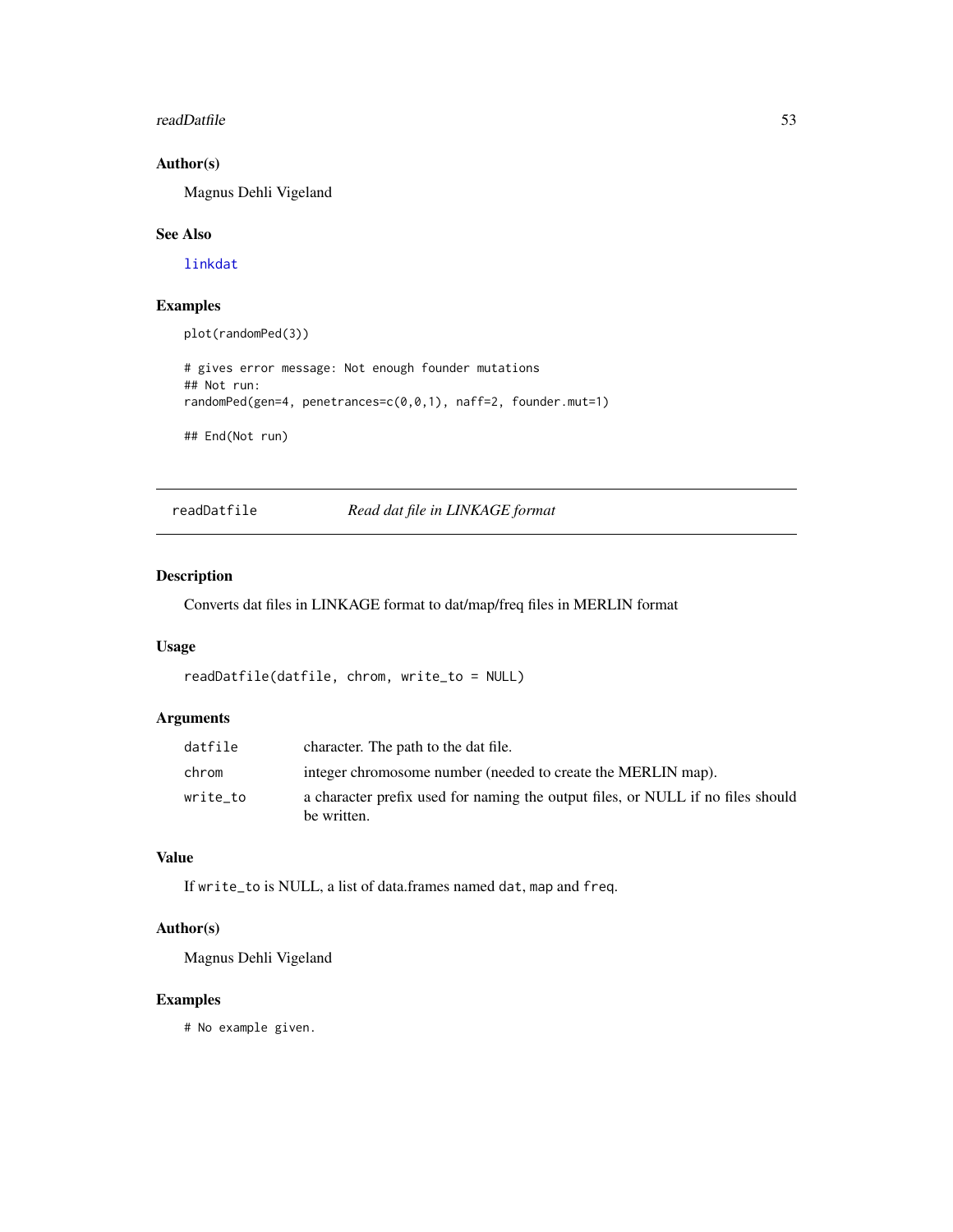<span id="page-53-0"></span>

#### Description

Computes likelihood for two pedigrees and their ratio, the likelihood ratio (LR).

### Usage

```
relationLR(ped_numerator, ped_denominator, ids, alleles, afreq = NULL,
               known_genotypes = list(), loop_breakers = NULL,
              Xchrom = FALSE, plot=TRUE, title1="", title2="")
```
### Arguments

| ped_numerator   | a linkdat object, or a list of several linkdat and/or singleton objects, describing<br>the relationship corresponding to the hypothesis H1 (numerator). If a list, the<br>sets of ID labels must be disjoint, that is, all ID labels must be unique. |  |
|-----------------|------------------------------------------------------------------------------------------------------------------------------------------------------------------------------------------------------------------------------------------------------|--|
| ped_denominator |                                                                                                                                                                                                                                                      |  |
|                 | a linkdat object, or a list of several linkdat and/or singleton objects, describing<br>the relationship corresponding to the hypothesis H2 (denominator). ID labels<br>must be consistent with ped_claim.                                            |  |
| ids             | genotyped individuals.                                                                                                                                                                                                                               |  |
| alleles         | a numeric or character vector containing marker alleles names                                                                                                                                                                                        |  |
| afreq           | a numerical vector with allele frequencies. An error is given if they don't sum<br>to 1 (rounded to 3 decimals).                                                                                                                                     |  |
| known_genotypes |                                                                                                                                                                                                                                                      |  |
|                 | list of triplets (a, b, c), indicating that individual a has genotype b/c. Missing<br>value is 0.                                                                                                                                                    |  |
| loop_breakers   | Not yet implemented, only default value NULL currently handled                                                                                                                                                                                       |  |
| Xchrom          | a logical: Is the marker on the X chromosome?                                                                                                                                                                                                        |  |
| plot            | either a logical or the character "plot_only", controlling if a plot should be pro-<br>duced. If "plot_only", a plot is drawn, but no further computations are done.                                                                                 |  |
| title1          | a character, title of leftmost plot.                                                                                                                                                                                                                 |  |
| title2          | a character, title of rightmost plot.                                                                                                                                                                                                                |  |

#### Details

This function computes the likelihood of two pedigrees (each corresponding to a hypothesis describing a family relationship). The likelihood ratio is also reported. Unlike other implementations we are aware of, partial DNA profiles are allowed here. For instance, if the genotype of a person is reported as 1/0 (0 is "missing") for a triallelic marker with uniform allele frequencies, the possible ordered genotypes (1,1), (2,1), (1,2), (1,3) and (3,1) are treated as equally likely. (For general allele frequencies, genotype probabilities are obtained by assuming Hardy-Weinberg equilibrium.) A reasonable future extension would be to allow the user to weigh these genotypes; typically (1,1) may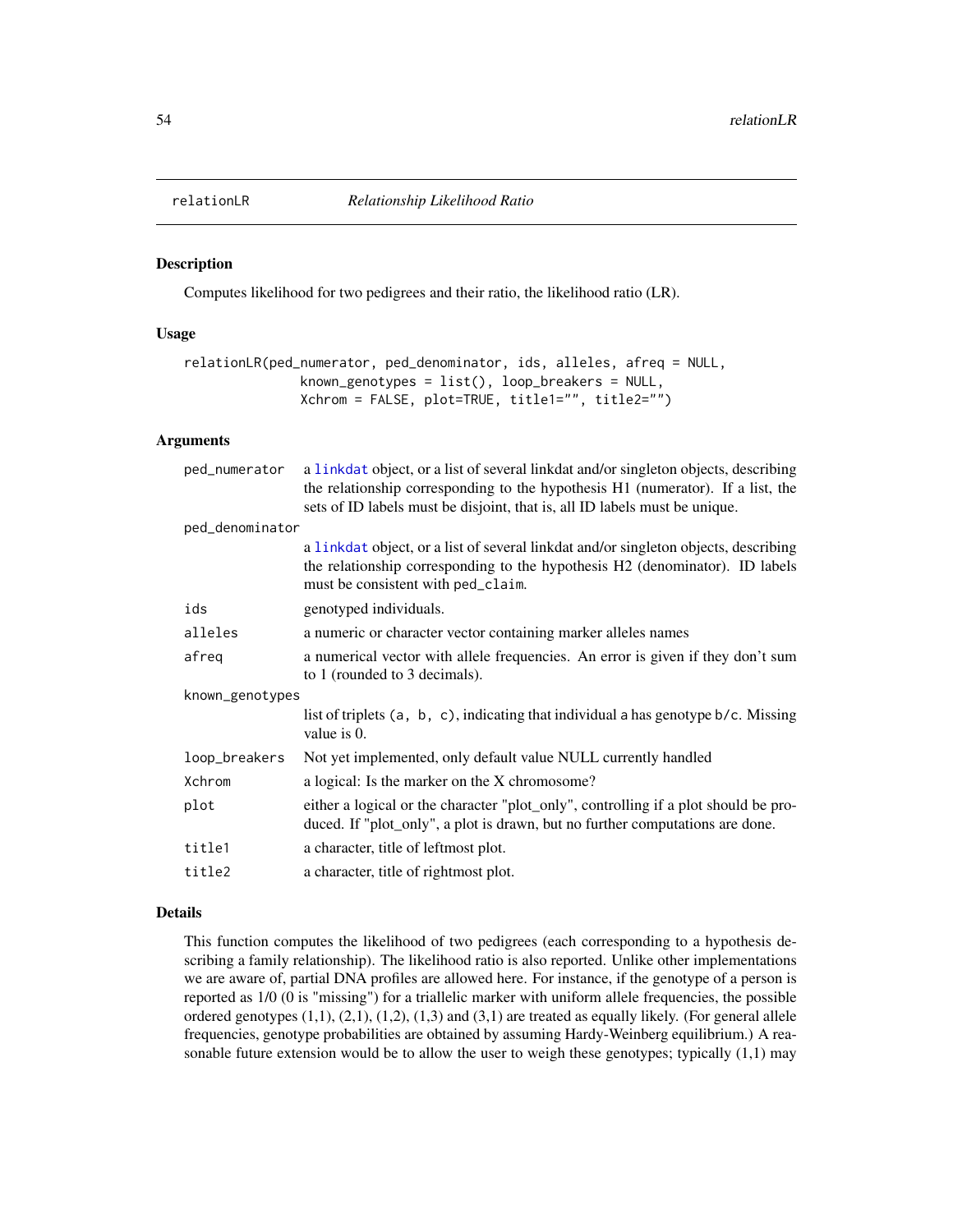#### <span id="page-54-0"></span>relationLR 55

be more likely than the others. If plot="plot\_only", the function returns NULL after producing the plot.

### Value

|                 | lik.numerator likelihood of data given ped_numerator |
|-----------------|------------------------------------------------------|
| lik.denominator |                                                      |
|                 | likelihood of data given ped_denominator             |
| ΙR              | likelihood ratio lik.numerator/lik.denominator       |

### Author(s)

Thore Egeland and Magnus Dehli Vigeland

#### See Also

[exclusionPower](#page-11-1)

```
############################################
# A partial DNA profile is obtained from the person
# denoted 4 in the figure produced below
# There are two possibilities:
# H1: 4 is the missing relative of 3 and 6 (as shown to the left) or
# H2: 4 is unrelated to 3 and 6.
############################################
p = c(0.2, 0.8)alleles = 1:length(p)
g3 = c(1,1); g4 = c(1,0); g6 = c(2,2)x1 = nuclearPed(2)x1 = addOffspring(x1, father = 4, sex = 1, noff = 1)m = marker(x1, 3, g3, 4, g4, 6, g6, alleles = alleles, afreq = p)x1 = addMarket(x1, m)x2 = nuclearPed(2)x2 = addOffspring(x2, father = 4, sex = 1, noff = 1)m = marker(x2, 3, g3, 6, g6, alleles = alleles, afreq = p)x2 = addMarket(x2, m)missing = singleton(4, \text{sex} = 1)m.miss = marker(missing, g4, alleles = alleles, afreq = p)
missing = addMarker(missing, m.miss)
x2 = relabel(x2, c(1:3, 99, 5:6), 1:6)
known = list(c(3, g3), c(4, g4), c(6, g6))LR = relationLR(x1, list(x2, missing), ids = c(3,4,6),
                alleles = alleles, afreq = p, known = known,
                title1 = "H1: Missing person 4 related",
                title2 = "H2:Missing person 4 unrelated")$LR
# Formula:
p = p[1]LR.a = (1+p)/(2*p*(2-p))stopifnot(abs(LR - LR.a) < 1e-10)
```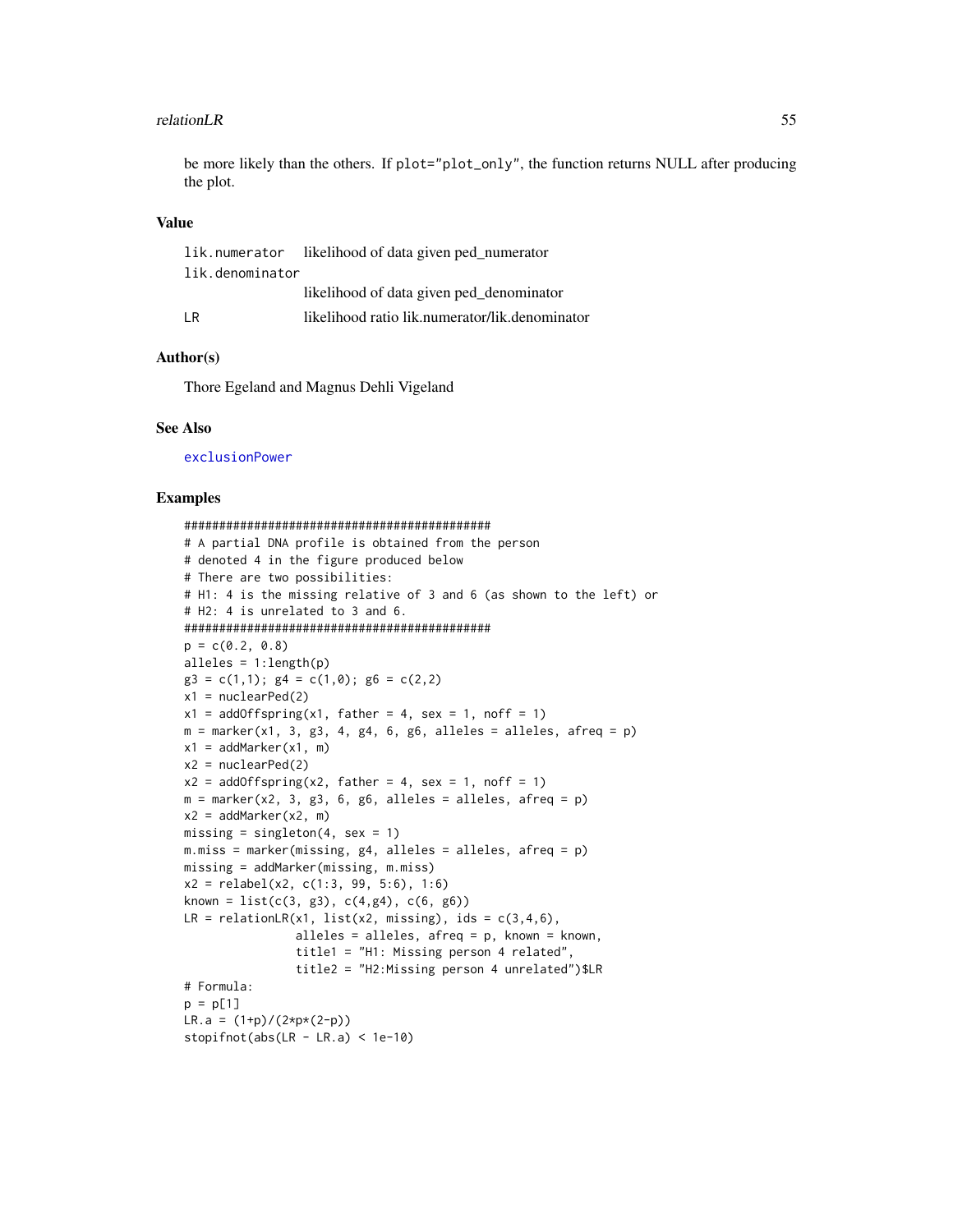<span id="page-55-0"></span>

### Description

Functions to set and modify the availability vector of a 'linkdat' object. This vector is used in 'linkage.power' and 'linkageSim', indicating for whom genotypes should be simulated.

#### Usage

```
setAvailable(x, available)
swapAvailable(x, ids)
```
### Arguments

| X         | a linkdat object                                               |
|-----------|----------------------------------------------------------------|
| available | a numeric containing the IDs of available individuals.         |
| ids       | the individual(s) whose availability status should be swapped. |

### Value

The modified linkdat object.

### Author(s)

Magnus Dehli Vigeland

#### See Also

[plot.linkdat](#page-47-1), [linkage.power](#page-21-1), [linkageSim](#page-23-1)

```
data(toyped)
x = 1inkdat(toyped)
x = setAvailable(x, 3:4)x = swapAvailable(x, 2:3)x$available
```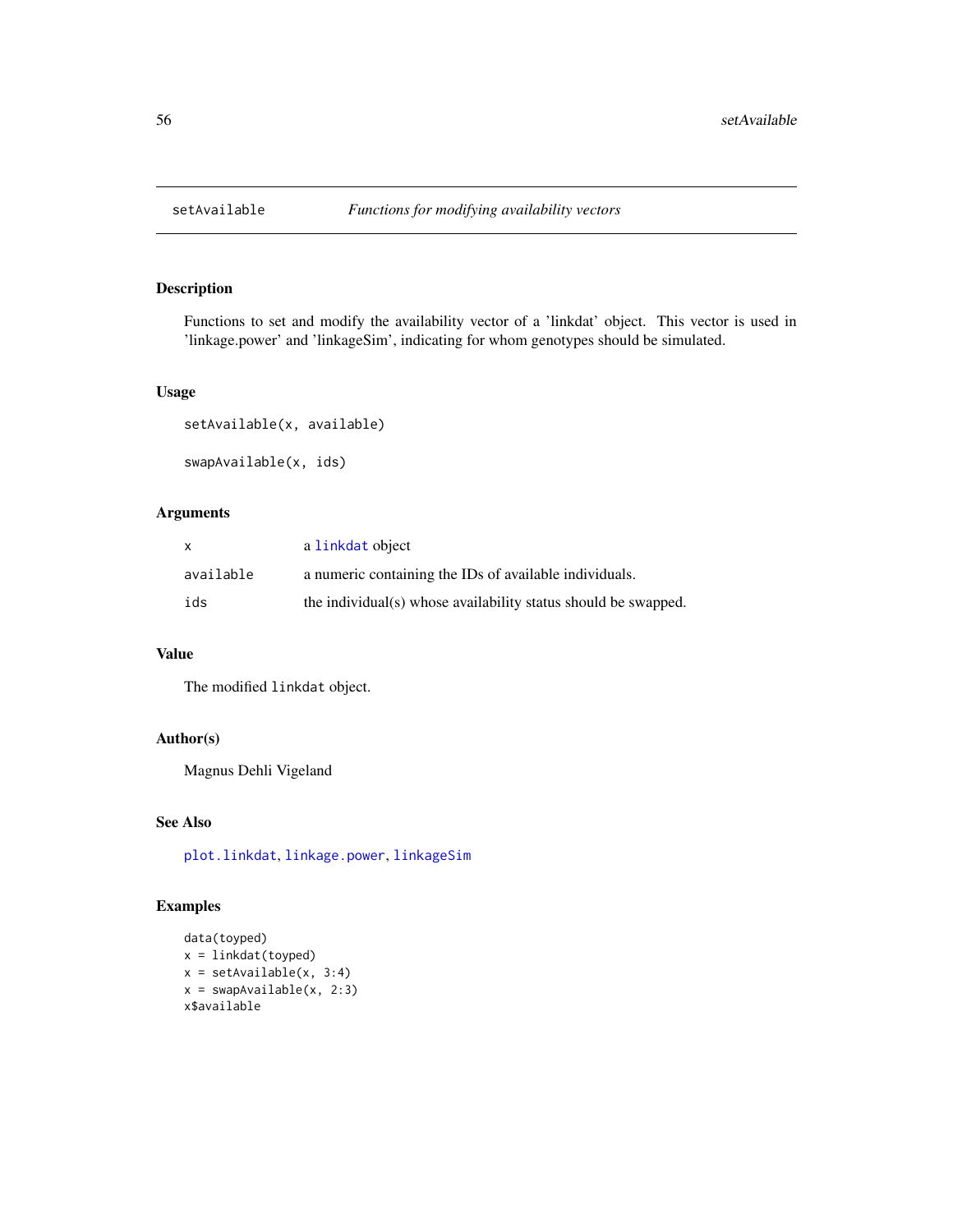<span id="page-56-1"></span><span id="page-56-0"></span>

#### Description

Functions to set, change and display model parameters involved in parametric linkage analysis.

### Usage

```
setModel(x, model = NULL, chrom = NULL, penetrances = NULL, dfreq = NULL)
## S3 method for class 'linkdat.model'
print(x, \ldots)
```
### Arguments

| $\mathsf{x}$ | in setModel: a linkdat object. In print.linkdat.model: a linkdat.model<br>object.                                                                                                                                                                                              |
|--------------|--------------------------------------------------------------------------------------------------------------------------------------------------------------------------------------------------------------------------------------------------------------------------------|
| model        | NULL, or an object of class linkdat. model, namely a list with elements chrom,<br>penetrances and dfreq. In the setModel function, the model argument can be<br>one of the integers 1-4, with the following meanings:<br>$1 =$ autosomal dominant; fully penetrant, dfreq=1e-5 |
|              | $2 =$ autosomal recessive; fully penetrant, dfreq=1e-5                                                                                                                                                                                                                         |
|              | $3 = X$ -linked dominant; fully penetrant, dfreq=1e-5                                                                                                                                                                                                                          |
|              | $4 = X$ -linked recessive; fully penetrant, dfreq=1e-5                                                                                                                                                                                                                         |
| chrom        | a character, either 'AUTOSOMAL' or 'X'. Lower case versions are allowed and<br>will be converted automatically.                                                                                                                                                                |
| penetrances  | if chrom=='AUTOSOMAL': a numeric of length $3 - (f0, f1, f2)$ - where fi is<br>the probability of being affected given i disease alleles.                                                                                                                                      |
|              | If chrom== $'X'$ : a list of two vectors, containing the penetrances for each sex:<br>penetrances = $list(male=c(f0, f1), female=c(f0, f1, f2)).$                                                                                                                              |
| dfreq        | the population frequency of the disease allele.                                                                                                                                                                                                                                |
| $\ddotsc$    | further parameters                                                                                                                                                                                                                                                             |
|              |                                                                                                                                                                                                                                                                                |

### Value

setModel returns a new linkdat object, whose model entry is a linkdat.model object: A list containing the given chrom, penetrances and dfreq.

### Author(s)

Magnus Dehli Vigeland

### See Also

[linkdat](#page-24-1)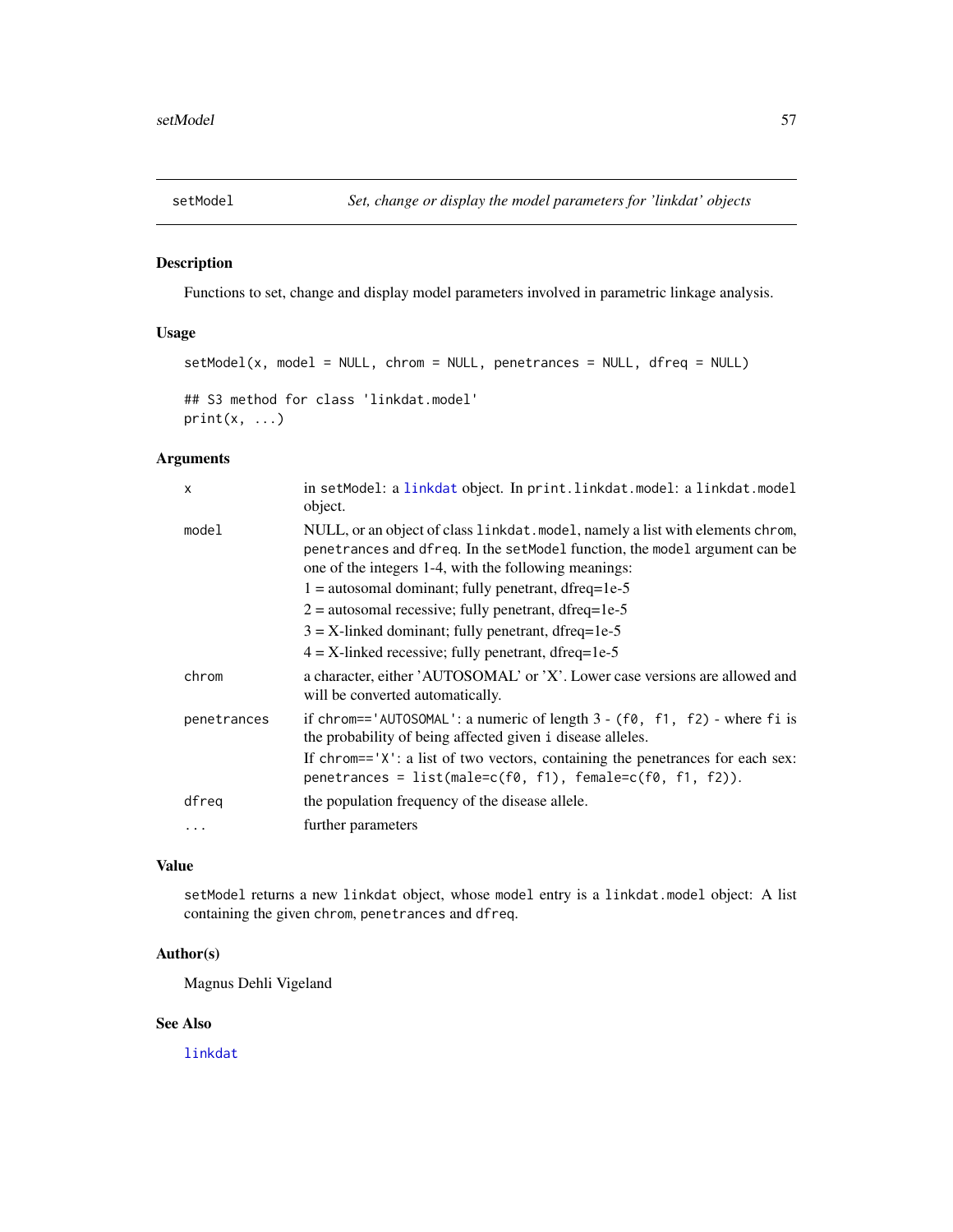### Examples

```
data(toyped)
x = 1inkdat(toyped)
x1 = setModel(x, model=1)summary(x1)
# The shortcut 'model=1' above is equivalent to
x2 = setModel(x, chrom="AUTOSOMAL", penetrances=c(0,1,1), dfreq=1e-5)stopifnot(all.equal(x1, x2))
# X-linked recessive model:
y1 = setModel(x, model=4, dfreq=0.01)summary(y1)
# Long version of the above:
y2 = setModel(x, chrom = "X", penetrances=list(male=c(0,1), female=c(0,0,1)),dfreq=0.01)
stopifnot(all.equal(y1, y2))
stopifnot(all.equal(y1, setModel(x, y1$model)))
```
<span id="page-57-1"></span>setPlotLabels *Attach plot labels to a linkdat object*

#### Description

This function attaches (or modifies) a character vector of plotting labels for the pedigree members of a linkdat object. This is useful since only numerical ID's are allowed in defining pedigrees in paramlink.

### Usage

setPlotLabels(x, labels, ids = x\$orig.ids)

#### Arguments

|        | A linkdat object.                                                    |
|--------|----------------------------------------------------------------------|
| labels | A character vector of the same length as ids.                        |
| ids    | A numeric vector of numerical IDs. Must be a subset of x\$orig. ids. |

#### Value

A new linkdat object, differing from x only in x\$plot.labels.

### Author(s)

Magnus Dehli Vigeland

<span id="page-57-0"></span>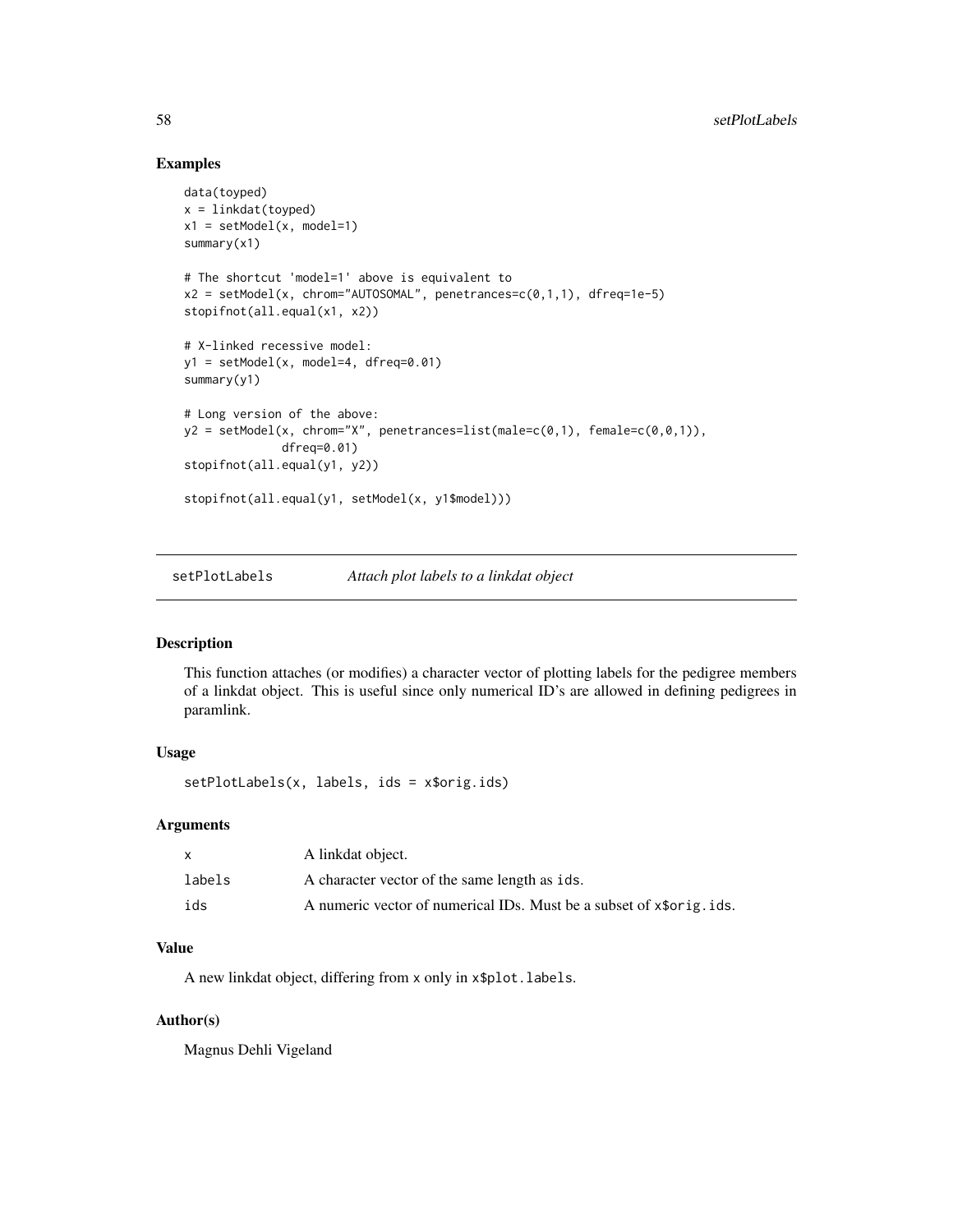### <span id="page-58-0"></span>simpleSim 59

### See Also

[plot.linkdat](#page-47-1)

### Examples

```
x = nuclearPed(1)x = setPlotLabels(x, labels=c("Father", "Mother", "Son"))
plot(x)
```
#### <span id="page-58-1"></span>simpleSim *Unconditional marker simulation*

### Description

Unconditional simulation of unlinked markers

### Usage

simpleSim(x, N, alleles, afreq, available, Xchrom=FALSE, mutmat=NULL, seed=NULL, verbose=T)

### Arguments

| $\mathsf{x}$ | a linkdat object                                                                                                                                                                                                      |
|--------------|-----------------------------------------------------------------------------------------------------------------------------------------------------------------------------------------------------------------------|
| N            | a positive integer: the number of markers to be simulated                                                                                                                                                             |
| alleles      | a vector containing the allele names. If missing, the alleles are taken to be<br>seq_along(afreq).                                                                                                                    |
| afreq        | a vector of length 2 containing the population frequencies for the alleles. If<br>missing, the alleles are assumed equifrequent.                                                                                      |
| available    | a vector containing IDs of the available individuals, <i>i.e.</i> those whose genotypes<br>should be simulated.                                                                                                       |
| Xchrom       | a logical: X linked markers or not?                                                                                                                                                                                   |
| mutmat       | a mutation matrix, or a list of two such matrices named "female" and "male".<br>The matrix/matrices must be square, with the allele labels as dimnames, and<br>each row must sum to 1 (after rounding to 3 decimals). |
| seed         | NULL, or a numeric seed for the random number generator.                                                                                                                                                              |
| verbose      | a logical.                                                                                                                                                                                                            |

### Details

This simulation is done by distributing alleles randomly to all founders, followed by unconditional gene dropping down throughout the pedigree (i.e. for each non-founder a random allele is selected from each of the parents). Finally the genotypes of any individuals not included in available are removed.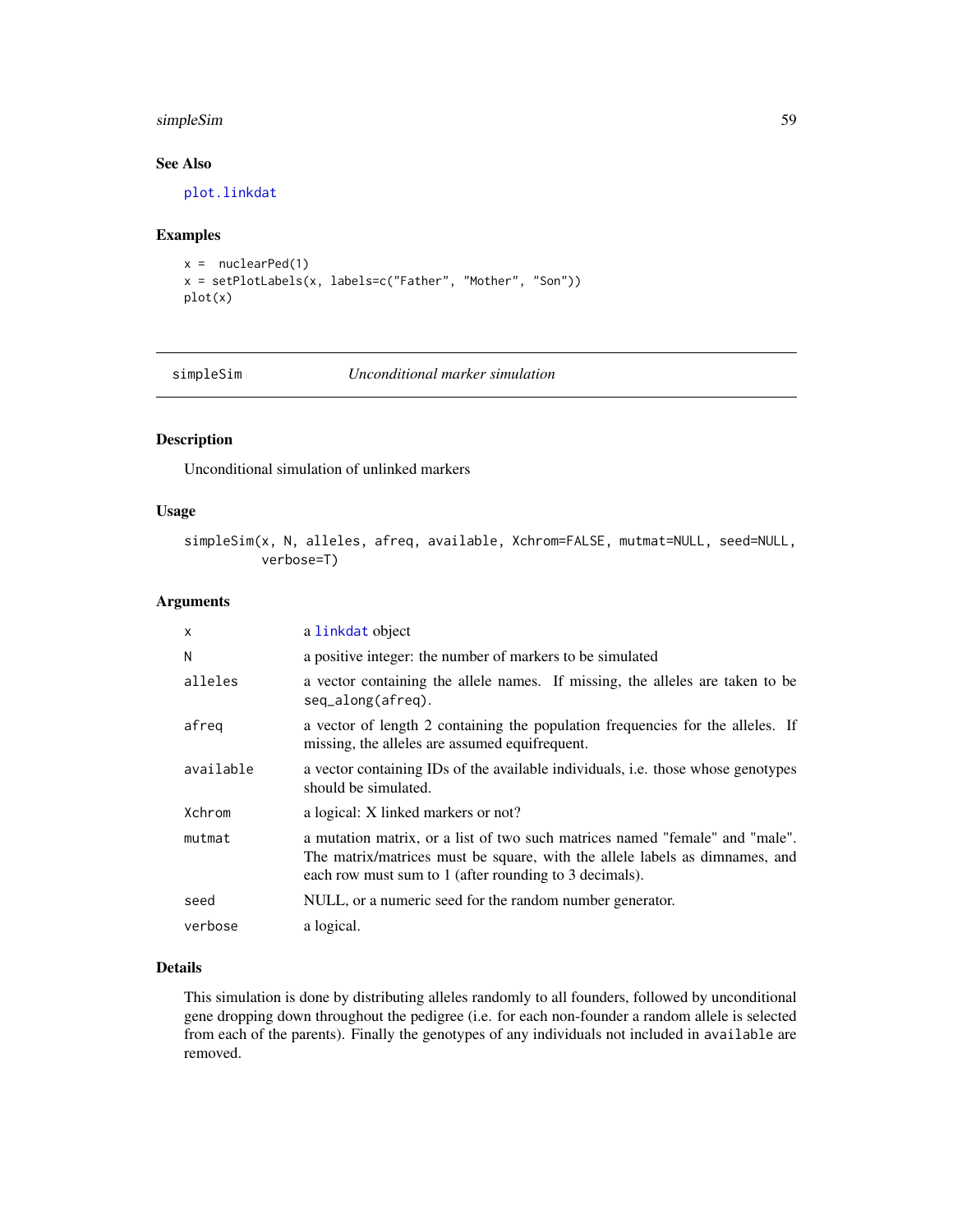### Value

a linkdat object equal to x in all respects except its markerdata entry, which consists of the N simulated markers.

### Author(s)

Magnus Dehli Vigeland

### See Also

[markerSim](#page-38-1), [linkageSim](#page-23-1)

#### Examples

```
x = nuclearPed(1)simpleSim(x, N=3, afreq=c(0.5, 0.5))
```

```
y = addOffspring(cousinPed(1), father=7, mother=8, noffs=1)
simpleSim(y, N=3, alleles=LETTERS[1:10])
```
toyped *Toy pedigree for linkage analysis*

### Description

Toy pedigree with 4 individuals typed at 1 SNP marker. Individual 1 is missing one allele.

#### Usage

toyped

#### Format

A data frame with one row for each individual, and the following columns:

FAMID family id

ID individual id

- FID father id (0 if founder)
- MID mother id (0 if founder)
- SEX sex: male=1, female=2
- AFF affection status: healthy=1, affected=2, unknown=0
- M\_A1 first marker, first allele
- M\_A2 first marker, second allele

### Details

The format is standard LINKAGE (pre-makeped) format.

<span id="page-59-0"></span>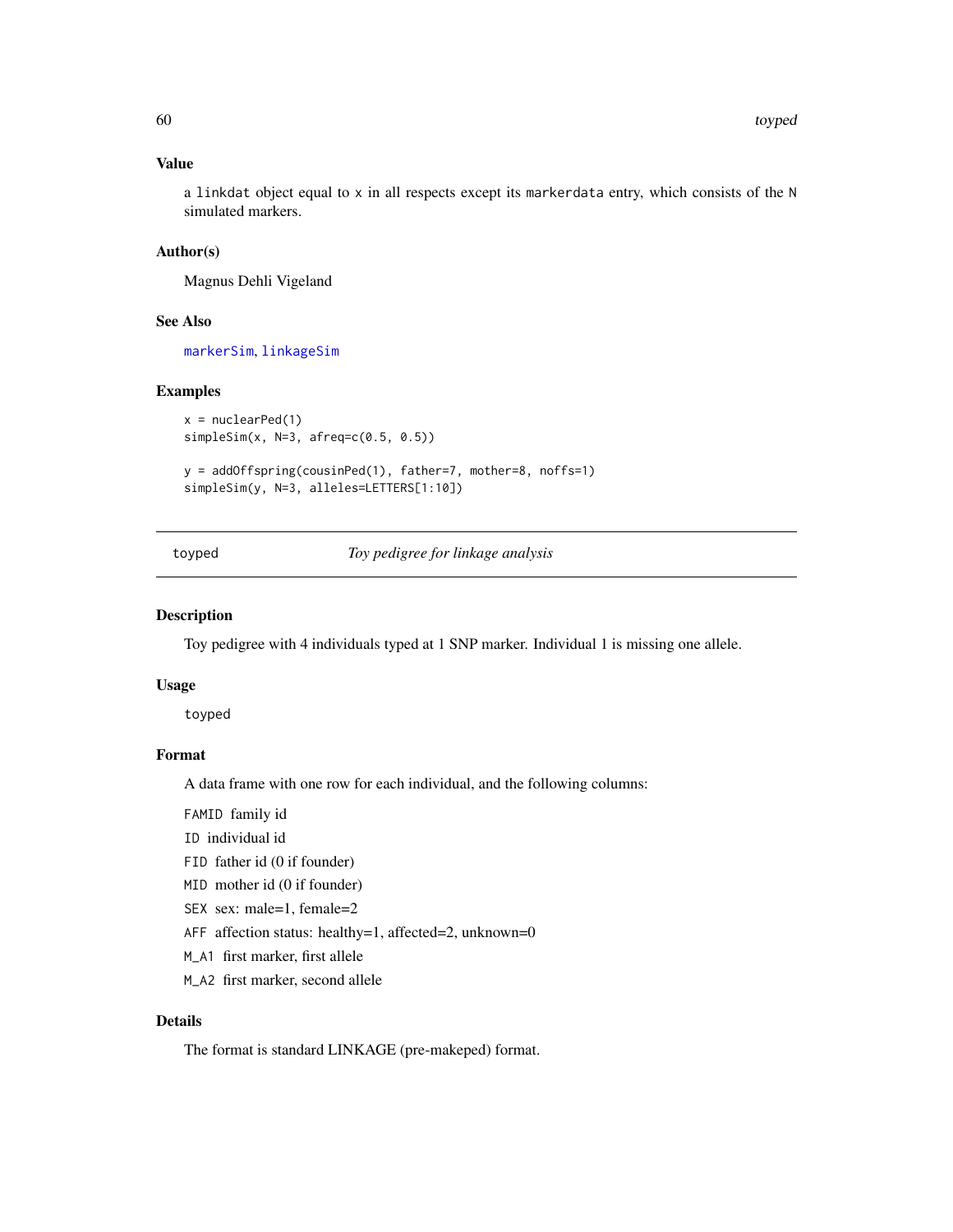#### <span id="page-60-0"></span>twoloops 61

### Examples

toyped linkdat(toyped)

twoloops *A consanguineous pedigree*

### Description

A consanguineous pedigree.

#### Usage

twoloops

### Format

A data frame describing the pedigree in standard LINKAGE format (i.e. the columns are: Family ID, individual ID, father, mother, sex, affection status).

### Examples

```
x = linkdat(twoloops)
plot(x)
```
<span id="page-60-1"></span>twoMarkerDistribution *Genotype probability distribution*

### Description

Computes the joint genotype distribution of two markers for a specified pedigree member, conditional on existing genotypes and pedigree information.

### Usage

twoMarkerDistribution(x, id, partialmarker1, partialmarker2, theta, loop\_breakers=NULL, eliminate=99, verbose=TRUE)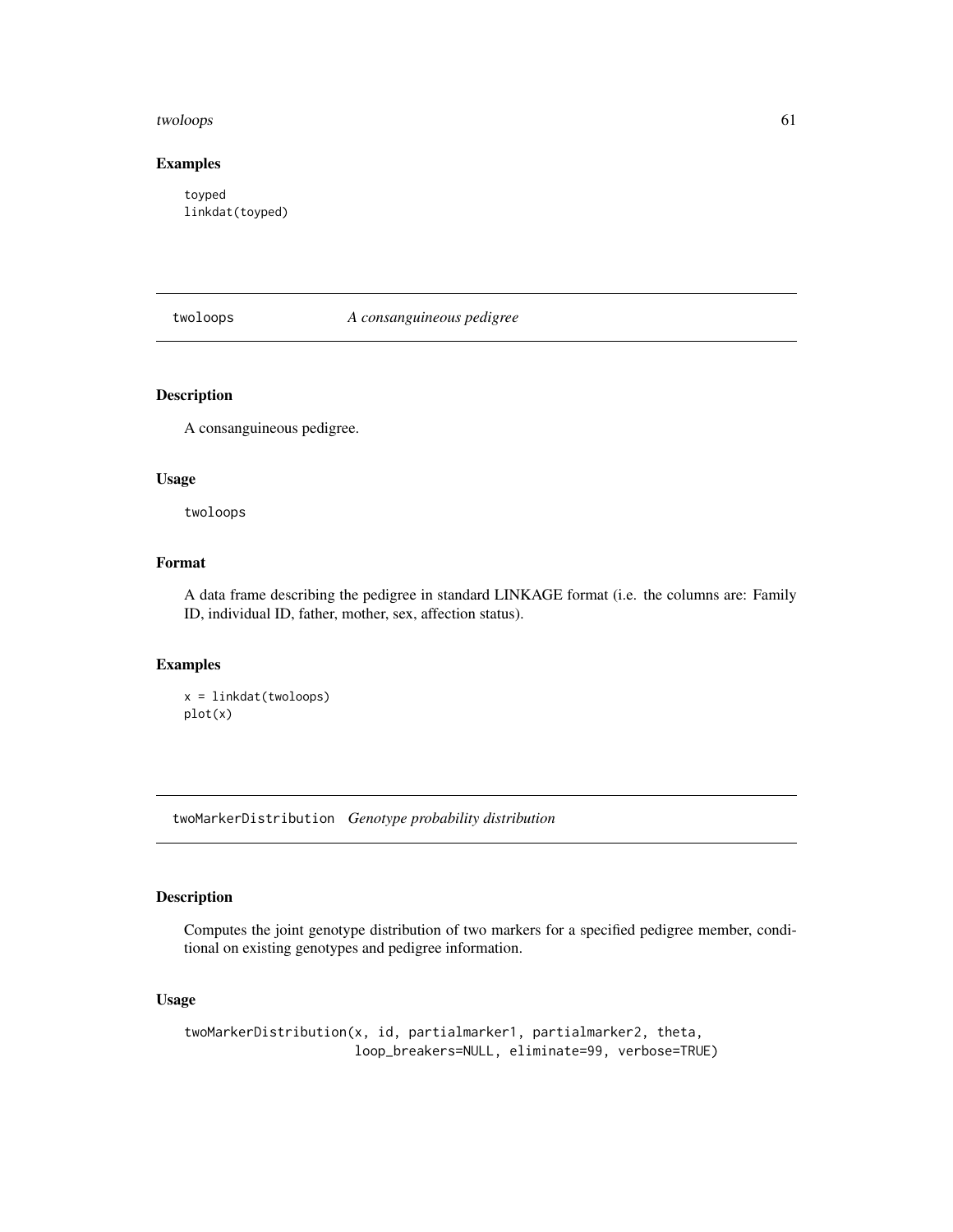#### Arguments

| x                              | A linkdat object.                                                                                                                                                                                                    |
|--------------------------------|----------------------------------------------------------------------------------------------------------------------------------------------------------------------------------------------------------------------|
| id                             | The individual in question.                                                                                                                                                                                          |
| partialmarker1, partialmarker2 | Either a single integer indicating the number of one of x's existing markers, or a<br>marker object.                                                                                                                 |
| theta                          | A single numeric in the interval $[0, 0.5]$ - the recombination fraction between<br>the two markers.                                                                                                                 |
| loop_breakers                  | A numeric containing IDs of individuals to be used as loop breakers. Relevant<br>only if the pedigree has loops. See breakLoops.                                                                                     |
| eliminate                      | A non-negative integer, indicating the number of iterations in the internal genotype-<br>compatibility algorithm. Positive values can save time if partialmarker is<br>non-empty and the number of alleles is large. |
| verbose                        | A logical.                                                                                                                                                                                                           |

### Value

A named matrix giving the joint genotype distribution.

### Author(s)

Magnus Dehli Vigeland

### See Also

[oneMarkerDistribution](#page-45-1)

```
x = nuclearPed(2)emptySNP = marker(x, alleles=c('a','b'))
SNP1 = marker(x, 1, c(1,1), 2, c(1,0), alleles=1:2, afreq=c(0.1, 0.9))
twoMarkerDistribution(x, id=2, emptySNP, SNP1, theta=0)
twoMarkerDistribution(x, id=2, emptySNP, SNP1, theta=0.5)
twoMarkerDistribution(x, id=3, emptySNP, SNP1, theta=0.5)
# X-linked example
SNPX_1 = marker(x, 2, c('a','b'), 3, 'b', alleles=c('a','b'), chrom=23)
SNPX_2 = marker(x, 2, c('a','b'), 3, 'b', alleles=c('a','b'), chrom=23)
r1 = twoMarkerDistribution(x, id=4, SNPX_1, SNPX_2, theta=0)
r2 = twoMarkerDistribution(x, id=4, SNPX_1, SNPX_2, theta=0.5)
stopifnot(all(r1==c(.5,0,0,.5)), all(r2==c(.25,.25,.25,.25)))
```
<span id="page-61-0"></span>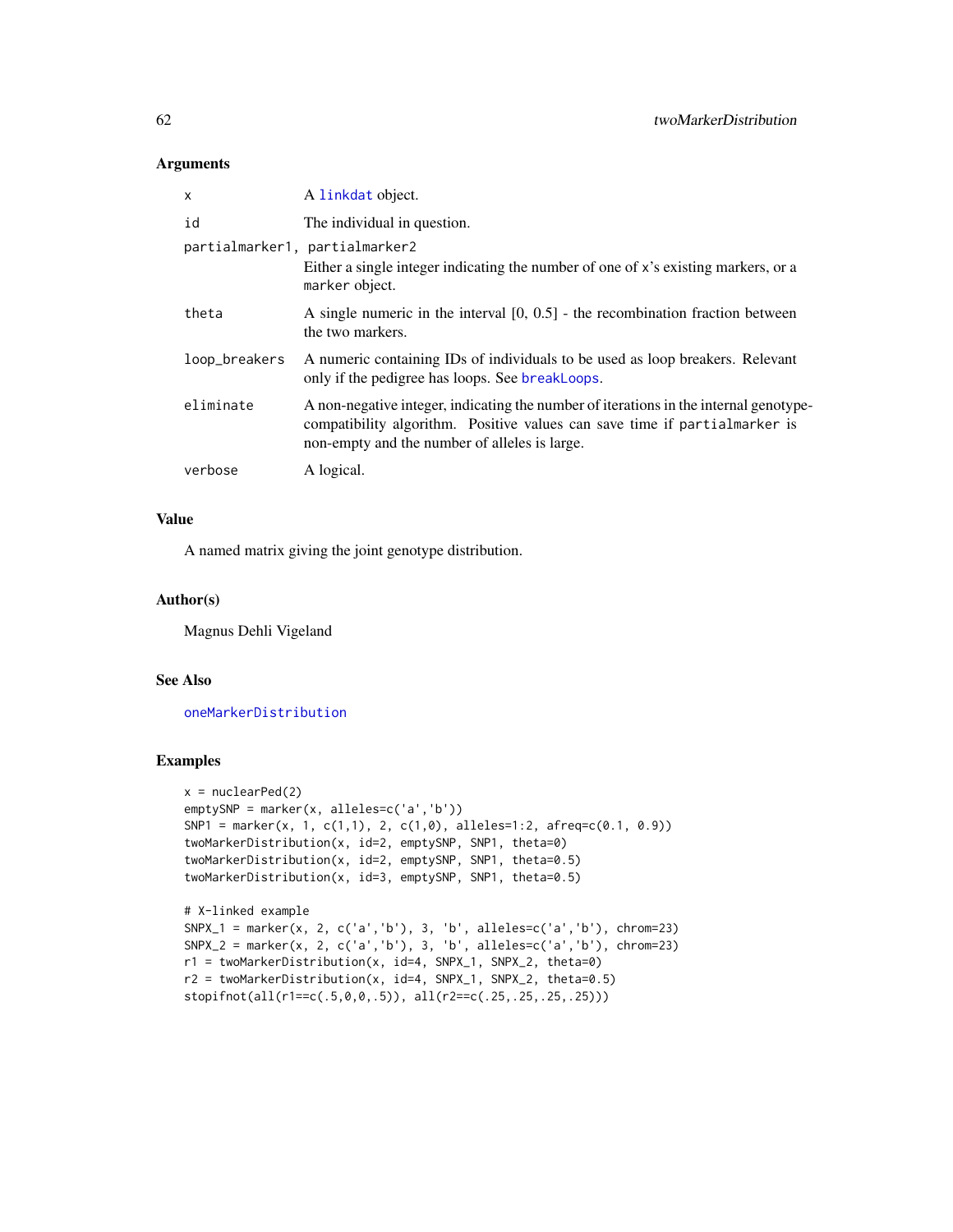<span id="page-62-0"></span>

### Description

A complex pedigree consistent with an X-linked recessive disease.

### Usage

Xped

### Format

A data frame with one row for each individual, and the following columns:

FAMID family id

ID individual id

- FID father id (0 if founder)
- MID mother id (0 if founder)
- SEX sex: male=1, female=2
- AFF affection status: healthy=1, affected=2, unknown=0

### Details

The format is standard LINKAGE (pre-makeped) format.

### Examples

#### Xped

```
# Convert to a 'linkdat' object and set a recessive X-linked model:
x = linkdat(Xped, model=4)
summary(x)
```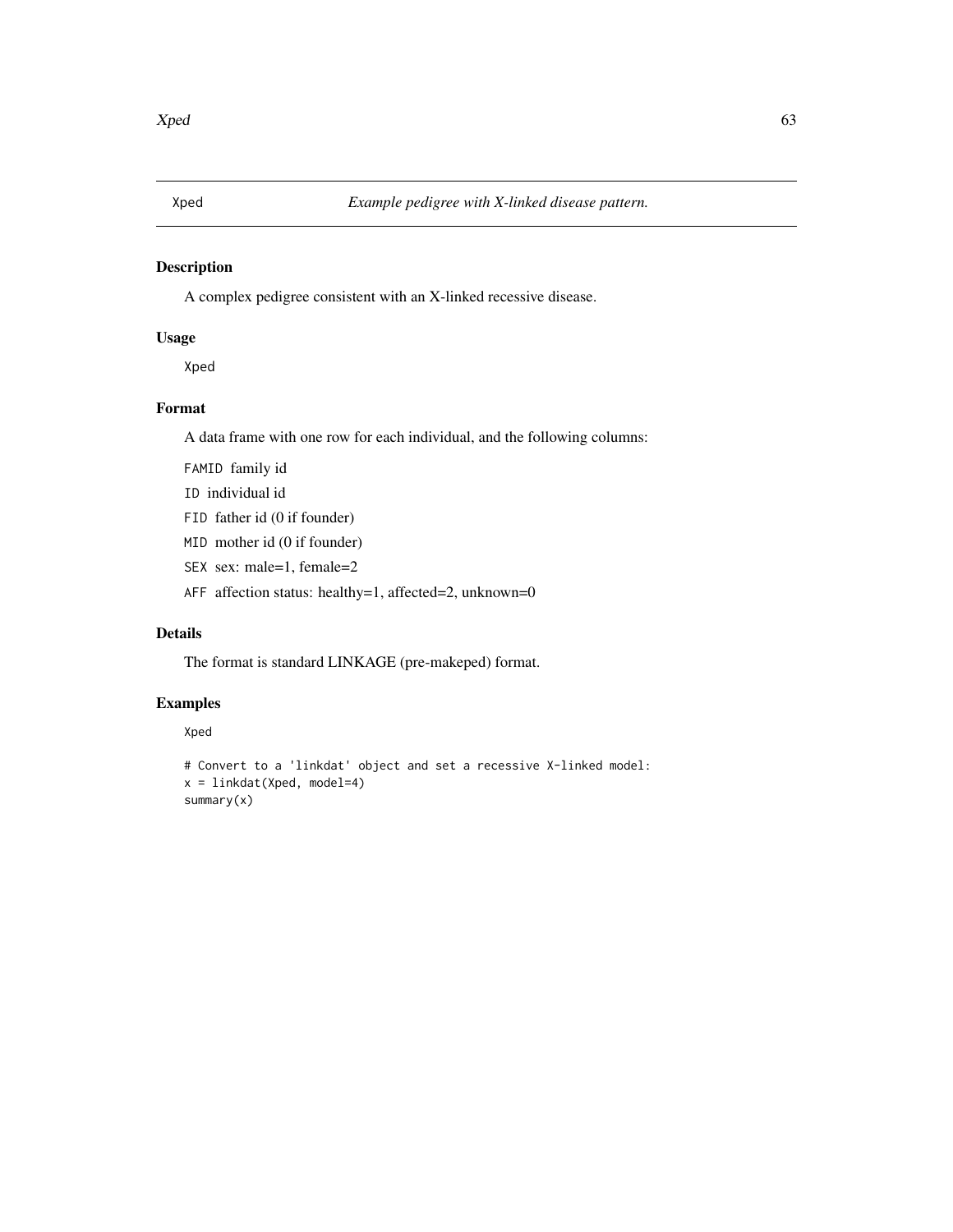# <span id="page-63-0"></span>**Index**

∗Topic IO as.data.frame.linkdat, [4](#page-3-0) linkdat, [25](#page-24-0) readDatfile, [53](#page-52-0) ∗Topic datagen linkageSim, [24](#page-23-0) markerSim, [39](#page-38-0) simpleSim, [59](#page-58-0) ∗Topic datasets dominant, [9](#page-8-0) toyped, [60](#page-59-0) twoloops, [61](#page-60-0) Xped, [63](#page-62-0) ∗Topic distributions oneMarkerDistribution, [46](#page-45-0) randomPed, [52](#page-51-0) twoMarkerDistribution, [61](#page-60-0) ∗Topic dplot setPlotLabels, [58](#page-57-0) ∗Topic manip as.matrix.linkdat, [5](#page-4-0) createPedigree, [7](#page-6-0) lod.peaks, [34](#page-33-0) markers, [37](#page-36-0) mergePed, [41](#page-40-0) merlin, [42](#page-41-0) modifyPedigree, [44](#page-43-0) setAvailable, [56](#page-55-0) ∗Topic math examineKinships, [10](#page-9-0) exclusionPower, [12](#page-11-0) inbreeding, [17](#page-16-0) likelihood, [20](#page-19-0) linkage.power, [22](#page-21-0) linkdat.utils, [29](#page-28-0) lod, [32](#page-31-0) loops, [35](#page-34-0) relationLR, [54](#page-53-0) setModel, [57](#page-56-0)

∗Topic methods allGenotypes, [3](#page-2-0) linkres, [31](#page-30-0) ∗Topic package paramlink-package, [3](#page-2-0) ∗Topic plot plot.linkdat, [48](#page-47-0) addDaughter *(*modifyPedigree*)*, [44](#page-43-0) addMarker *(*markers*)*, [37](#page-36-0) addOffspring, *[8](#page-7-0)* addOffspring *(*modifyPedigree*)*, [44](#page-43-0) addParents *(*modifyPedigree*)*, [44](#page-43-0) addSon *(*modifyPedigree*)*, [44](#page-43-0)

```
all.equal.linkdat (linkdat.utils), 29
allGenotypes, 3, 47
ancestors (linkdat.utils), 29
as.data.frame.linkdat, 4, 6
as.data.frame.linkres, 34
as.data.frame.linkres (linkres), 31
as.matrix.linkdat, 5, 5
```

```
branch (modifyPedigree), 44
breakLoops, 21, 22, 24, 28, 33, 40, 46, 62
breakLoops (loops), 35
```
connectedComponents *(*Familias2linkdat*)*, [14](#page-13-0) cousinPed *(*createPedigree*)*, [7](#page-6-0) cousins *(*linkdat.utils*)*, [29](#page-28-0) cousinsPed *(*createPedigree*)*, [7](#page-6-0) createPedigree, [7](#page-6-0)

```
descendants (linkdat.utils), 29
dev.size, 50
dominant, 9
doubleCousins (createPedigree), 7
doubleFirstCousins (createPedigree), 7
```

```
examineKinships, 10, 17
exclusionPower, 12, 55
```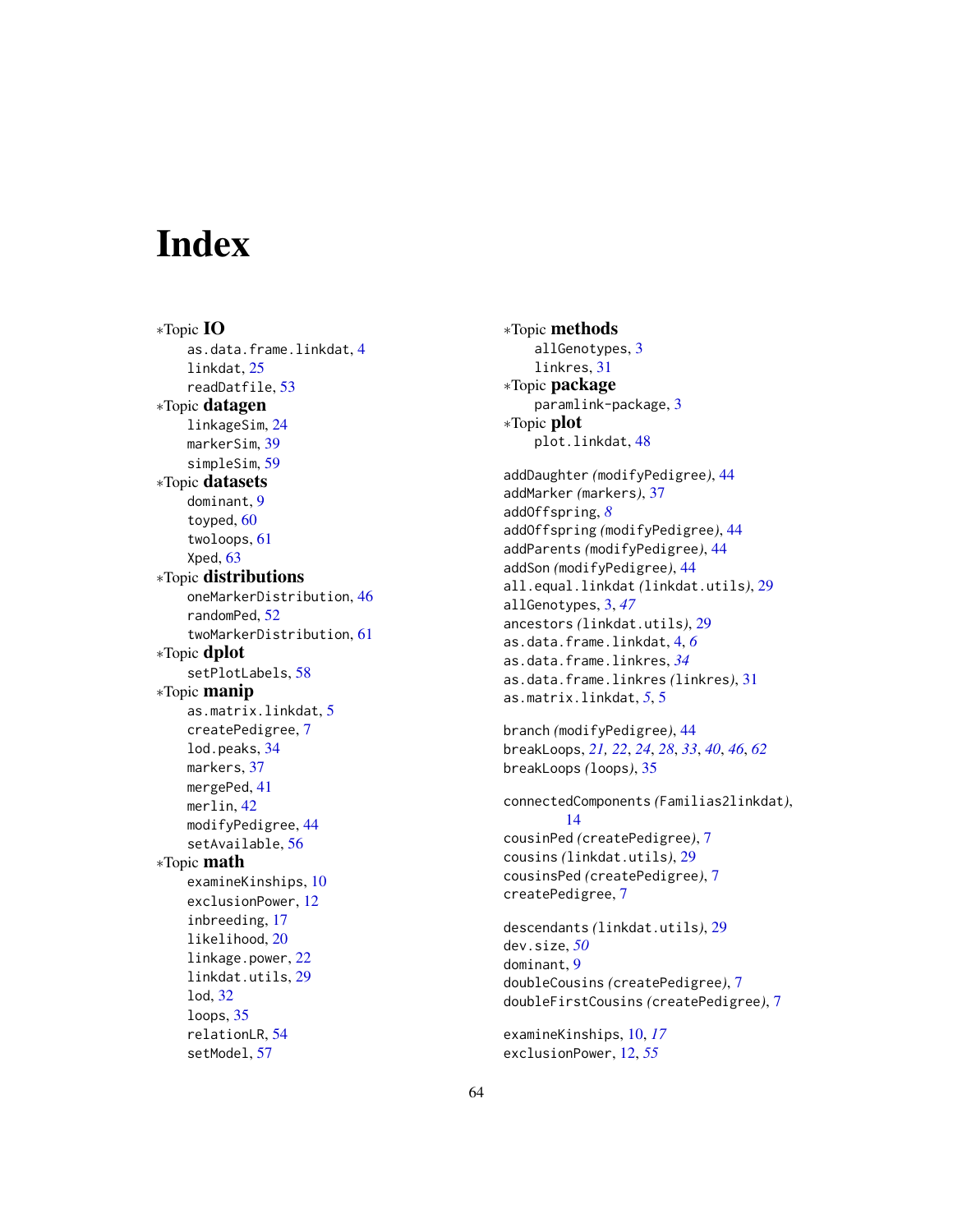#### $I<sub>N</sub>$  and  $I<sub>S</sub>$  and  $I<sub>S</sub>$  and  $I<sub>S</sub>$  and  $I<sub>S</sub>$  and  $I<sub>S</sub>$  and  $I<sub>S</sub>$  and  $I<sub>S</sub>$  and  $I<sub>S</sub>$  and  $I<sub>S</sub>$  and  $I<sub>S</sub>$  and  $I<sub>S</sub>$  and  $I<sub>S</sub>$  and  $I<sub>S</sub>$  and  $I<sub>S</sub>$  and  $I<sub>S</sub>$  a

```
expand.grid, 4
Familias2linkdat, 14
fast.grid (allGenotypes), 3
findLoopBreakers (loops), 35
findLoopBreakers2 (loops), 35
fullSibMating (createPedigree), 7
geno.grid.subset (allGenotypes), 3
getMarkers (markers), 37
grandparents (linkdat.utils), 29
halfCousinPed (createPedigree), 7
halfCousinsPed (createPedigree), 7
halfSibStack (createPedigree), 7
IBDestimate (examineKinships), 10
IBDtriangle, 16
inbreeding, 17
is.linkdat, 19
is.singleton (is.linkdat), 19
jacquard (inbreeding), 17
jacquard2 (inbreeding), 17
kinship, 18
kinship.coeff (inbreeding), 17
layout, 50
leaves (linkdat.utils), 29
likelihood, 20, 33
likelihood_LINKAGE (likelihood), 20
linkage.power, 22, 25, 41, 56
linkageSim, 23, 24, 56, 60
linkdat, 3, 4, 6, 8, 10–12, 15, 18–20, 22–24,
         25, 30, 33, 35, 37, 39–42, 44–46, 48,
         50, 53, 54, 56, 57, 59, 62
linkdat.utils, 28, 29
linkres, 31, 34, 35, 43
lod, 21, 32, 32, 35
lod.peaks, 34
loops, 35
marker, 3, 20, 27, 46, 48
marker (markers), 37
markers, 37
markerSim, 39, 60
maxLik, 11
mendelianCheck, 43
mendelianCheck (markers), 37
```
mergePed, [41](#page-40-0) merlin, *[32](#page-31-0)*, *[35](#page-34-0)*, [42](#page-41-0) merlinUnlikely *(*merlin*)*, [42](#page-41-0) modifyMarker *(*markers*)*, [37](#page-36-0) modifyMarkerMatrix *(*markers*)*, [37](#page-36-0) modifyPedigree, *[28](#page-27-0)*, [44](#page-43-0) nephews\_nieces *(*linkdat.utils*)*, [29](#page-28-0) nuclearPed, *[45](#page-44-0)* nuclearPed *(*createPedigree*)*, [7](#page-6-0) offspring *(*linkdat.utils*)*, [29](#page-28-0) oneMarkerDistribution, [46,](#page-45-0) *[62](#page-61-0)* optimize, *[33](#page-32-0)* par, *[11](#page-10-0)*, *[16](#page-15-0)* paramlink *(*paramlink-package*)*, [3](#page-2-0) paramlink-package, [3](#page-2-0) parents *(*linkdat.utils*)*, [29](#page-28-0) peakSummary *(*linkres*)*, [31](#page-30-0) pedigreeLoops *(*loops*)*, [35](#page-34-0) plot.linkdat, [48,](#page-47-0) *[50,](#page-49-0) [51](#page-50-0)*, *[56](#page-55-0)*, *[59](#page-58-0)* plot.linkres *(*linkres*)*, [31](#page-30-0) plot.pedigree, *[49](#page-48-0)* plot.singleton *(*plot.linkdat*)*, [48](#page-47-0) plotPedList, [50](#page-49-0) points, *[11](#page-10-0)* power.varyPar *(*linkage.power*)*, [22](#page-21-0) print.linkdat, *[5](#page-4-0)* print.linkdat *(*linkdat*)*, [25](#page-24-0) print.linkdat.model *(*setModel*)*, [57](#page-56-0) print.linkres *(*linkres*)*, [31](#page-30-0) quadHalfFirstCousins *(*createPedigree*)*, [7](#page-6-0) randomPed, [52](#page-51-0) readDatfile, [53](#page-52-0) relabel, *[8](#page-7-0)* relabel *(*modifyPedigree*)*, [44](#page-43-0) related.pairs *(*linkdat.utils*)*, [29](#page-28-0) relationLR, [54](#page-53-0) removeIndividuals, *[8](#page-7-0)* removeIndividuals *(*modifyPedigree*)*, [44](#page-43-0) removeMarkers *(*markers*)*, [37](#page-36-0) restore\_linkdat *(*as.matrix.linkdat*)*, [5](#page-4-0)

setAvailable, [56](#page-55-0) setMap *(*markers*)*, [37](#page-36-0) setMarkers *(*markers*)*, [37](#page-36-0) setModel, *[22](#page-21-0)*, *[28](#page-27-0)*, *[52](#page-51-0)*, [57](#page-56-0)